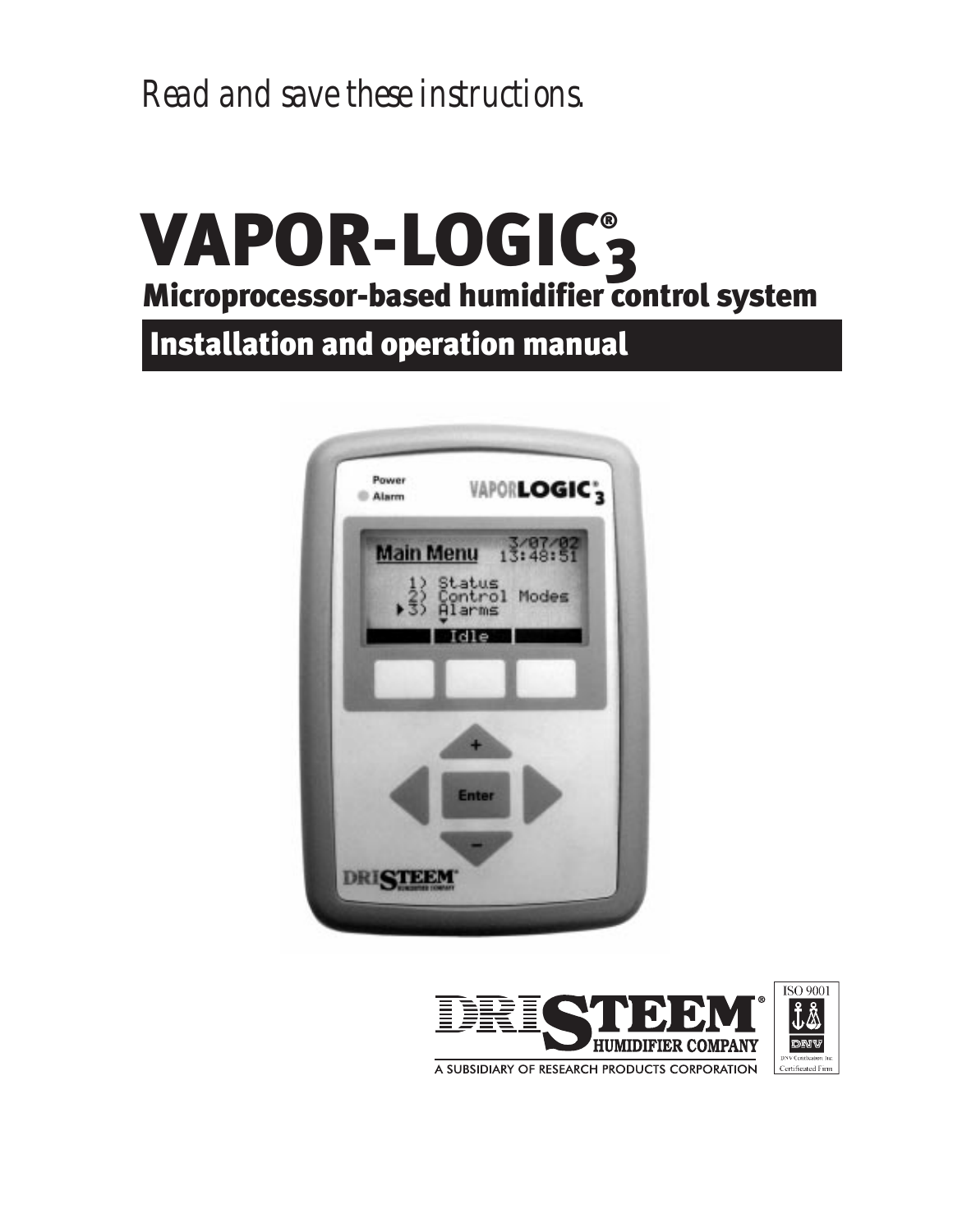## VAPOR-LOGIC<sup>®</sup><sub>3</sub> table of contents

### **PLEASE: read this manual**

This manual will guide you through installation and operation procedures for your new VAPOR-LOGIC3 microprocessor-based humidifier control system. Proper installation and operating practices will ensure years of trouble-free service.

For information about your humidifier tank or dispersion unit, see the manuals for those specific products.

#### **Product overview**

| Expansion board connections  10-11 |  |
|------------------------------------|--|
|                                    |  |
|                                    |  |
|                                    |  |

#### **Installation**

| Control cabinet installation and wiring  19 |  |
|---------------------------------------------|--|
|                                             |  |
| Sensing devices and humidity control  21-24 |  |
|                                             |  |
| Temperature compensation transmitter  26-27 |  |
|                                             |  |

| <b>Operation</b>                     |  |
|--------------------------------------|--|
|                                      |  |
|                                      |  |
|                                      |  |
|                                      |  |
|                                      |  |
|                                      |  |
|                                      |  |
|                                      |  |
|                                      |  |
|                                      |  |
|                                      |  |
|                                      |  |
|                                      |  |
|                                      |  |
|                                      |  |
|                                      |  |
|                                      |  |
| Alarms screen, fault messages  59-60 |  |
| <b>Troubleshooting guide</b>         |  |
|                                      |  |
|                                      |  |

| Problem/Possible cause/Action  63-76 |  |
|--------------------------------------|--|
|                                      |  |
|                                      |  |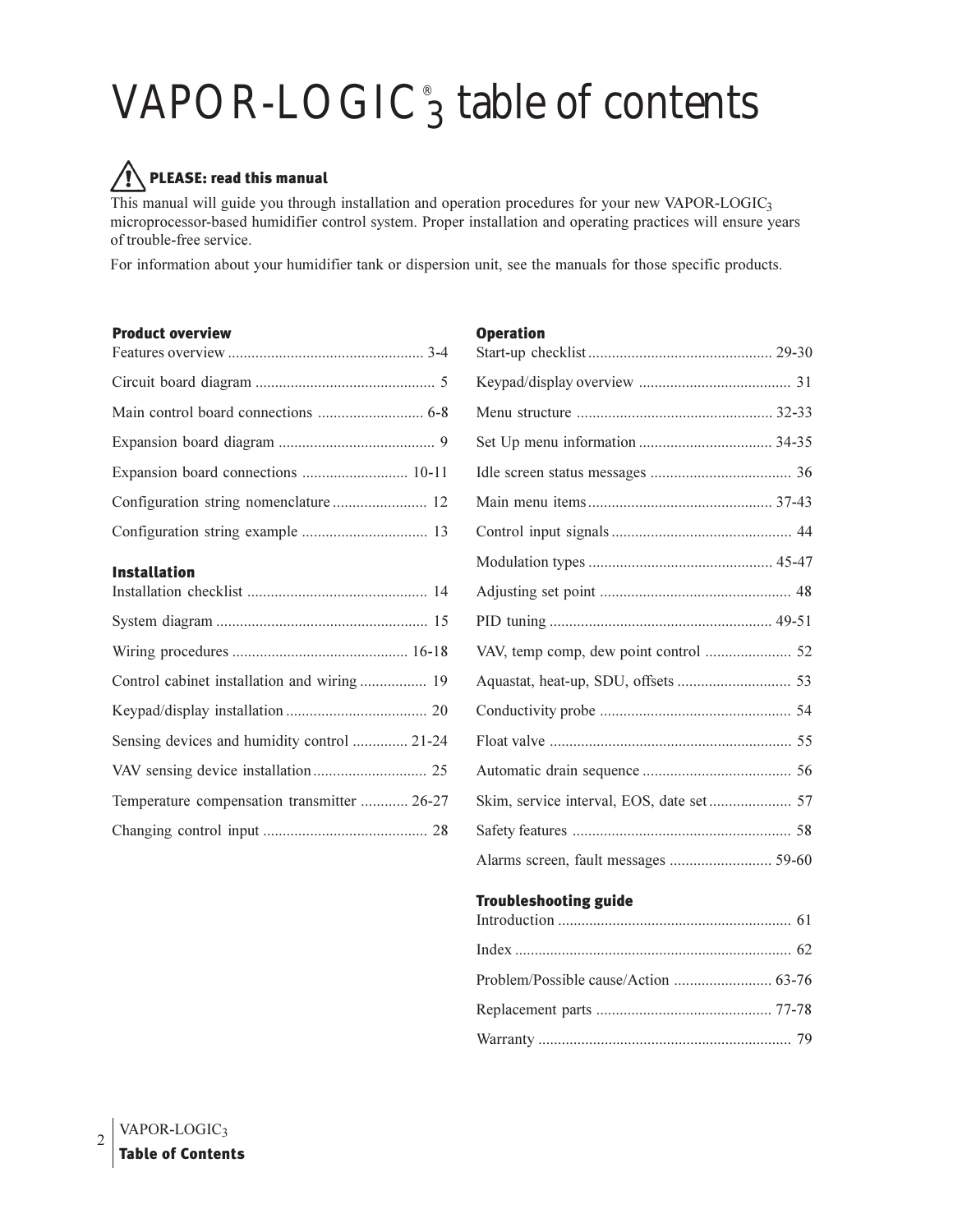## $\mathrm{VAPOR\text{-}LOGIC}^\circ_3$  features overview

#### Accurate, responsive microprocessor control

Our newest controller, VAPOR-LOGIC3, provides unprecedented, comprehensive control for DRI-STEEM® humidifiers. With expanded capabilities, easy-to-use keypad, and modular, open protocol design, the VAPOR-LOGIC3 efficiently controls all humidifier functions.

Navigating the keypad to adjust or review humidifier functions is an intuitive process of walking through easily read screen menus.

You will find no other controller in the humidifier market able to provide such functionality, ease of use, and accurate RH control.

#### Control options

• On-off control: VAPOR-LOGIC<sub>3</sub> uses a humidistat to enable single-staged or multiple-staged electric outputs.

Expected accuracies:  $\pm$  5% to 7% RH

• Time proportioned control: VAPOR-LOGIC3 directly reads space RH and uses a PID loop to vary the duty cycle of humidifier outputs to the SSR power controllers.

Expected accuracies:

- $-$  Contactor action:  $\pm$  2% to 4% RH
- $-$  SSR action:  $\pm$  1% to 3% RH
- Modulated control: VAPOR-LOGIC<sub>3</sub> directly reads space RH and uses a PID loop to control modulating steam or hot water valves (on STS® or LTS®) or GTS® burners by providing a linear analog signal to the combustion air blowers.

Expected accuracies:  $\pm 2\%$  to 5% RH

• Control signal by others: VAPOR-LOGIC<sub>3</sub> accepts an analog control signal from another controller that directly determines the output of the humidifier.

Expected accuracies: determined by external control system

More on next page ...

3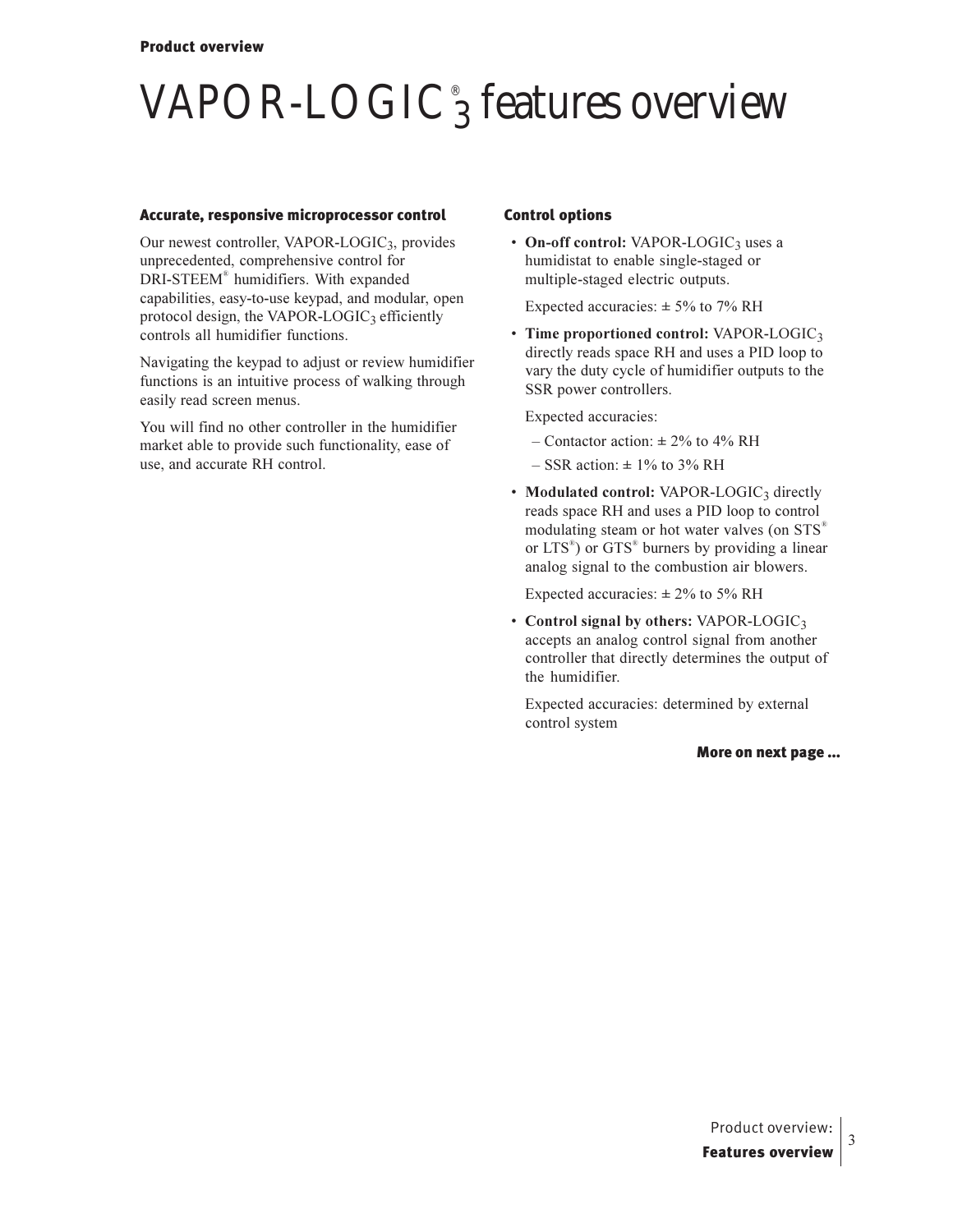# $\mathrm{VAPOR\text{-}LOGIC}^\circ_3$  features overview

#### Summary of features

The VAPOR-LOGIC<sub>3</sub> features the following:

- PID control provides accurate, responsive, and adjustable relative humidity (RH) control.
- **•** Self-diagnostic test at startup
- End-of-season autodrain
- Real-time clock allows time-stamped alarm tracking and three ways to program drain and flush cycles:
	- 1. Usage (unit drains after a set number of gallons [liters] cycle through)
	- 2. Usage and time (unit drains at a preset time after a set number of gallons [liters] cycle through)
	- 3. At a preset time
- Keypad has a backlit display and features:
	- Intuitive menu-driven access to all system functions
	- Default screen for quick viewing of status and set points
	- Data reports to track performance and efficiency
	- System diagnostics and alarm tracking for troubleshooting
	- Password protection of setup parameters
	- Easy viewing in low light environments
	- Three ways to mount the keypad:
		- 1. Hand held (shipped with a  $5'$  [1.5 m] cable)
		- 2. Mounted on the side of the control cabinet
		- 3. Mounted remotely using a standard telephone plate. The keypad can be located up to  $500'$  (152 m), the maximum length of the keypad cable, from the controller board and control cabinet.
- Tank temperature sensor, mounted on the evaporating chamber, allows VAPOR-LOGIC3 to provide:
	- Overtemperature protection
	- Freeze protection
	- Tank preheating, allowing rapid response to a call for humidity
- **Sensitivity to low conductivity water** (important when using a standard humidification system with low mineral content water)
- **•** Single-controller platform; modular design The new VAPOR-LOGIC<sub>3</sub> controller soon will be standard on all DRI-STEEM humidifiers. The base configuration includes a main controller board and keypad. Expansion modules will increase capability, thereby allowing all systems to use the same controller platform and keypad interface.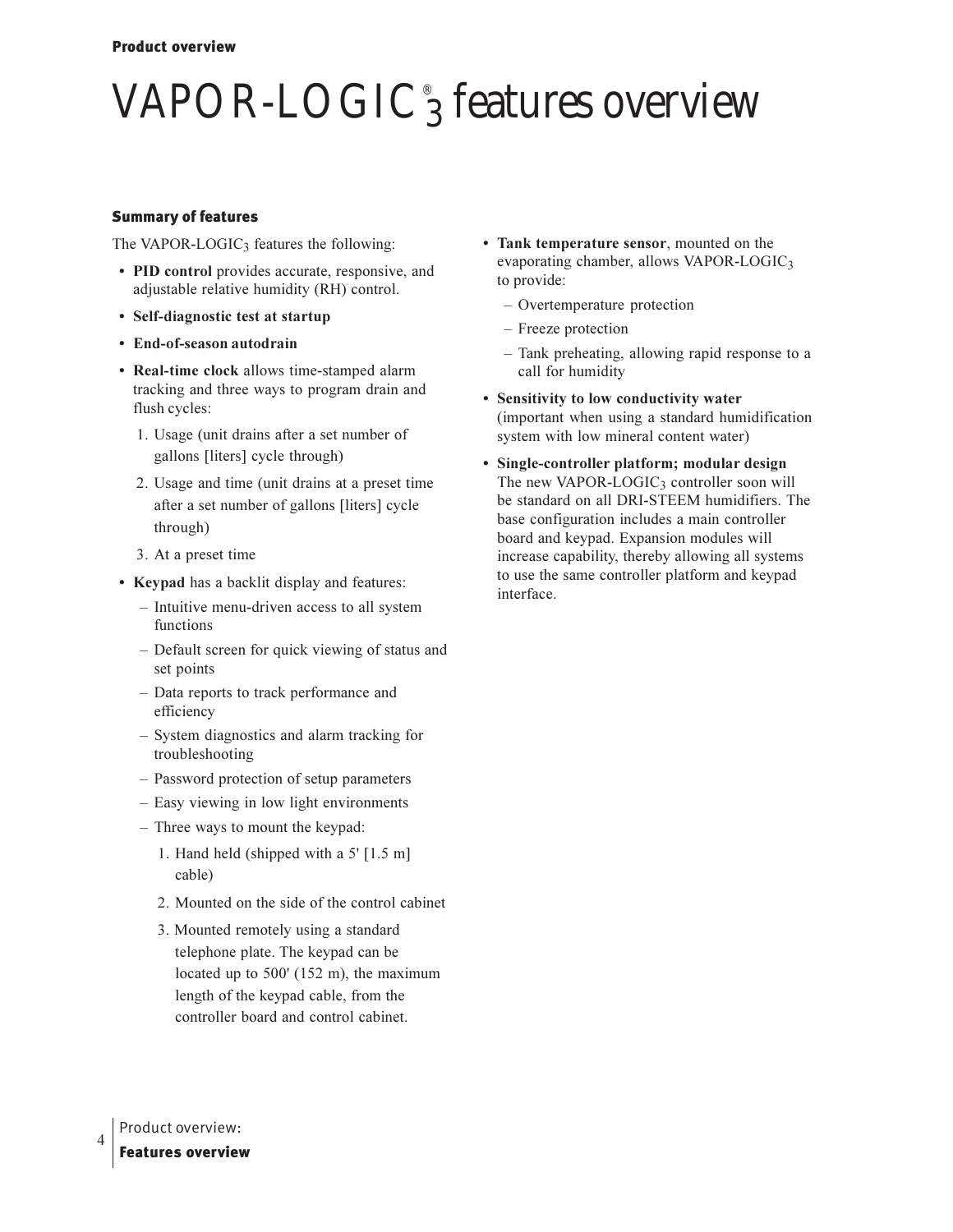## VAPOR-LOGIC® <sup>3</sup> circuit board diagram

#### Figure 5-1: VAPOR-LOGIC3 printed circuit board



VL3-OM-008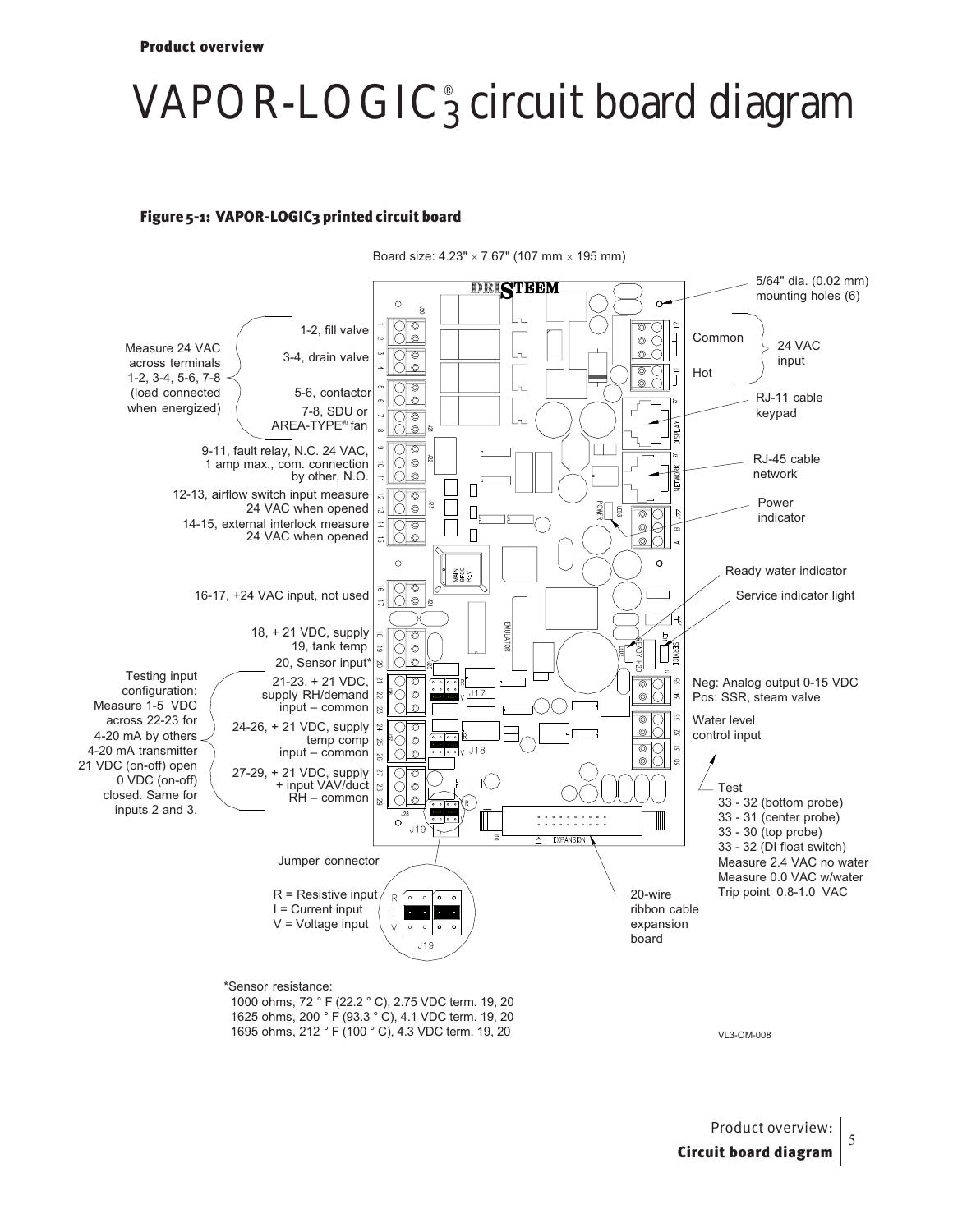### Main control board connections

#### VAPOR-LOGIC<sup>®</sup>3 main control board connections

- J1 Wire terminal supplies 24 VAC to power the VAPOR-LOGIC<sub>3</sub> control board.
	- Double terminal T1 to 24 VAC, 10 VA maximum load
	- Triple terminal T2 to 24 VAC common
- J2 RJ-11 female modular jack connection for supply voltage and FTT-10A communication to keypad/display
- J3 RJ-45 female modular jack connection for FTT-10A communication to  $LonTalk^{\omega}$  network
- J4 Wire terminal connection for FTT-10A communication to LonTalk network. Terminals A and B provide the communication lines. The last terminal is earth ground.
- J5 End-of-line communication terminator pins
- **J6**  $\frac{1}{4}$ " (6.4 mm) push-on connector for earth ground
- **J7** 0 to 15 VDC analog output, typically connected to the input of a steam or hot water valve and 0 to 10 VDC digital output to solid state control (SSR). Terminal 34 is the positive output signal and terminal 35 is common.
- **J8** Connector receives necessary continuity input signals from water detection devices:
	- Standard water level detection (probe system)
		- Terminal 30 detects maximum water level from top probe rod and brown or black plug wire.
		- Terminal 31 detects water level at refill point from middle probe rod and orange or white plug wire.
		- Terminal 32 detects water level at its lowest point from lower probe rod and purple or red plug wire.
		- Terminal 33 is the common return path for all water detection rods from the humidifier tank machine ground back to  $VAPOR-LOGIC<sub>3</sub> control.$
	- DI/RO water level (float valve system)
		- Terminals 30 and 31 not used.
		- Terminal 32 is connected to the humidifier tank low water float switch (normally open).
		- Terminal 33 receives the return signal from the float switch to VAPOR-LOGIC3 control via machine ground.
- J9 Not used
- J10 Ribbon cable connector for VAPOR-LOGIC3 expansion modules

More on next page ...

6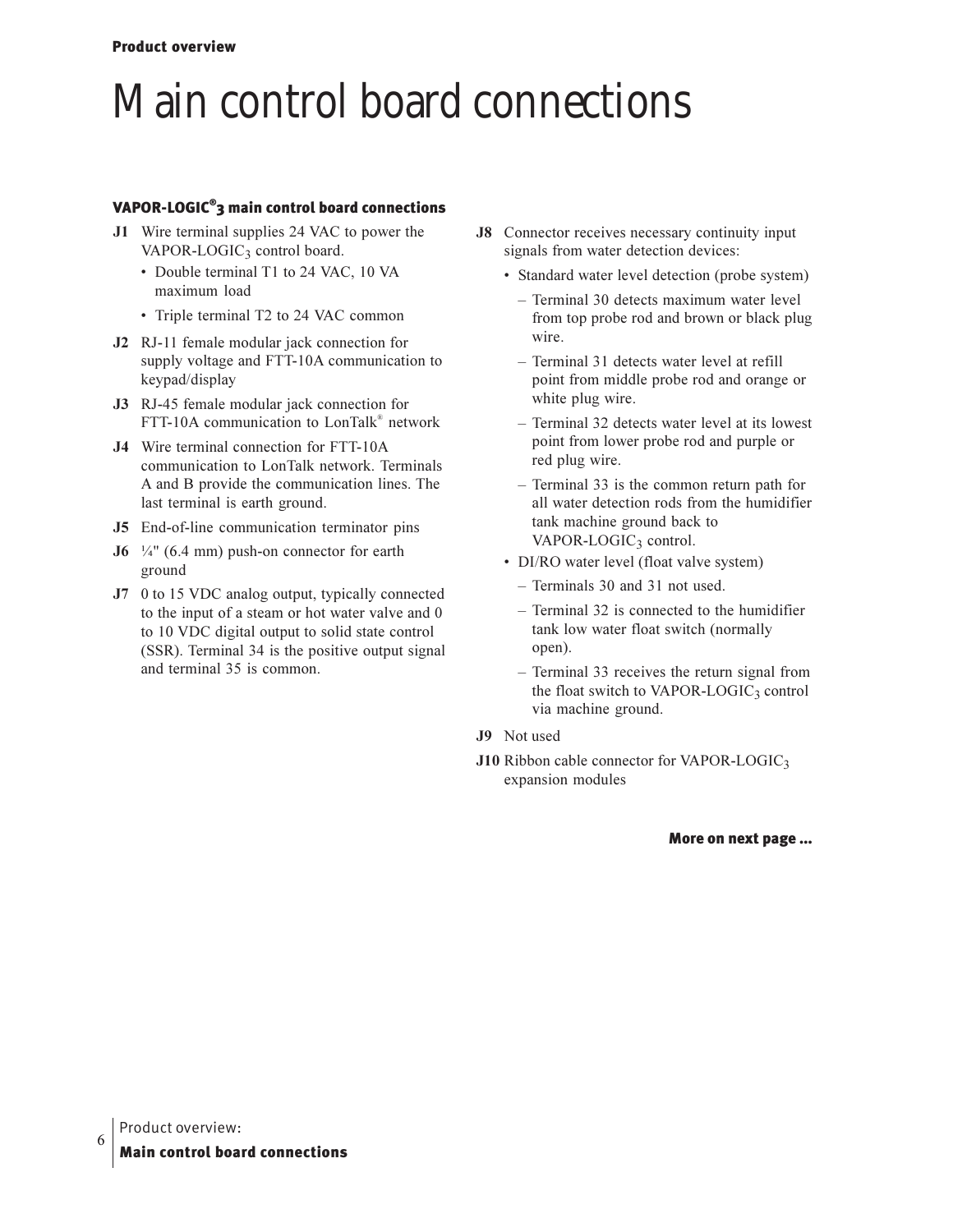### Main control board connections

#### Main control board connections (cont.)

 $\sqrt{!}$  Important note about J17, J18, and J19:

- All external wiring connection diagrams show shunts on J17, J18, and J19. The shunts and appropriate software are configured by DRI-STEEM® based on original customer orders. Field modification of these shunts requires control input modification: See page 24, "Changing control input."
- J17 These jumper pins determine the type of analog input signal that is read at the RH sensor input (terminals 21 through 23, terminal block J26). The three jumper positions are summarized below:
	- $R$  = Resistance, 0 to 150 ohms range
		- Used with on-off humidistats, staging switches, PE switches
		- $-$  Used with analog 0 to 150 ohm input devices (pneumatic transducer or humidistat)
	- I = Milliamp, 0 to 20 mA range
		- Used with any humidity sensor with 4 to 20 mA output
		- Used with any computer or energy management system with 4 to 20 mA output
		- $-$  Internal resistance is 249 ohms
	- $V = Volts DC$ , 0 to 15 volt range
		- Used with any DC voltage control signal, the default input signal is 0 to 10 VDC
- J18 These jumper pins determine the type of analog input signal that is read at the duct high limit RH input (terminals 24 through 26, terminal block  $J27$ ). The jumper positions  $(R, I, and V)$ are identical to those specified for J17.
- J19 These jumper pins determine the type of analog input signal that is read at the window temperature sensor input (terminals 27 through 29, terminal block J28). The jumper positions (R, I, and V) are identical to those specified for J17.
- J20 Wire terminal connector supplies 24 VAC control voltage to the fill valve via terminals 1 and 2 and to the drain valve via terminals 3 and  $4$ .
- J21 Wire terminal connector supplies 24 VAC control voltage to the power contactor (power vent relay on GTS<sup>®</sup>) via terminals 5 and 6 and to the SDU or area-type fan relay via terminals 7 and 8.
- J22 Wire terminal connection allows for remote fault indication via isolated relay contacts  $(1 \text{ amp max.})$ . Terminal 10 is the isolated common connection; terminal 9 provides the normally closed connection, and terminal 11 provides the normally open connection.

#### More on next page ...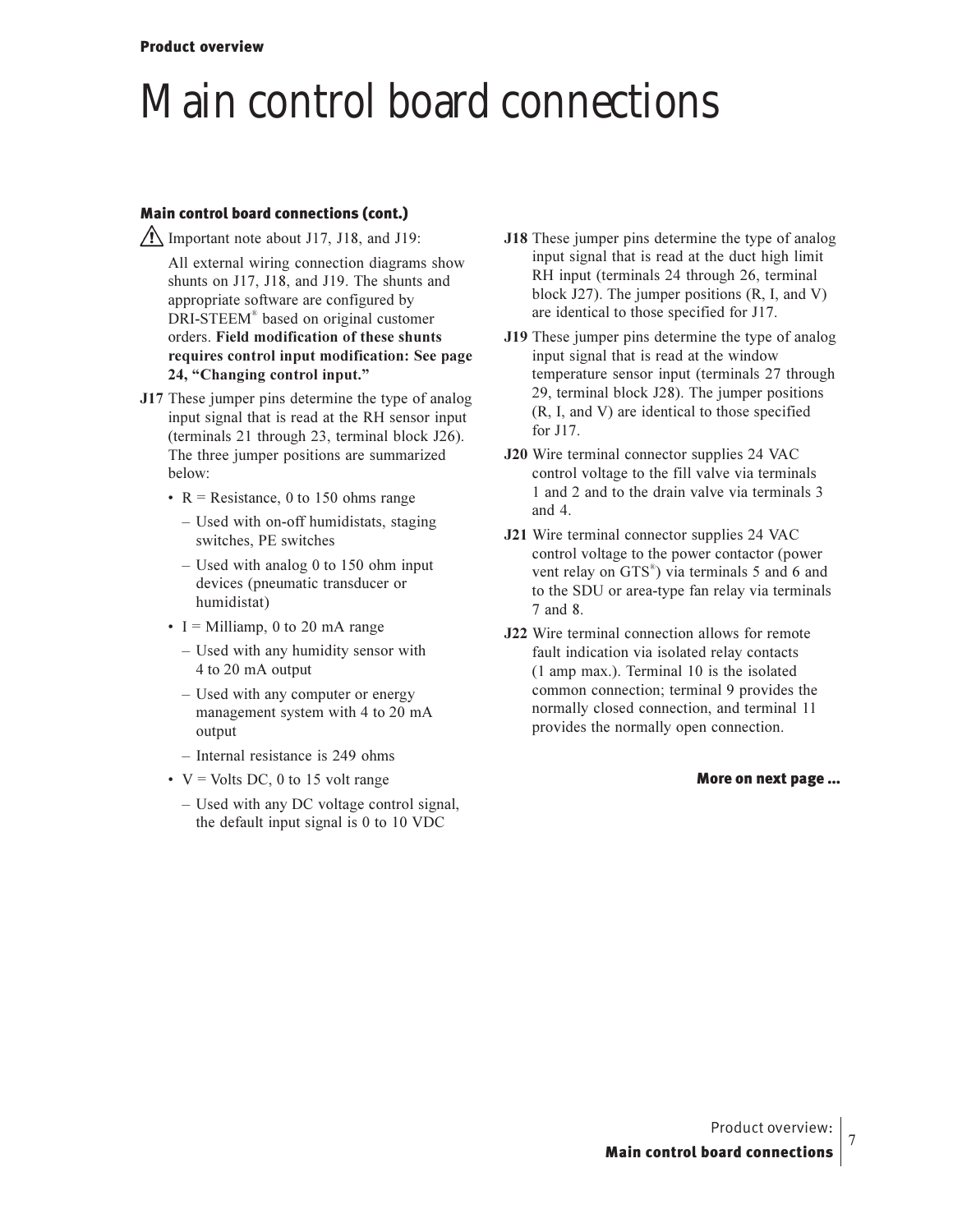### Main control board connections

#### Main control board connections (cont.)

- J23 Wire terminal connection provides optically isolated input connections for the airflow proving switch and safety interlock circuit. Terminal 12 supplies 24 VAC to the airflow proving switch (single pole, single throw [SPST), which closes when airflow is present. Terminal 13 is the return connection from the switch into the VAPOR-LOGIC $_3^{\circ}$  controller. Terminal 14 supplies 24 VAC to the safety interlock circuit (SPST), which is closed under normal operating conditions. Terminal 15 is the return connection from the safety circuit into the VAPOR-LOGIC<sub>3</sub> controller. The humidifier is disabled when the safety interlock circuit is open.
- **J25** Wire terminal connector provides input for the tank temperature sensor. The sensor is connected between terminals 19 and 20. Terminal 18 supplies 21 VDC and is not used.
- **J26** Wire terminal connector reads the analog input signal from the controlling RH sensor or external demand source.
	- Terminal 21: Positive polarity 21 VDC supply  $(25 \text{ mA max.})$
	- Terminal 22: Control signal input
	- · Terminal 23: Signal ground
	- Input selector pin J17 configures J26 input
- J27 Wire terminal connector reads the analog input signal from the duct high limit RH sensor.
	- Terminal 24: Positive polarity 21 VDC supply  $(25 \text{ mA max.})$
	- · Terminal 25: Control signal input
	- · Terminal 26: Signal ground
	- Input selector pin J18 configures J27 input
- J28 Wire terminal connector reads the analog input signal from the window temperature sensor.
	- Terminal 27: Positive polarity 21 VDC supply  $(25 \text{ mA max.})$
	- · Terminal 28: Control signal input
	- · Terminal 29: Signal ground
	- Input selector pin J19 configures J28 input

8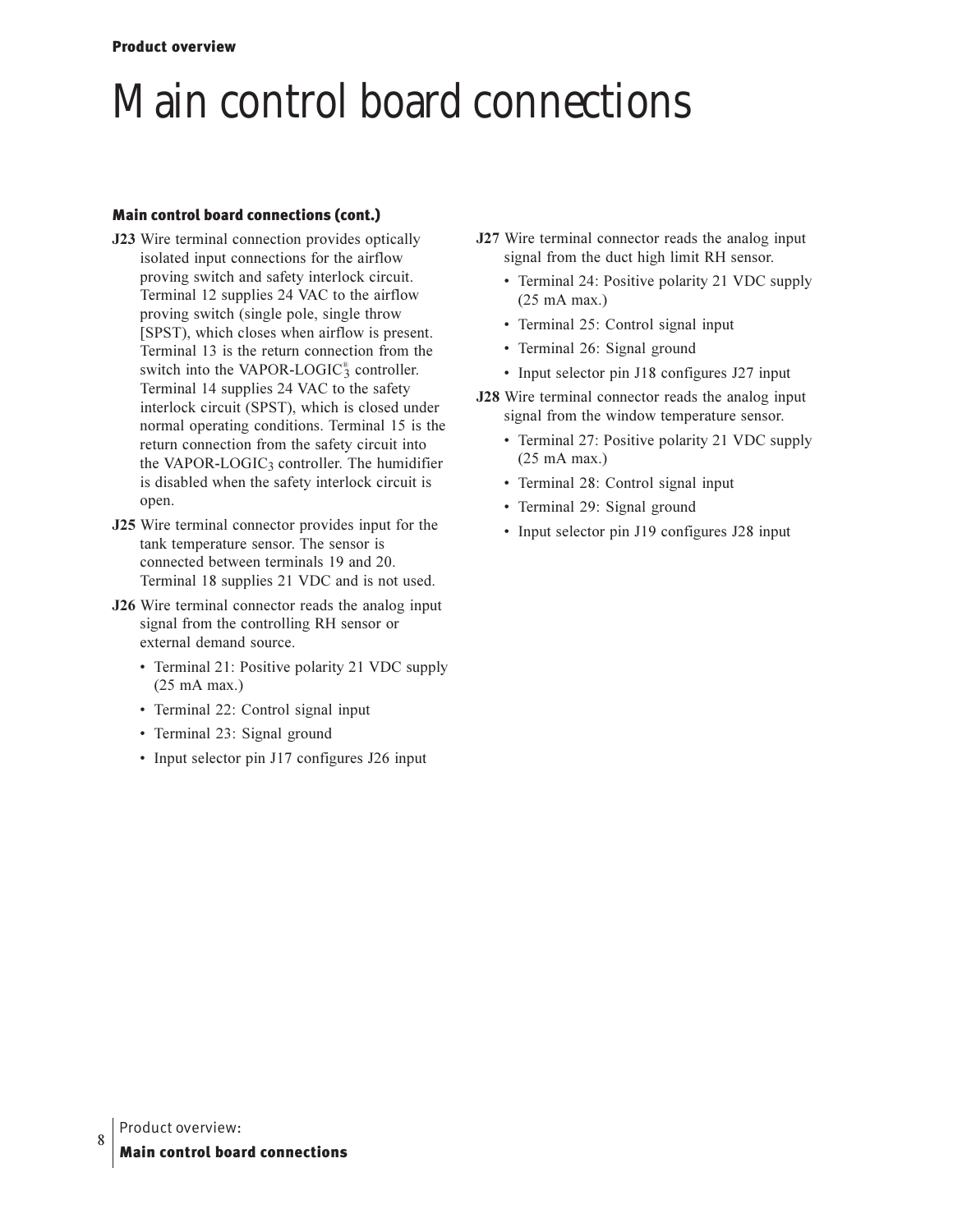Product overview

### Expansion board diagram

#### Figure 9-1: GTS® expansion board



VL3-OM-003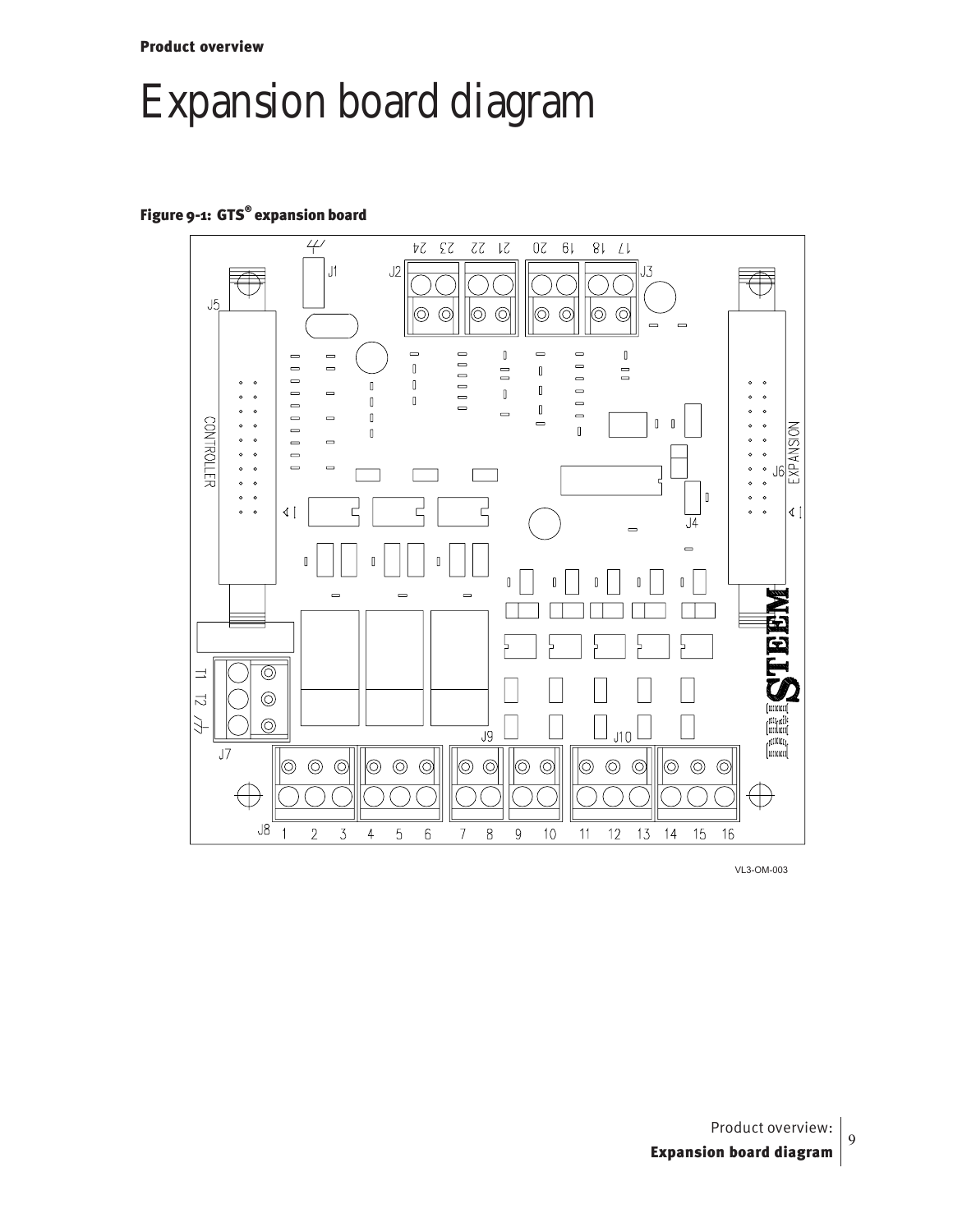### Expansion board connections

#### GTS $^{\circ}$  expansion board connections

- $J1$  <sup>1</sup>/<sub>4</sub>" push-on connector for earth ground
- **J2** Combustion air blower 2 control
	- Terminal 21: Positive polarity 21 VDC supply  $(25 \text{ mA max.})$
	- · Terminal 22: Blower tachometer feedback
	- Terminal 23: pulse with modulation speed command to blower
	- Terminal 24: Common
- **J3** Combustion air blower 1 control
	- Terminal 17: Positive polarity 21 VDC supply  $(25 \text{ mA max.})$
	- · Terminal 18: Blower tachometer feedback
	- Terminal 19: Pulse with modulation speed command to blower
	- · Terminal 20: Common
- **J4** When this jumper is left open, the GTS expansion module is configured to control burners 1 and 2. When jumped, the module is configured to control burners 3 and 4.
- **J5** Ribbon cable connector for VAPOR-LOGIC<sup>®</sup> main controller connection
- **J6** Ribbon cable connector for additional VAPOR-LOGIC<sub>3</sub> expansion modules
- **J7** Wire terminal supplies 24 VAC to power the GTS expansion module.
	- Terminal T1 to 24 VAC, 10 VA maximum load
	- Terminal T2 to 24 VAC common
- **J8** Wire connection terminal for 24 VAC discrete outputs
	- Terminal 1: Enables the ignition control module for burner 1
	- Terminal 3: Enables the ignition control module for burner 2
	- Terminal 5: Spare
	- Terminals 2, 4, and 6: Common
- **J9** Wire connection terminal for optically isolated 24 VAC discrete inputs. Terminals 7 and 9 provide 24 VAC and are not used. Terminal 8 receives a 24 VAC feedback signal from gas valve 1. Terminal 10 receives a 24 VAC feedback signal from gas valve 2.
- **J10** Wire connection terminal for optically isolated 24 VAC discrete inputs from the combustion air damper limit switch and power vent pressure switch. Terminal 11 supplies 24 VAC to the combustion air damper limit switch, which closes when the damper has opened. Terminal 12 is the return connection from the limit switch into the GTS expansion module. Terminal 13 supplies 24 VAC to the power vent pressure switch, which closes when the fan starts. Terminal 14 is the return connection from the pressure switch into the GTS expansion module.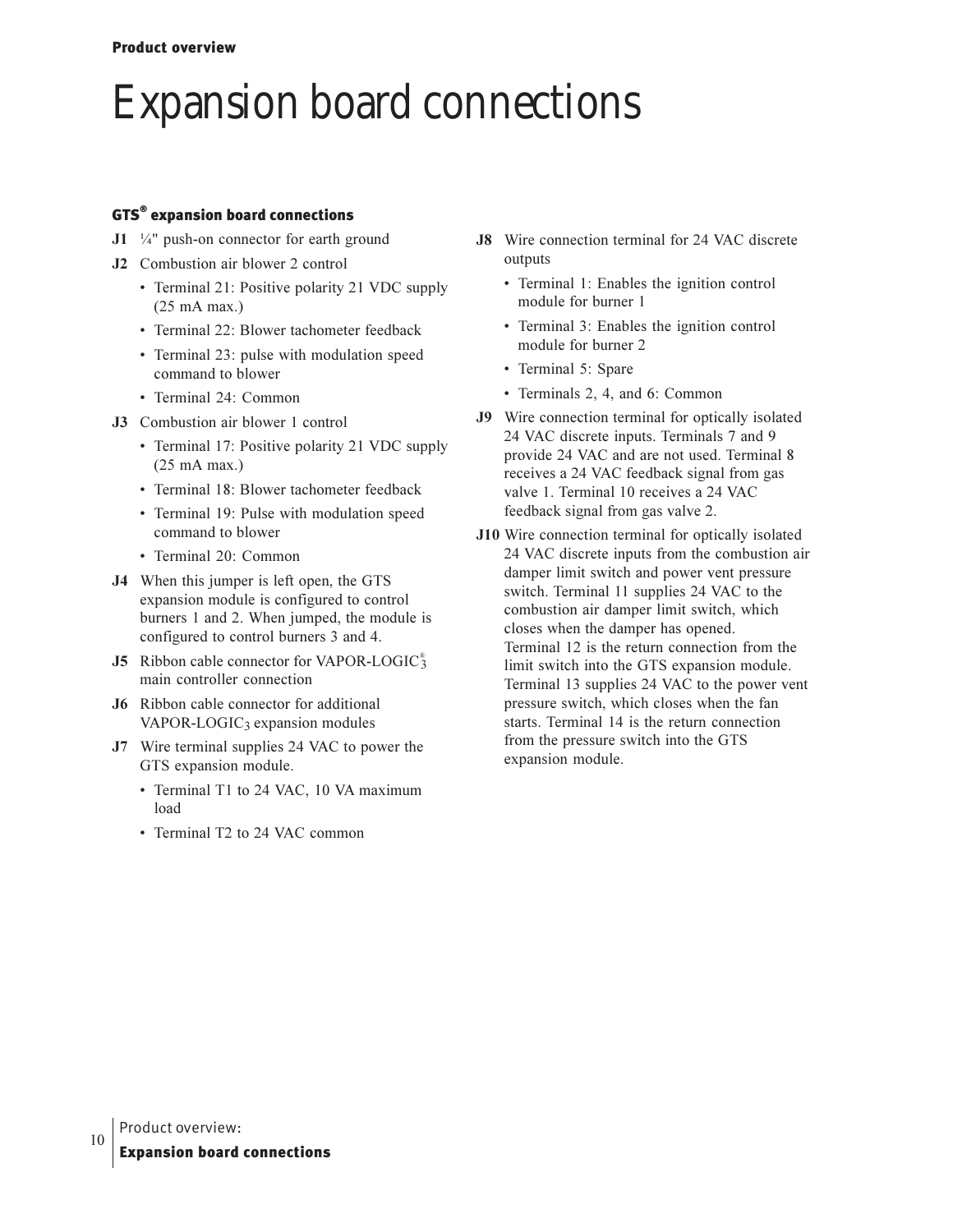### Expansion board connections

#### VAPORSTREAM® expansion board connections

- $J1$   $1\frac{1}{4}$ " (6.4 mm) push-on connector for earth ground
- **J2** Not used
- **J3** Ribbon cable connector for VAPOR-LOGIC<sup>®</sup> main controller connection
- J4 Ribbon cable connector for additional VAPOR-LOGIC<sub>3</sub> expansion modules
- **J5** Wire terminal supplies 24 VAC to power the VAPORSTREAM expansion module.
	- Terminal T1 to 24 VAC, 10 VA maximum load
	- Terminal T2 to 24 VAC common
- **J6** Wire connection terminal for 24 VAC discrete outputs
	- Terminal 1: Enables the power contactor for heater stage 2
	- Terminal 3: Enables the power contactor for heater stage 3
	- Terminals 2, 4: Common
- **J7** Wire connection terminal for 24 VAC discrete output
	- Terminal 5: Enables the power contactor for heater stage 4
	- Terminal 6: Common

#### Figure 11-1: VAPORSTREAM expansion board



VLC-OM-004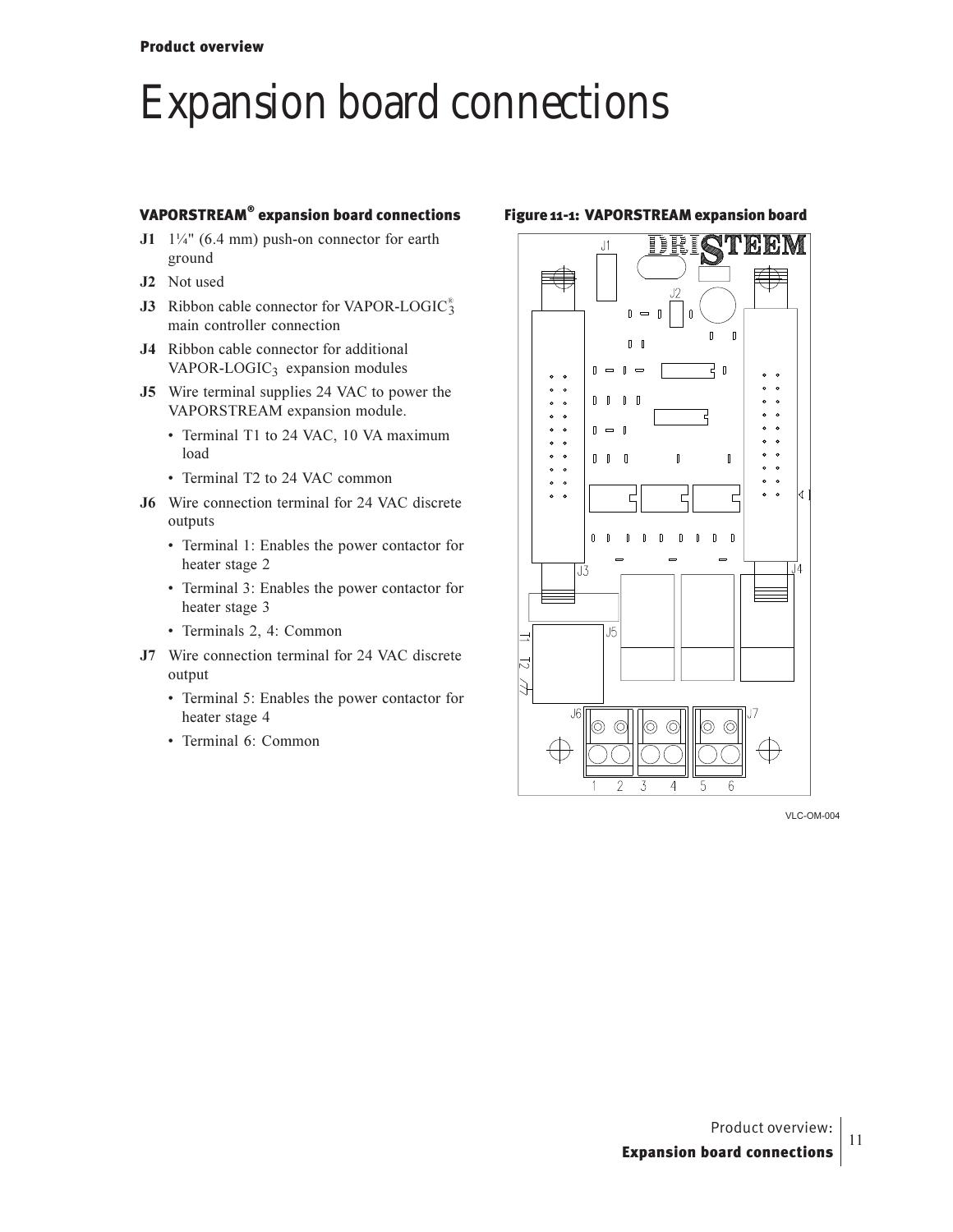## Configuration string nomenclature

#### Configuration string explained

A 15-digit VAPOR-LOGIC<sup>®</sup> configuration string appears on the front of the control cabinet and on the wiring diagram inside the control cabinet. This string specifies the parameters of the VAPOR-LOGIC<sub>3</sub> microprocessor that controls your humidification system. Below is a detailed explanation of the configuration string. (See example on next page.)

#### VAPOR-LOGIC3 configuration string

- A. Type of units:
	- $E = U.S.$  English (inch-pound)  $M =$  Metric (SI)

#### **B.** VAPOR-LOGIC<sub>3</sub> system type

- $G = GTS^*$
- $S = STS^*$
- $L = LTS^*$
- $V = VAPORSTREAM$ <sup>®</sup>
- $M = VAPORMIST^{\circ}$ (HUMIDI-TECH<sup>®</sup>)
- $C = CRUV^{TM}$
- $N =$  Steam Injection

#### C. VAPOR-LOGIC<sub>3</sub> board classification

- $1 =$  One-tank system
- $2 = Two$ -tank system
- $3$  = Three-tank system
- 4 = Four-tank system
- $5$  = Five-tank system
- $6 = Six-tank system$
- **D.** Digital display/keypad features
	- $1 =$  Single keypad
- **E.** Number of heat stages (0 to 4)
	- $0$  = Steam valve or 100% SSR\*
	- $1 =$ One heat stage
	- $2$  = Two heat stages
	- $3$  = Three heat stages
	- $4$  = Four heat stages

#### **F.** System pounds output

 $\# \# \# \# \# =$  Output capacity

#### (e.g.,  $00285$  = output capacity in lbs/hr [kg/h])

#### **G.** Type of water level control

- D = DI/RO, manual drain
- $E = DI/RO$ , end-of-season drain
- $X = DI/RO$ , autodrain, no end-of-season drain
- M = Potable/softened water, manual drain
- A = Potable/softened water, autodrain
- $Z =$  Potable/softened water, autodrain, no end-of-season drain

#### **H.** Operating mode

- $1 =$  Single staged
- $2$  = Externally staged
- $5 = 100\%$  SSR\*\*
- $6 = GTS$
- $7 =$  Time proportioning (TP)
- $8 =$  SSR, SSR sequencing
- 9 = Steam valve

#### I. SDU and AREA-TYPE<sup>™</sup> VAV options

- $V =$  Option present
- $O =$  Option not selected
- $S = SDU$  option
- $A = AREA-TYPE$  fan option

#### **J.** Temperature compensation options

- $T =$  Option present
- $O =$  Option not selected

#### K. Type of humidity sensing device

- $N =$  None, for on-off
- $C = 0$  to 135 ohm humidistat
- $D = 6$  to 9 VDC humidistat
- $H = 0$  to 10 VDC humidistat
- $E = 4$  to 20 mA humidistat
- $X = 4$  to 20 mA transmitter
- $Q =$  Dew point transmitter
- $S = Special$
- \*Removed in version 3.0.1

#### \*\*Added in version 3.0.1

12 Product overview:

Configuration string nomenclature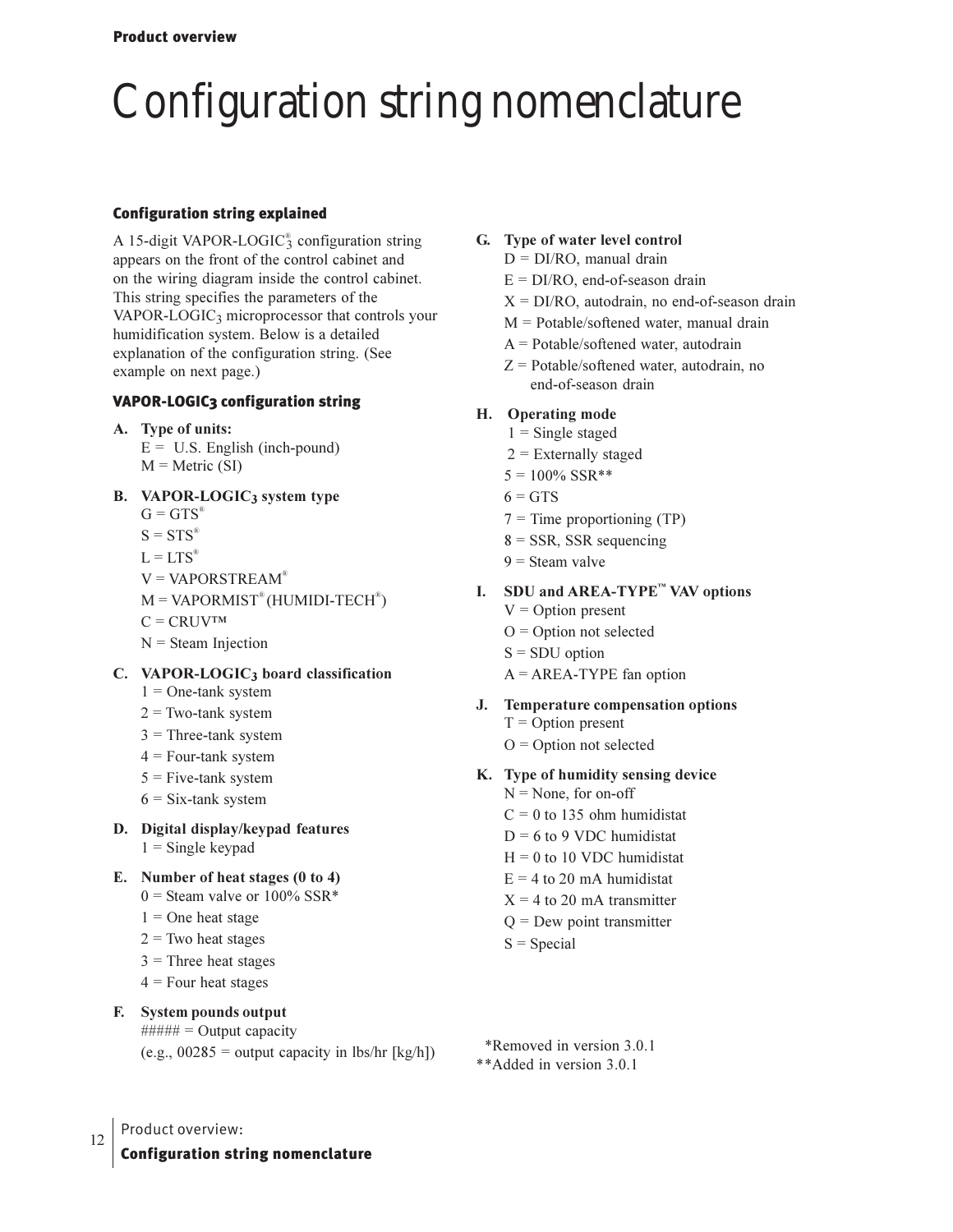#### **Product overview**

## Configuration string example

|                                                                          | F | $\vee$ |  |  | 4 | 00048 | A |  | $\Omega$ | $\Omega$ | X |
|--------------------------------------------------------------------------|---|--------|--|--|---|-------|---|--|----------|----------|---|
|                                                                          |   |        |  |  |   |       |   |  |          |          |   |
| B. VAPORSTREAM®                                                          |   |        |  |  |   |       |   |  |          |          |   |
|                                                                          |   |        |  |  |   |       |   |  |          |          |   |
| D. Single keypad ————————————————————                                    |   |        |  |  |   |       |   |  |          |          |   |
| E. Four heat stages ————————————————————                                 |   |        |  |  |   |       |   |  |          |          |   |
| F. 285 lbs/hr $(130 \text{ kg/h*})$ capacity $\overline{\qquad \qquad }$ |   |        |  |  |   |       |   |  |          |          |   |
| G. Potable/softened water with autodrain ————————————————————            |   |        |  |  |   |       |   |  |          |          |   |
|                                                                          |   |        |  |  |   |       |   |  |          |          |   |
|                                                                          |   |        |  |  |   |       |   |  |          |          |   |
|                                                                          |   |        |  |  |   |       |   |  |          |          |   |
| K. $4 \text{ to } 20 \text{ mA}$ transmitter $\overline{\phantom{a}}$    |   |        |  |  |   |       |   |  |          |          |   |

\*Enter 00130 for metric units.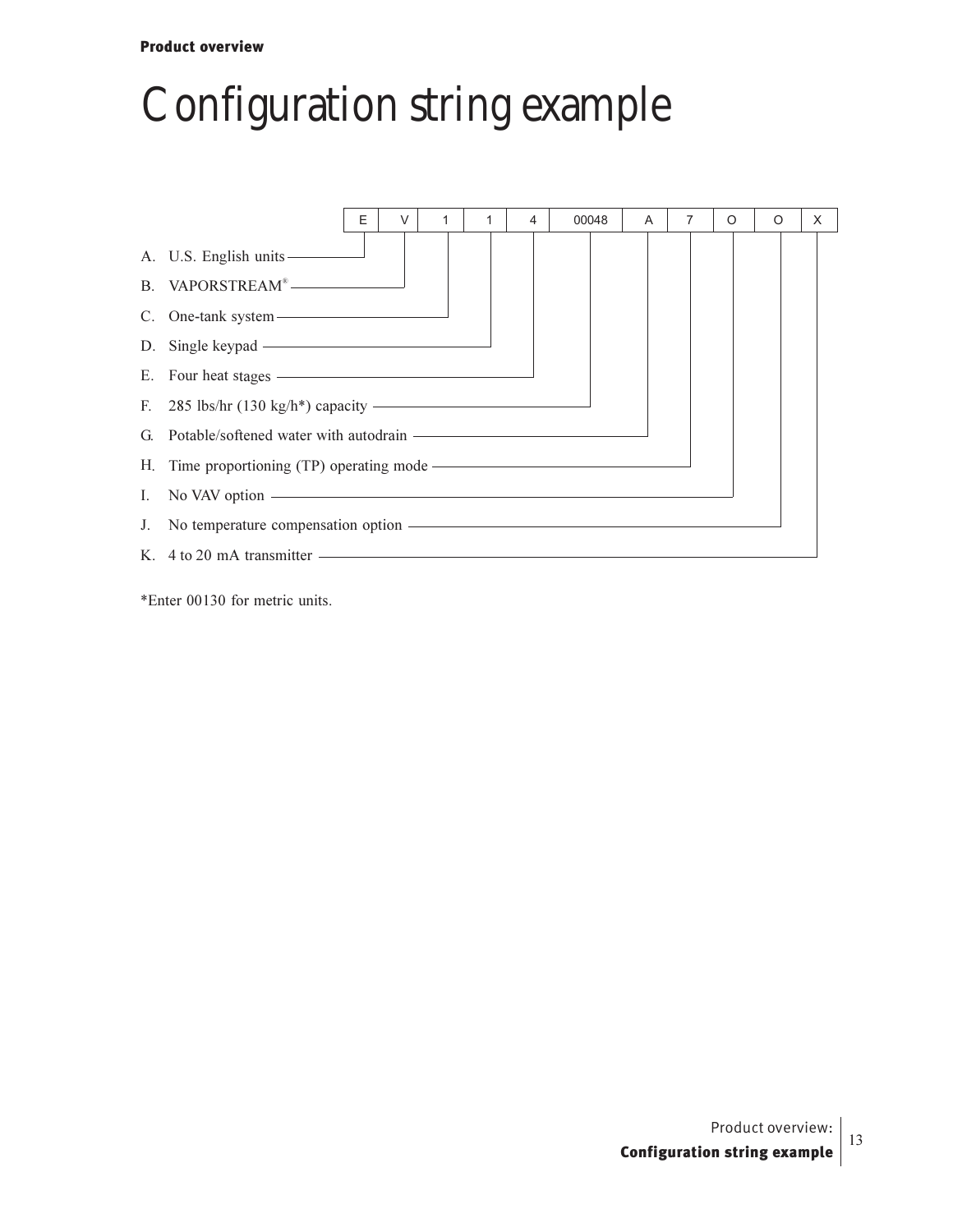#### **Installation**

## **Installation checklist**

Before installing your VAPOR-LOGIC<sup>®</sup>3 control system, review this checklist to ensure proper installation of the product. Failure to follow the recommendations listed below could result in failure or damage to the humidifier or microprocessor.

- $\Box$ Read this manual and information before starting.
- $\Box$ See wiring diagram and information located inside the control cabinet door. Return all information to the control cabinet after installation.
- $\Box$  Position the control cabinet so it is in sight of the humidifier tank and the wire length from the control cabinet to the humidifier is 50'  $(15 \text{ m})$  or less.
- $\Box$  Connect an approved electric earth ground to the earth ground lug in the control cabinet.
- $\Box$  Never route the low voltage field control wires near the line voltage section of the control cabinet or in the same conduit as line voltage wires.
- $\Box$  Never use shielded (screened) cable for water level probe and DI float switch wiring, terminals 30 to 33.
- $\Box$ Connect the heater/machine ground lug, located in the junction box on the humidifier, to the subpanel machine ground lug with the appropriate wire, sized per the equipment grounding section of The National Electric Code (in Europe, IEC 60364 requirements).
- Use 2-wire, 18-gauge (1 mm<sup>2</sup>) shielded  $\Box$ (screened) plenum nonconduit-rated cable with shield (screen) wire for all humidity and temperature sensor wiring. (See wiring diagram for appropriate connections.)
- $\Box$ Never ground shield (screen) wire at sensor end. A shield (screen) grounding lug is provided on the control cabinet subpanel to ground the cable shield (screen) wire.
- Route keypad cable within control cabinet away  $\Box$ from line voltage circuits.
- Verify that the VAPOR-LOGIC3  $\Box$ configuration string, detailed on pages 12 and 13 of this manual, matches field requirements.
- $\Box$ Follow the recommended control cabinet field conduit knockout locations shown on pages  $16 - 17.$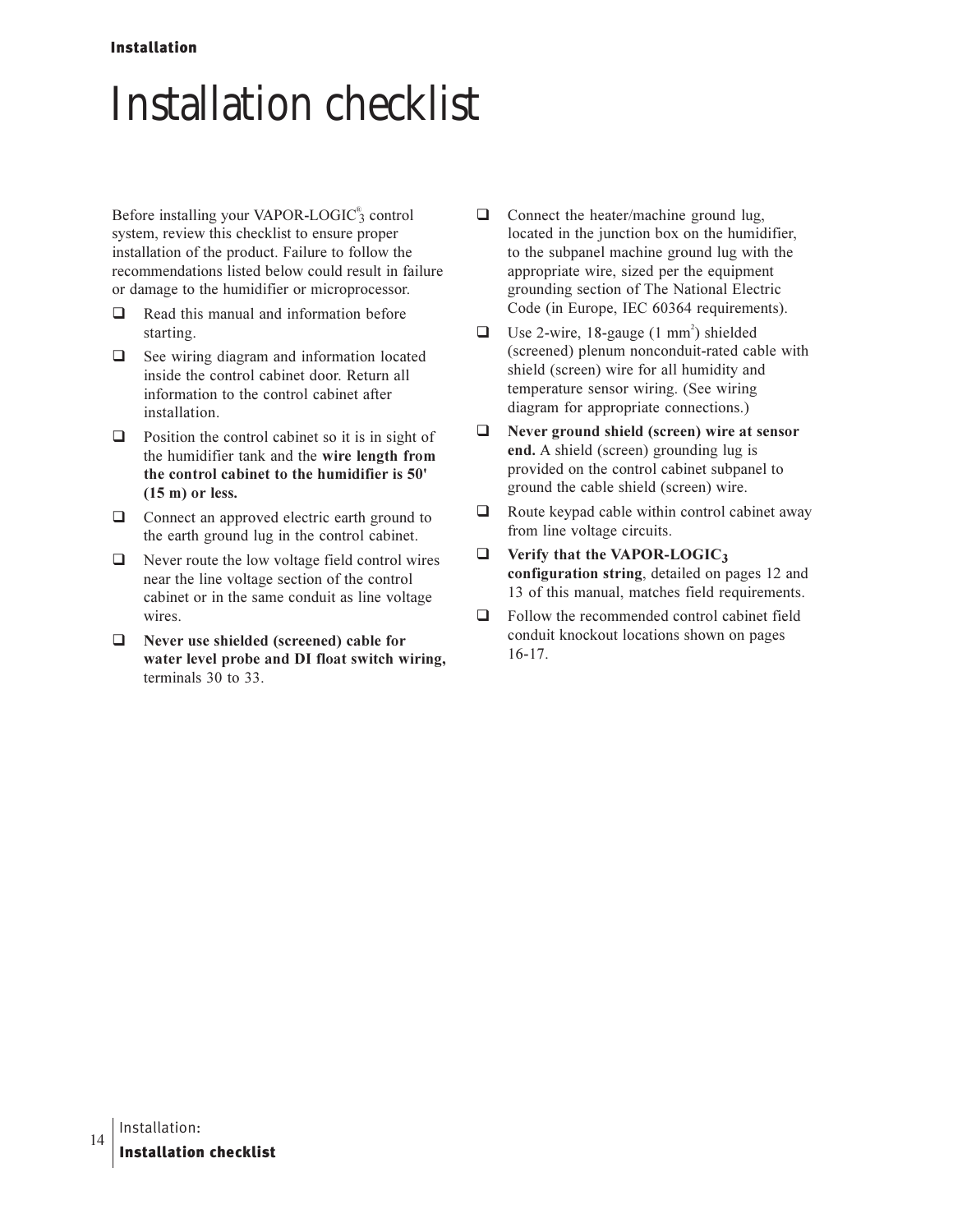Installation

### System diagram

#### Figure 15-1: Sample humidifier system layout

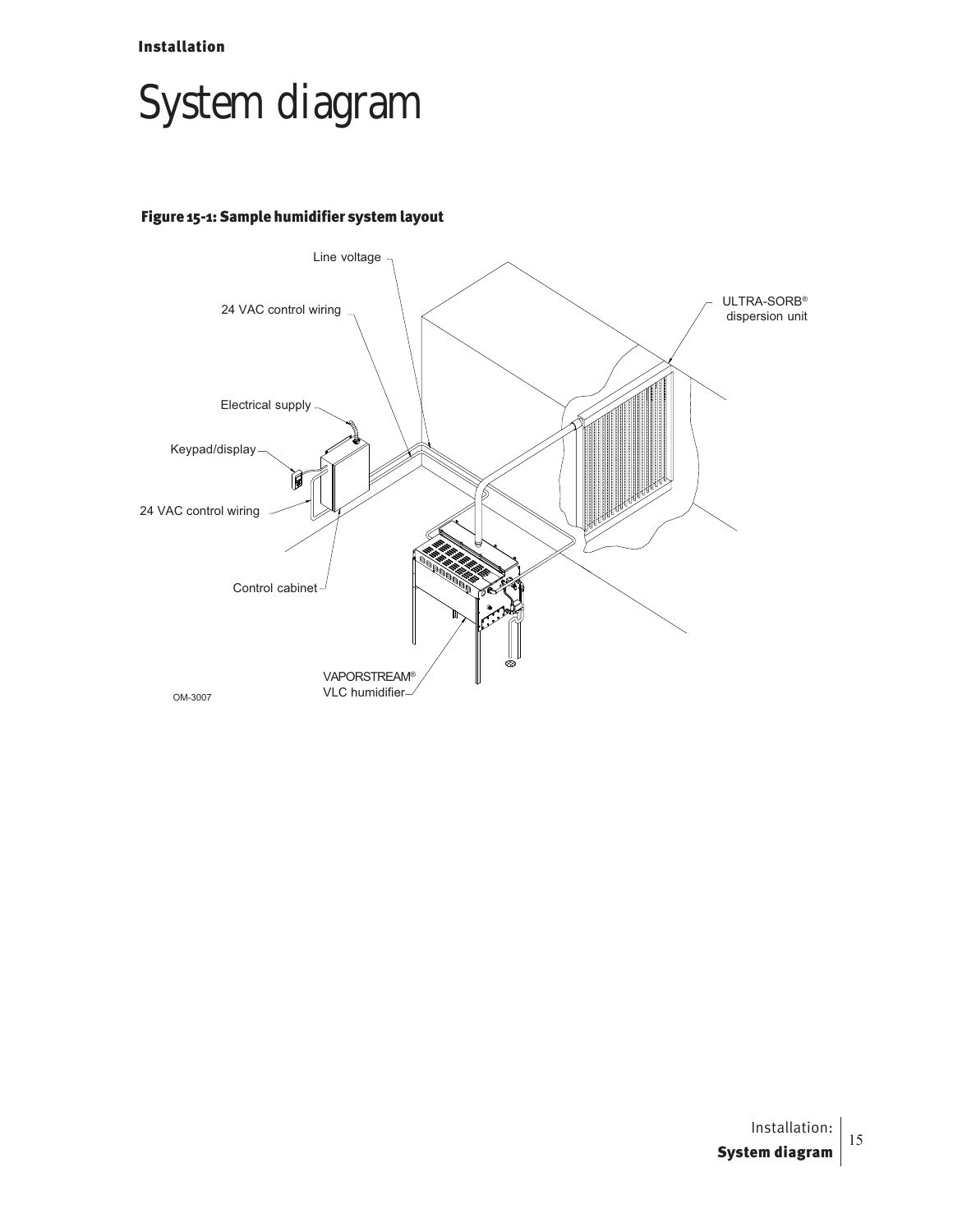## Wiring procedures

#### Proper wiring prevents electrical noise

Electrical noise can produce undesirable effects on electronic control circuits, thereby affecting controllability. Electrical noise is generated by electrical equipment such as inductive loads, electric motors, solenoid coils, welding machinery, or fluorescent light circuits. The electrical noise or interference generated from these sources (and the effect on controllers) is difficult to define, but the most common symptoms are erratic operation or intermittent operational problems.

Most noise problems can be prevented by using proper wiring practices and techniques to prevent coupling or inducing of electrical interference into control circuits. The following wiring practices should minimize interaction of noise and controls:

- Connect humidifier and control cabinets to a code-approved earth ground.
- Separate the line voltage wiring from the low voltage control circuit wiring when routing electrical wiring inside the control cabinet.
- Use separate electrical conduits for line voltage and low voltage control wiring from the humidifier to humidity sensors, airflow switches, etc.

More on next page . . .

#### Figure 16-1: Recommended control cabinet locations for power and control field wiring: VAPORSTREAM® VLC and VLDI

Standard control cabinets for VLC and VLDI are shipped loose. An available option is to order the cabinet mounted and wired to the humidifier. Common control cabinets are always shipped loose.

governing codes.)



**CAUTION:** When making holes and knockouts in the control cabinet, protect all internal components from debris and vacuum out cabinet when finished. Failure to comply with this warning may damage sensitive electronic components and void the DRI-STEEM® warranty.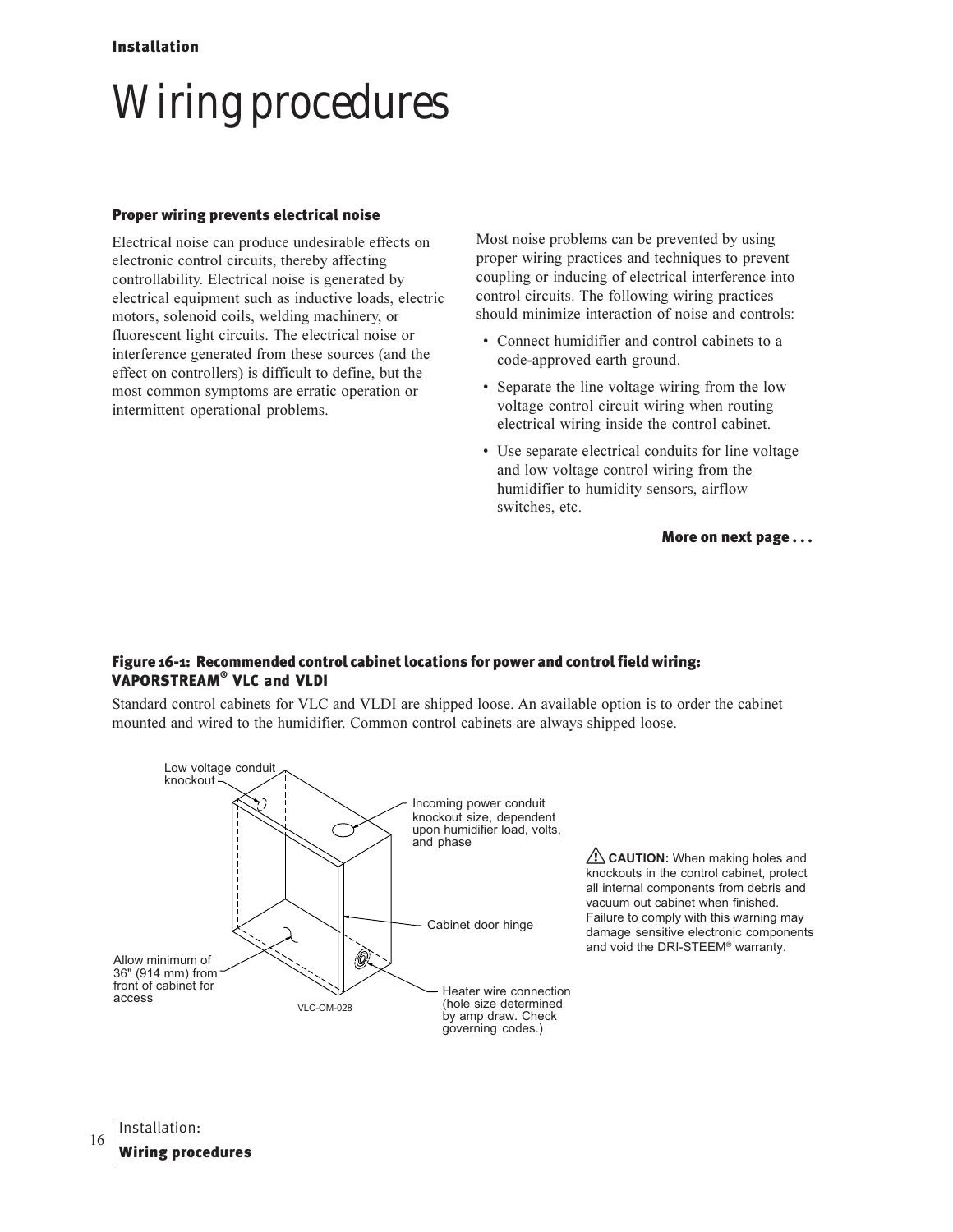### Wiring procedures

#### Figure 17-1: Recommended control cabinet locations for power and control field wiring: CRUV™ and CRUV-DI

A prewired electric subpanel is available as an option, with or without a control cabinet.



#### Figure 17-1: Recommended control cabinet locations for power and control field wiring: STS $\degree$ STS-DI, LTS<sup>®</sup>, and LTS-DI

Control cabinets for all STS and LTS models are shipped loose. An available option is to order the cabinet mounted and wired to the humidifier.

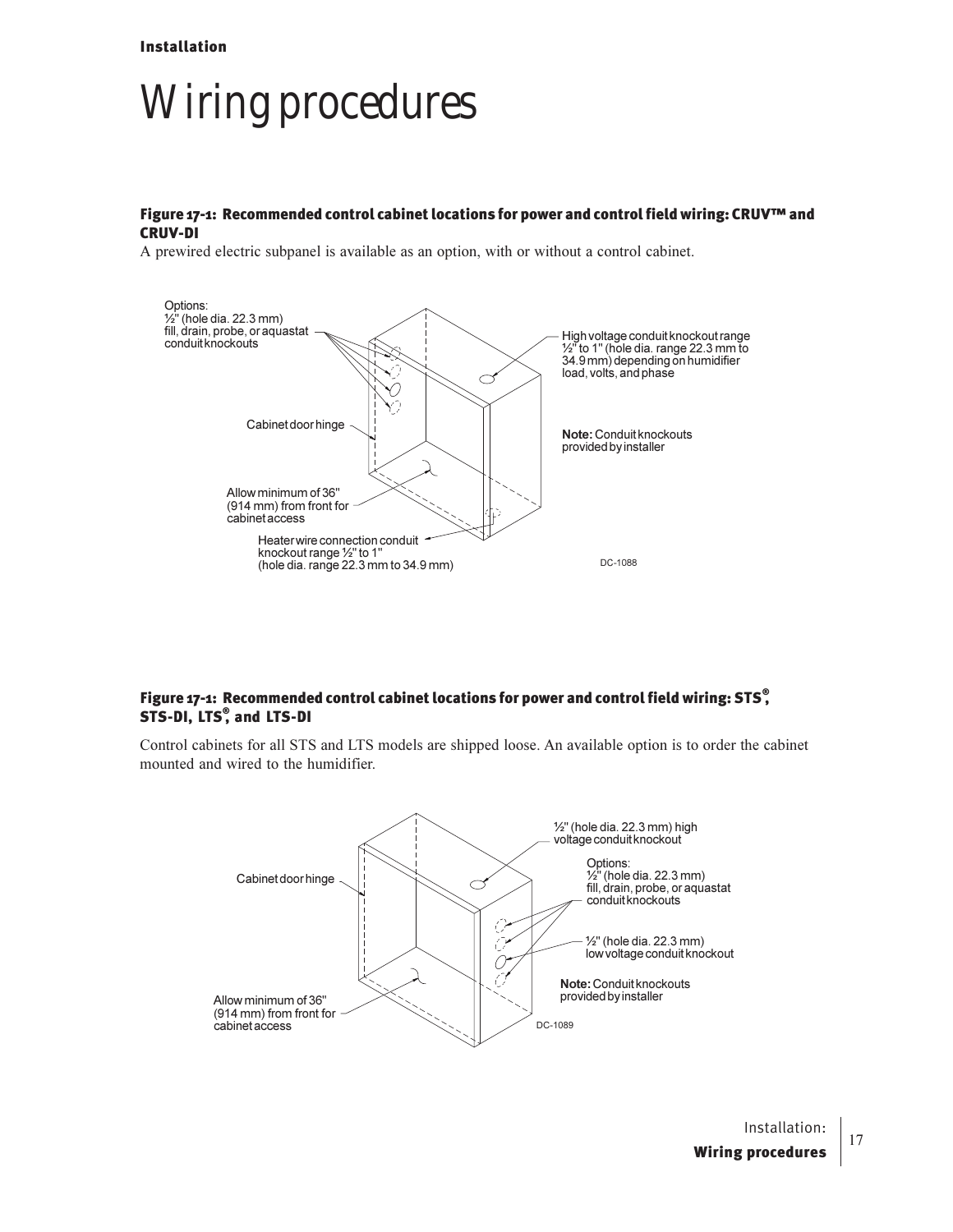## Wiring procedures

#### Proper wiring prevents electrical noise (cont.)

- Do not use chassis or safety grounds as current-carrying commons. Safety grounds should never be used as a conductor or neutral to return circuit current.
- When wiring external electrical connections to humidistats, room/duct humidity and temperature transmitters, or control signal input connections from a building control system, use 18-gauge (1 mm<sup>2</sup>) (minimum) plenum-rated, twisted-pair wire, with cable shield (screen) wire for grounding.
- Return all shielded (screened) cable connections to the control cabinet for grounding. Do not ground shield (screen) at the device end.
- *A***: IMPORTANT:** Locate the control cabinet so that wire lengths are  $50'$  (15 m) or less to the humidifier.
- · Use 18-gauge (1 mm<sup>2</sup>) stranded wire run in conduit (see Figure 18-1) for probe and low water cutoff wiring.
- *A* **IMPORTANT:** Do not use shielded (screened) cable for probe wiring.



#### Figure 18-1: Probe wiring

OM-VL3-11

Probe wiring to be 18-gauge (1 mm<sup>2</sup>) stranded wire run in conduit independent of line voltage wiring.

 $\sqrt{1}$  Do not use shielded (screened) cable for probe wiring.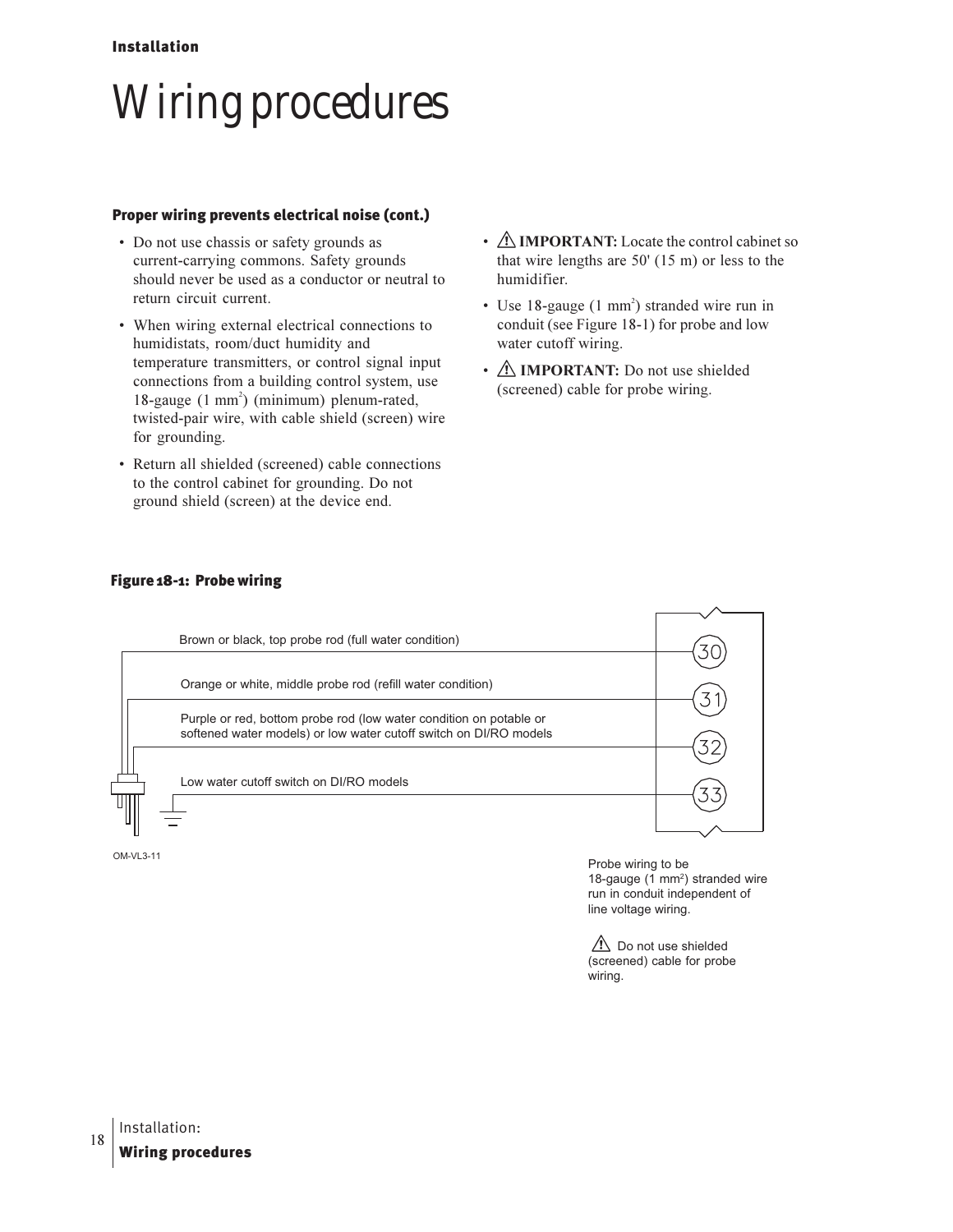#### Installation

### Control cabinet installation and wiring

The VAPOR-LOGIC<sup>®</sup> control board is shipped mounted with all internal wiring completed within a control cabinet. All software is custom programmed into your VAPOR-LOGIC<sub>3</sub> system according to the original order requirements.

#### Important control cabinet installation points:

- All humidifier power wiring is represented on the humidifier wiring diagram located on the inside of the control cabinet door along with an installation guide. Return all instructions to the control cabinet after installation.
- Refer also to the VAPOR-LOGIC<sub>3</sub> circuit board drawing on page 5 of this manual for detail of the board and connection points.
- Pick a location that allows easy access to the control cabinet and internal electrical components. (Not applicable on GTS® and VAPORMIST®)

**IMPORTANT:** Locate the control cabinet so that wire lengths are  $50'$  (15 m) or less to the humidifier.

- Mount control cabinet using the mounting tabs.
- Always wire the VAPOR-LOGIC<sub>3</sub> control board per governing codes.
- VAPOR-LOGIC<sub>3</sub> is powered by a low voltage Class 2 control transformer. The transformer provides a 24 VAC supply and is protected by an integral manual reset circuit breaker.
- Follow field wire torque requirements shown on the electrical component in The General Installation Instructions when connecting the power and control wiring inside the humidifier control cabinet.
- Use only a 1/8" (3 mm) standard or ASC screwdriver on VAPOR-LOGIC<sub>3</sub> control board terminal blocks.
- Use a single 18-gauge (1 mm<sup>2</sup>) pre-tinned wire in each terminal at the VAPOR-LOGIC $_3$ terminal block. Torque to 4 inch-pounds  $(0.4 Nm)$ .
- Do not terminate multiple wires to a single VAPOR-LOGIC<sub>3</sub> terminal. Use the single additional wire's opposite end to connect to the  $VAPOR-LOGIC<sub>3</sub> terminal block.$
- Never run the control system wires bundled with, or in the same conduit as, power wires.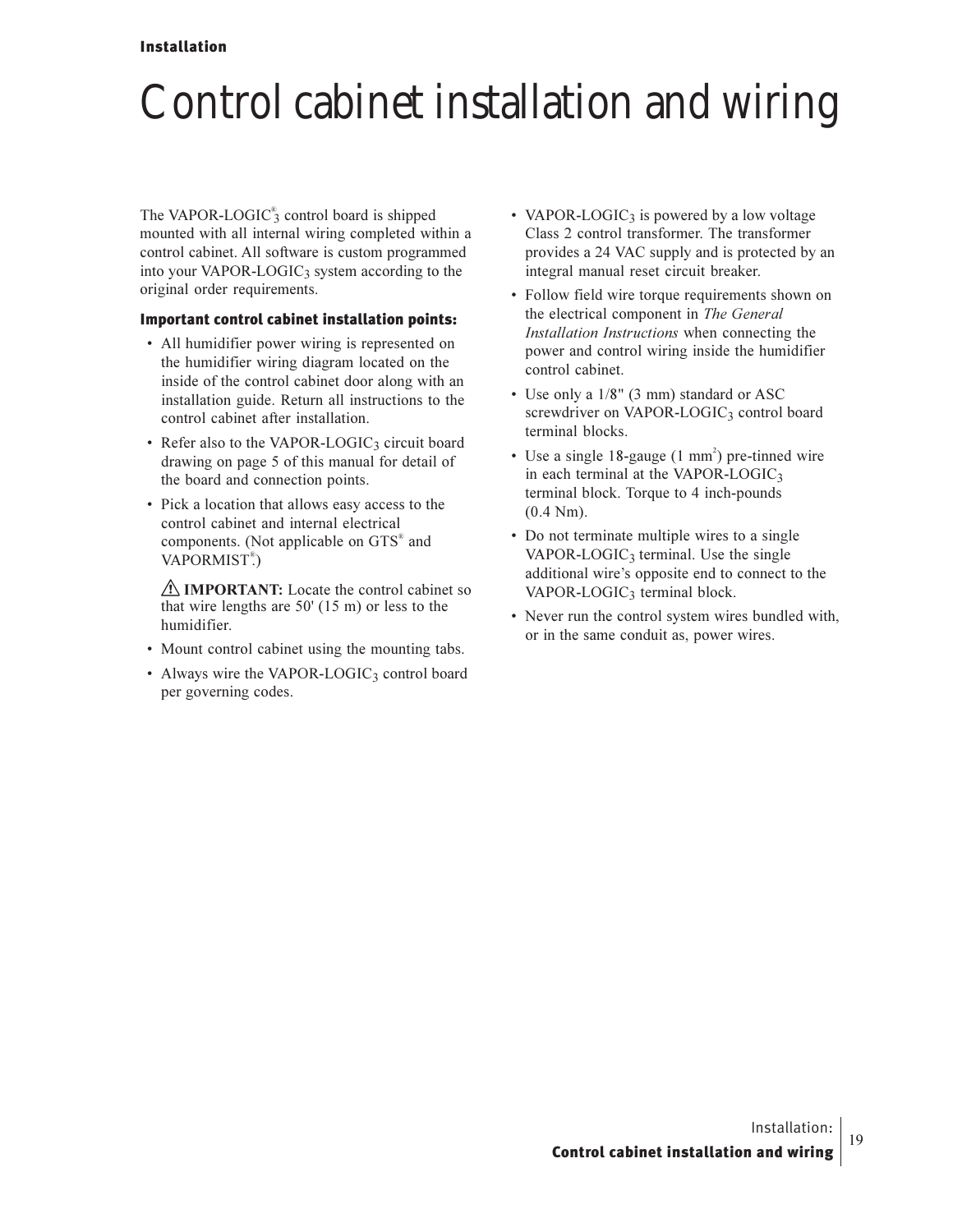## Keypad/display installation

#### **Installing modular cable**

 $\triangle$  **IMPORTANT:** When routing modular cable inside the control cabinet, route cable away from all power wiring and connect the male modular plug into the VAPOR-LOGIC<sup>®</sup> printed circuit board-mounted female modular receptacle, J2. Push the male plug in until you hear a "click." (The cable should be plugged into the keypad/display as well.)

The six-wire RJ-II plug/cable provides the AC power to the keypad/display and completes the FTT-10A digital communication between the keypad/display and the VAPOR-LOGIC<sub>3</sub> control board.

 $\triangle$  CAUTION: If a longer cable is needed, do not attempted to fabricate one. Improper wiring can permanently damage the VAPOR-LOGIC<sub>3</sub> board, keypad, or display. Contact your local DRI-STEEM® representative for longer cable options. The keypad cable can be up to 500' (152 m) in length.

#### Installing the keypad/display

Note that the keypad/display requires an ambient temperature range of 32 °F to 122 °F (0 °C to 50 °C) to operate properly. Exceeding these limits may result in poor display performance and/or damage to the unit.

We recommend that you mount the keypad/display to a surface using a field-supplied network phone wall plate. To mount, simply slide the keypad/display onto the tabs on the phone plate.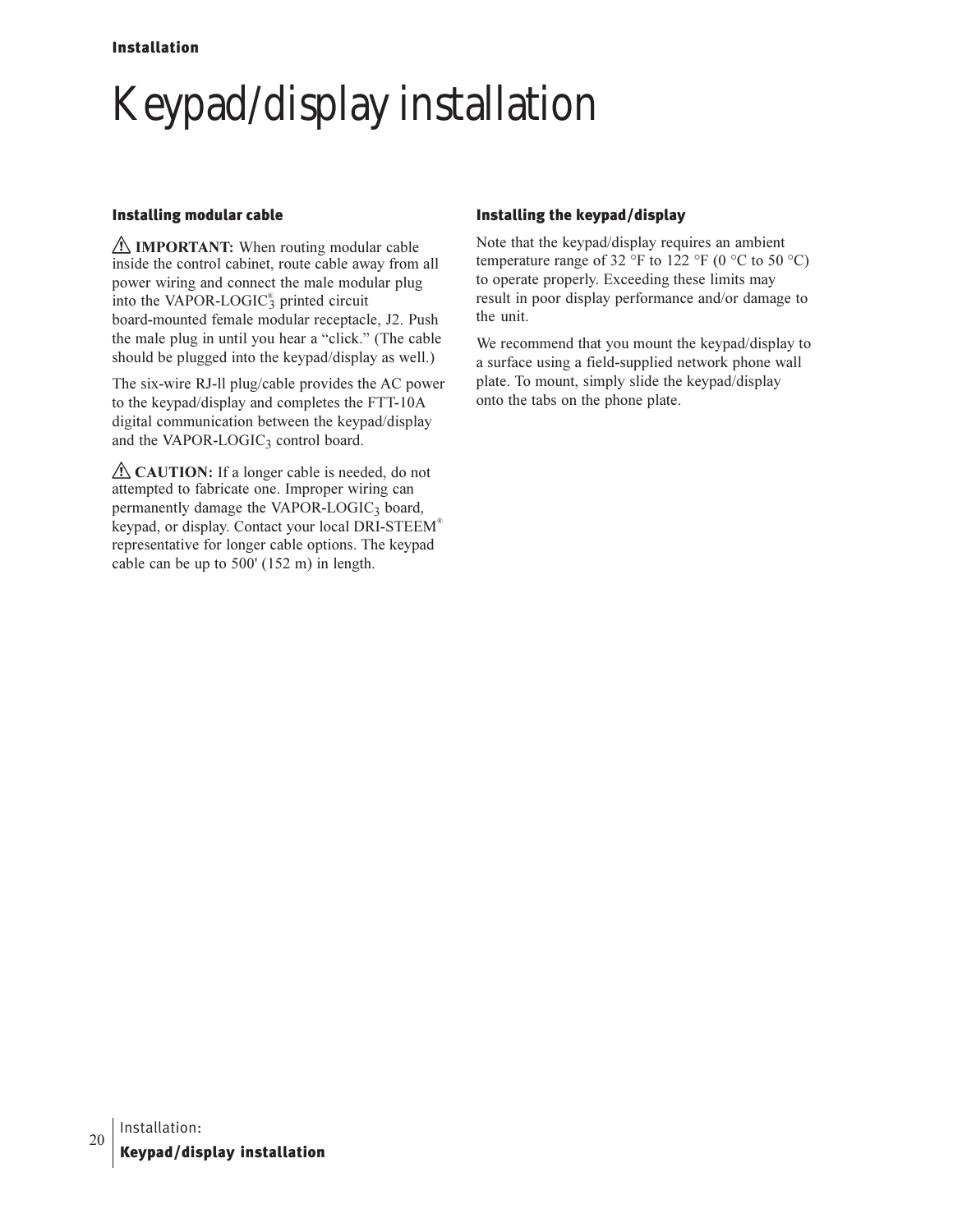### Sensing devices and humidity control

#### Sensing device location is important

Humidity sensing devices must be located in the correct area of the space being controlled to achieve accurate humidity control. A typical small air-handling system is shown in the drawings on pages 15 and 22 (Figures 15-1 and 22-1). For the best control, place the humidity sensing device in the center of a room, or just inside the return air duct (location "A"). These locations provide the least amount of variation caused by airflow patterns and room temperature. Placement of the duct humidity sensing device within the outlet of the air handler (location "D") is ideal for duct high limit control, but the actual placement must be a sufficient distance downstream from dispersion tubes to ensure that steam absorption has occurred. Accurate control of temperatures in rooms and ducts is also important to improve control of relative humidity.

#### Other factors that affect humidity control

Unsatisfactory humidity control may involve more than the controller's capability to control the system. Other factors that play an important role in overall system control are:

- Size of the humidification system relative to load
- Overall system dynamics associated with moisture migration time lags
- Accuracy of humidistats and humidity transmitters and their location
- Dry bulb temperature accuracy in space or duct
- Velocities and airflow patterns in ducts and space environments
- Electrical noise or interference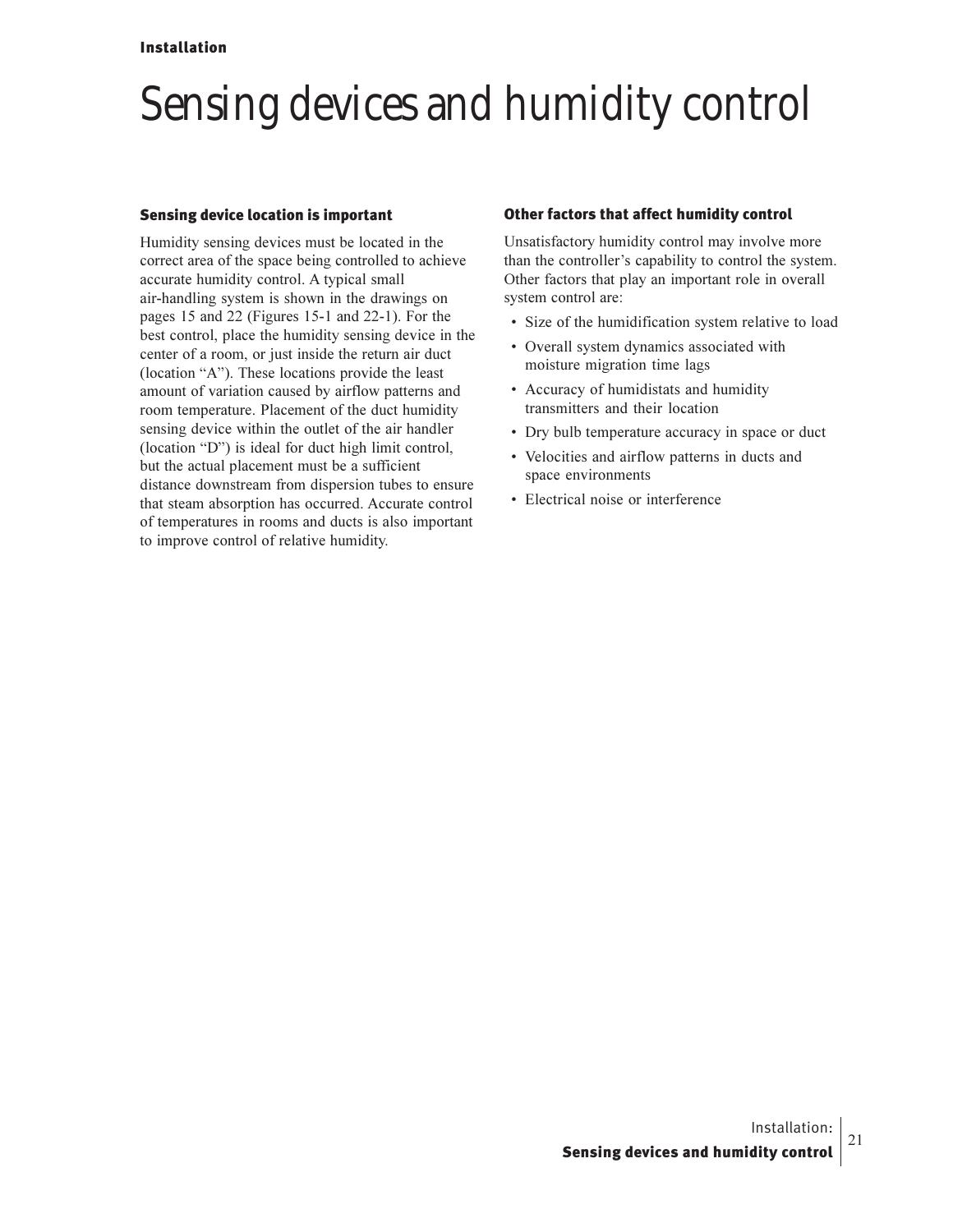#### Installation

### Placement of sensing devices



#### **IMPORTANT**

In most cases, DRI-STEEM<sup>®</sup> recommends that you do not interchange duct and room humidity devices. Room humidity devices are calibrated with zero or little airflow; whereas duct humidity devices require air passing across them.

#### **Recommended sensor locations**

- A This is the ideal sensing location because this placement ensures the best uniform mix of dry and moist air with stable temperature control.
- $A<sup>1</sup>$  This location is acceptable, but the room environment can affect controllability, such as when the sensor is too close to air grilles, registers, or heat radiation from room lighting.
- **B** This location is acceptable because it provides a good uniform mixture of dry and moist air, but if an extended time lag exists between moisture generation and sensing, make sure the control contractor extends the sampling time.
- B<sup>1</sup> This location behind a wall or partition is acceptable for sampling the entire room if the sensor is near an air exhaust return outlet. This location is also typical of sensor placement for sampling a critical area.
- **C** These locations are not acceptable because they may not represent actual overall conditions in the space.
- **D** These locations are not acceptable. Do not place sensors near windows, door passageways, or areas of stagnant airflow.
- **E** This is the best location for a duct high limit humidistat or humidity sensor.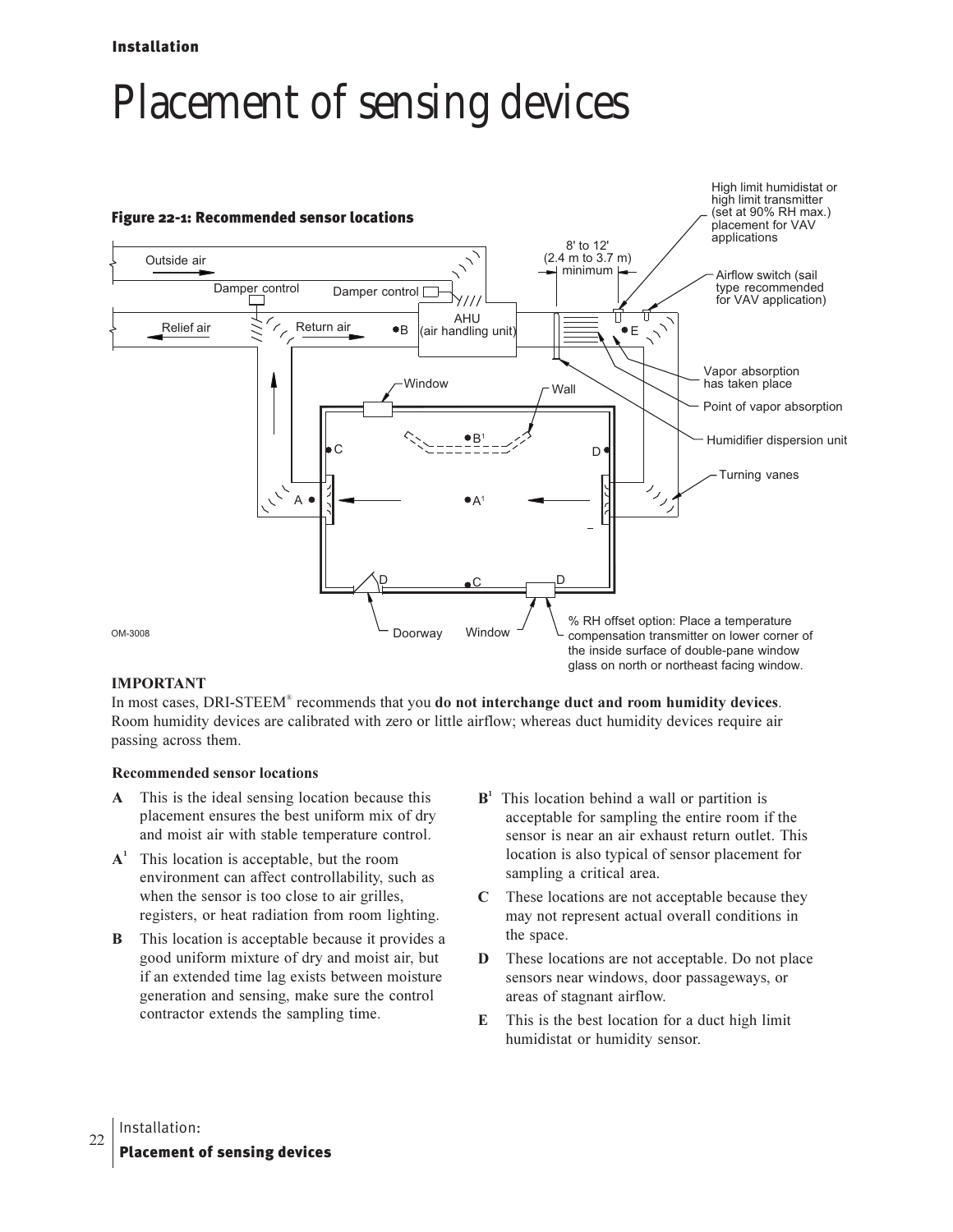#### Installation

### Wiring of sensing devices

#### Wiring on-off humidistats

DRI-STEEM® provides two types of on-off control: wall-mounted humidistat and duct-mounted humidistat, or external staging by others. The wiring diagram (located on the inside of the humidifier control cabinet) shows proper wiring for these controls.

#### Wiring modulating humidistats

The signal from a humidistat directly controls the amount of output from the humidifier. The standard modulating humidistat controllers DRI-STEEM provides are either duct mounted or wall mounted.

The humidistats are powered by a 21 VDC supply provided by the VAPOR-LOGIC<sup>®</sup> control board. A variable control signal is returned to modulate function on the humidifier.

For a pneumatic modulating signal, DRI-STEEM offers a transducer that accepts a  $3$  to  $20$  psi  $(21$  to 138 kPa) pneumatic input range.

#### Wiring modulating humidity or temperature transmitters

Transmitters provide an analog signal proportional to the process variable being measured. All transmitters provided by DRI-STEEM are two-wire devices. (See your wiring diagram for proper connections.) The humidity transmitters have a range of 0 to 100% RH with an output of 4 to 20 mA. The temperature transmitter has a range of  $-20$  °F to 160 °F ( $-29$  °C to 71 °C) with a 4 to 20 mA output.

#### Calculation of transmitter % RH

$$
\% RH = \frac{\text{(milliamp reading minus 4)}}{0.16}
$$

Example: 
$$
\frac{12 \text{ mA} - 4}{0.16} = 50\%
$$

More on next page ...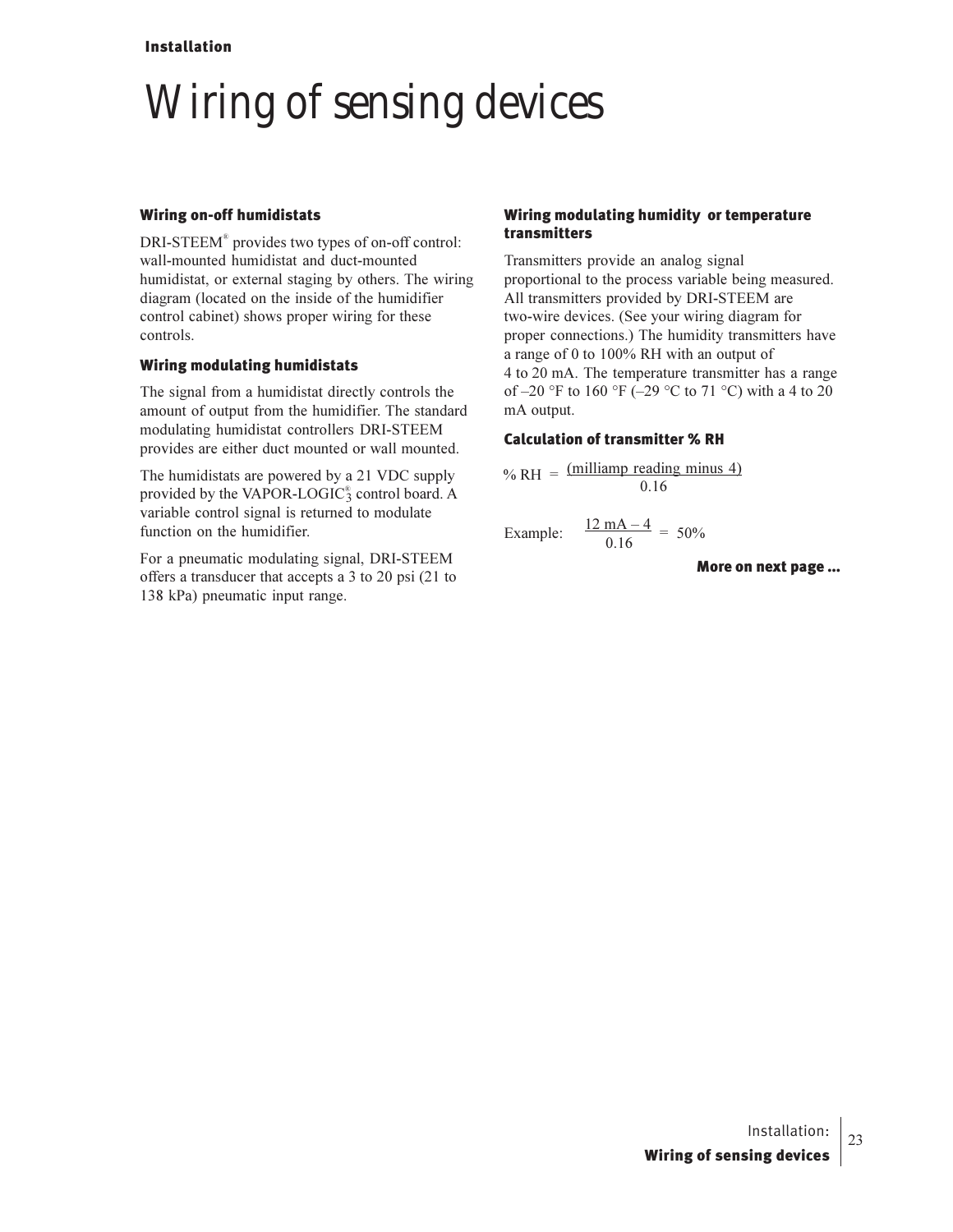### Wiring sensing devices

#### Figure 24-1: Example of proper shielding techniques when connecting humidity or temperature devices to VAPOR-LOGIC® 3 control inputs



**Note:** The wiring diagram (located on the inside of the humidifier control cabinet) shows correct control wiring. OM-VL3-17

**I**N IMPORTANT: Consult control cabinet wiring diagram. Control changes require wiring and programming changes.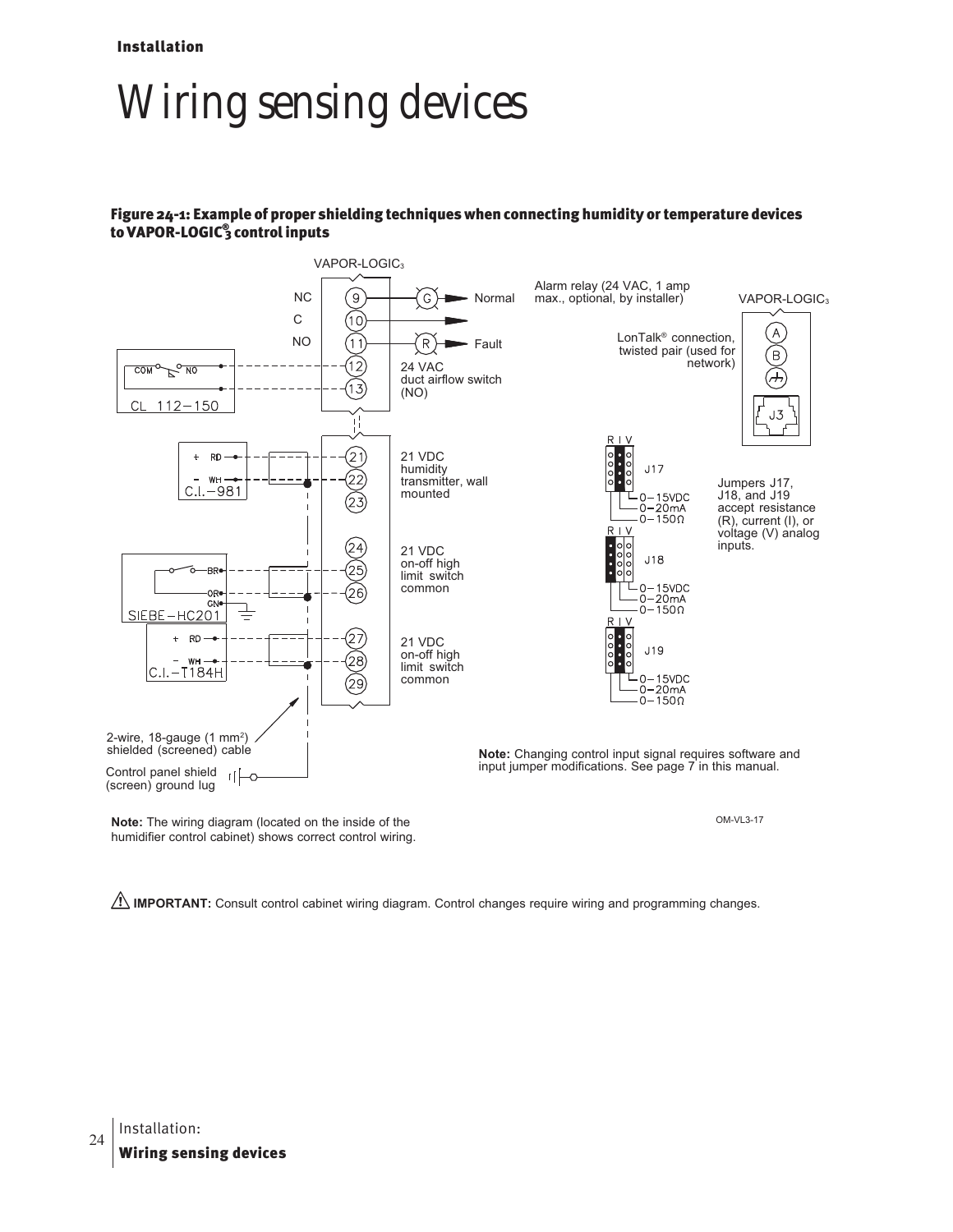### VAV sensing devices installation

#### Variable air volume (VAV) option

This option is identified as a "V" in the third-from-last place of your program code configuration string (for example: EV11400285A7VOX).

When the VAV control option is requested, DRI-STEEM® provides a duct mounted humidity transmitter (4 to 20 mA output, 0 to  $100\%$  RH range). Install using shielded cable (see Figure 25-1 below).

The modulating high limit transmitter signal operates in conjunction with the room or duct controlling transmitter signal through the VAPOR-LOGIC $_3^{\circ}$  control system to prevent over humidification in the duct. VAPOR-LOGIC3 starts lowering the humidifier output when the duct relative humidity is within 6% of the duct high limit set point.

When this occurs, the message "VAV output limit" appears in the keypad/display. If necessary, the reduction of the humidifier output continues until maximum high limit set point is reached, shutting off the humidifier completely.

When the high relative humidity starts to decrease in the duct, VAPOR-LOGIC<sub>3</sub> slowly starts to increase the production of steam vapor. When the duct relative humidity decreases to greater than 6% below the duct high limit set point, the control transmitter is restored as the primary controller, and the "VAV output limit" text no longer appears in the keypad/ display, returning the control system to normal operation.

#### Figure 25-1: VAV transmitter wiring



**IMPORTANT:** Ground shield at control panel end only. Do not ground shield at device end.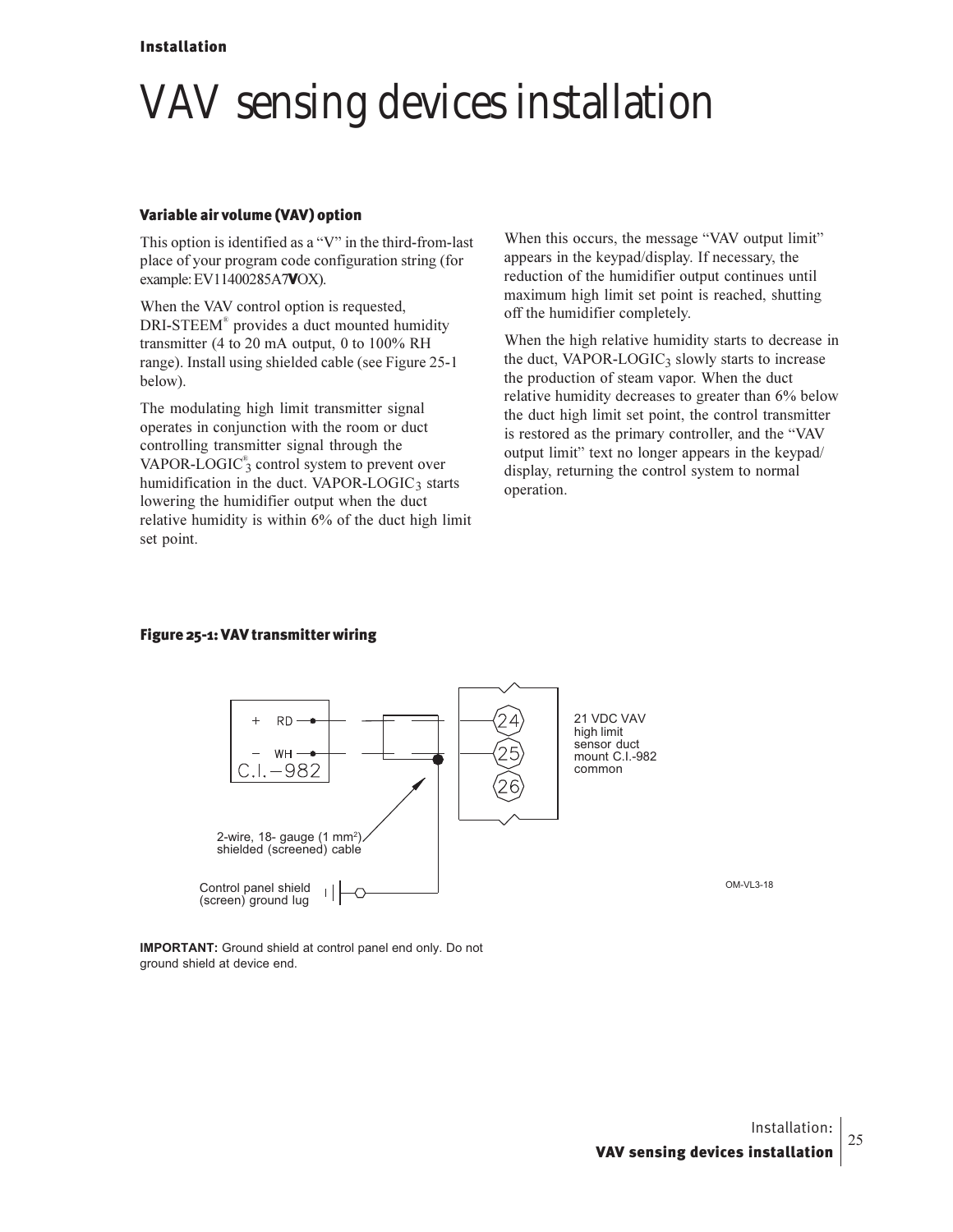### Temperature compensation transmitter

#### **Temperature compensation offset option**

This option is identified as a "T" in the second-fromlast place of your program code nomenclature (for example: EV11400285A7OTX).

When selected as an option, DRI-STEEM® provides a temperature compensation (temp. comp.) transmitter. The temperature compensation transmitter continually monitors interior window glass temperature and transmits this temperature to VAPOR-LOGIC $_{3}^{\circ}$ .

VAPOR-LOGIC<sub>3</sub> assumes a 70 °F (21 °C) room temperature and uses the glass temperature and the RH in the space being controlled to calculate the dew point ( ${}^{\circ}$ F or  ${}^{\circ}$ C) for the space.

If the window temperature falls below the dew point, VAPOR-LOGIC<sub>3</sub> automatically decreases the RH set point so moisture does not form on windows. The Idle screen displays the modified RH set point, and an asterisk  $(*)$  appears next to the modified RH set point, denoting that temperature compensation has taken control of the RH set point. The "\* Temp Comp" message appears on the status line. When the interior window glass temperature rises above the dew point, VAPOR-LOGIC3 restores system control to the normal RH set point for the space.

The transmitter provided with VAPOR-LOGIC<sub>3</sub> is calibrated for  $-20$  °F to 160 °F ( $-29$  °C to 71 °C) with output from 4 to 20 mA. For example, a temperature reading of 70 °F (21 °C) should produce a measurement of 12 mA. You can calibrate the sensor by adjusting the Temp Comp Offset in the Set Up menu.

Install using an  $18$ -gauge  $(1 \text{ mm}^2)$  plenum-rated shielded (screened) cable for transmitter wiring with grounding shield (screen) at the shield (screen) ground lug in the control cabinet (see Figure 27-1 on the next page).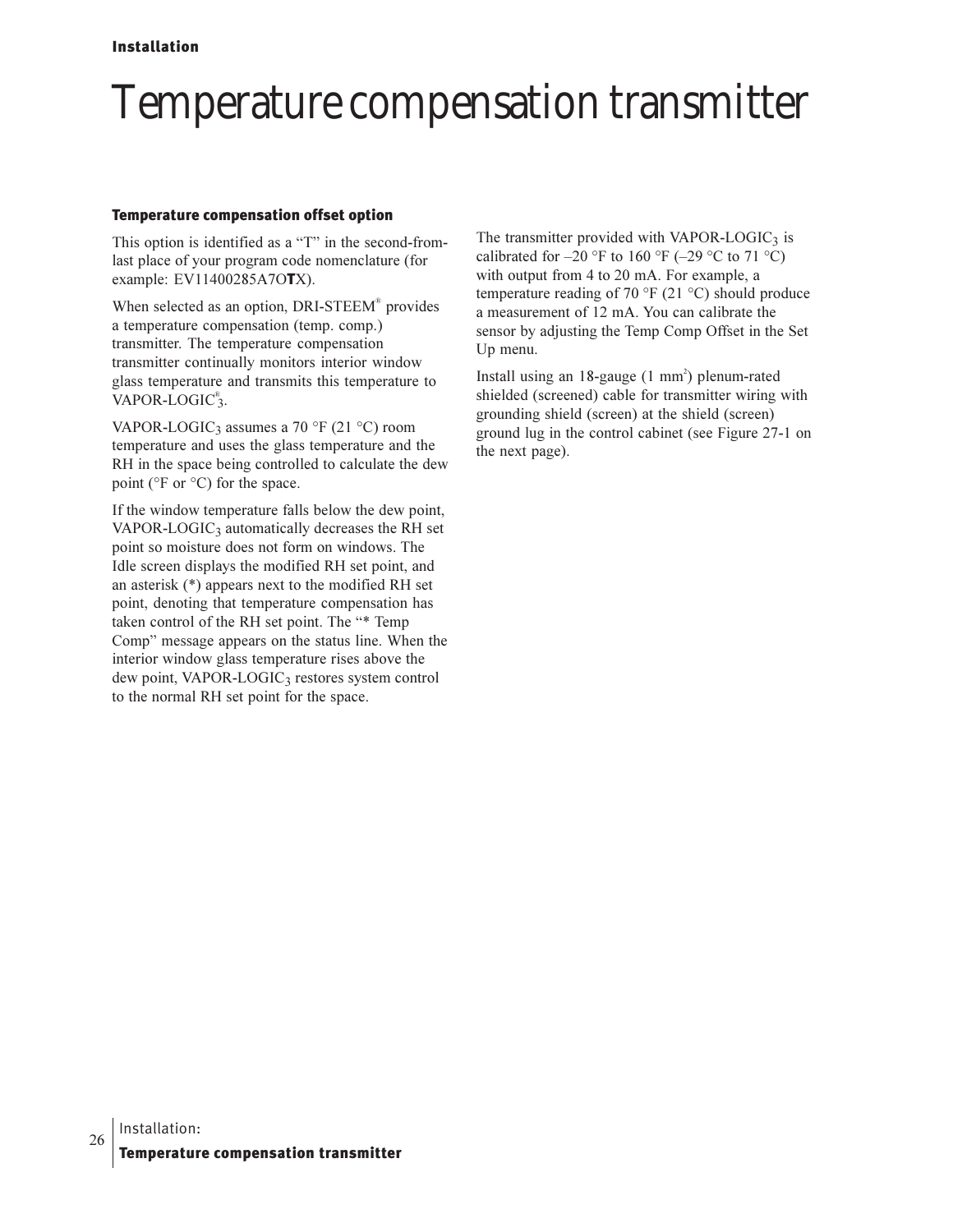#### Installation

### Temperature compensation transmitter

#### Temperature compensation transmitter placement

To place the temperature compensation transmitter, follow these steps. See Figure 27-1 below.

- 1. Position the temperature compensation transmitter control box on a wall adjacent to a window frame facing north or northeast.
- 2. Place flat surface of temperature sensor tip on lower corner of glass surface.
- 3. Temporarily hold the sensor tip in place with strips of masking tape.
- 4. Apply a small amount of clear RTV silicone adhesive over and around the sensor tip (making sure the sensor tip is in contact with the window glass).
- 5. After adhesive cures, remove masking tape.

#### Figure 27-1: Temperature compensation transmitter placement

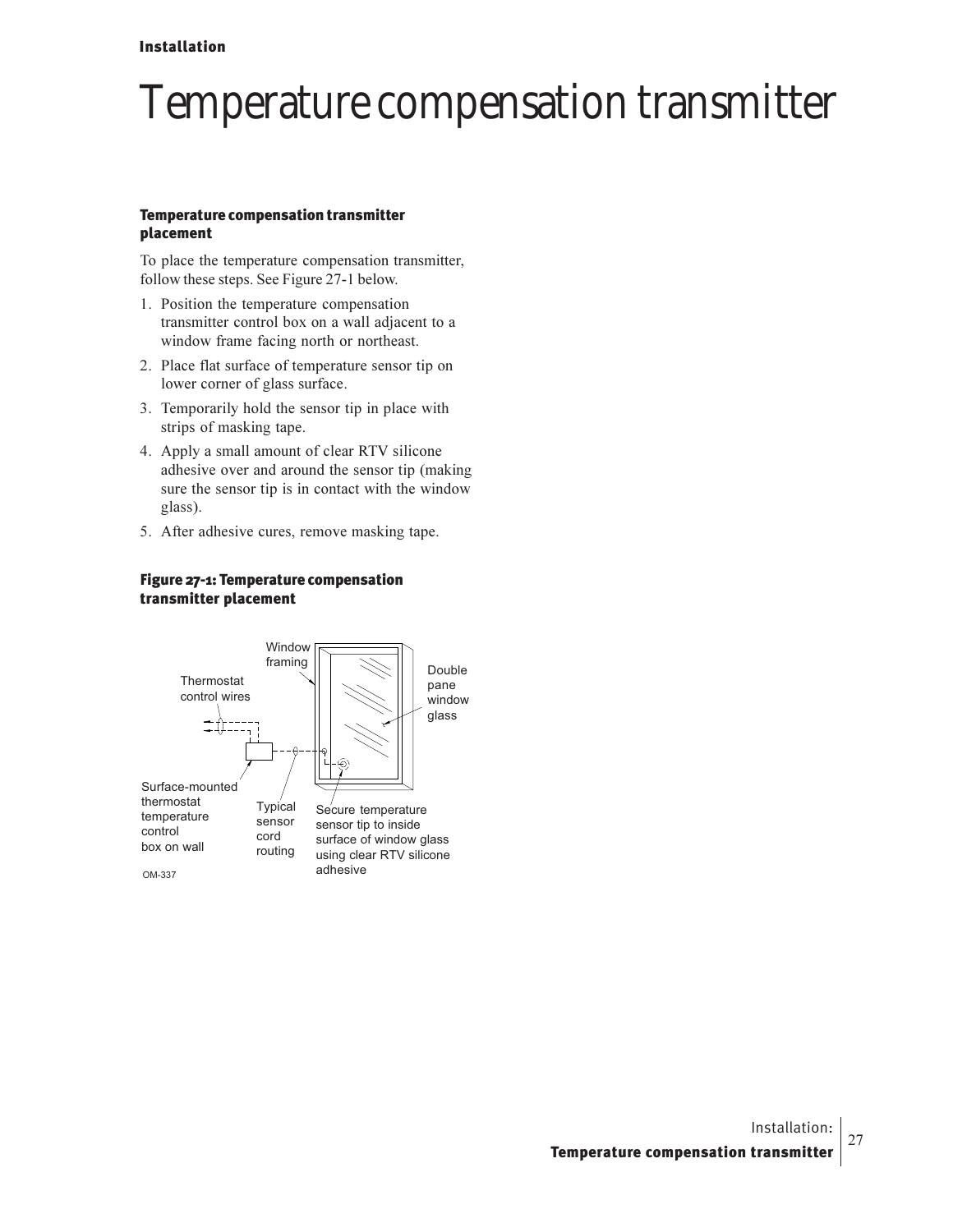## Changing control input

#### Changing control input

You can configure the control input on the VAPOR-LOGIC<sup>®</sup> board to read either an external demand signal or RH signal. It also can read different types of analog signals from energy management systems, humidistats, or RH transmitters. Follow these steps when a signal change is needed:

- 1. Remove the old signal wires from the control board (terminals  $21, 22,$  and  $23$ ).
- 2. Refer to the configuration string text on pages 12 and 13. Refer to: "K. Type of humidity sensing device" to identify the new signal that is needed.
- 3. Enter the Set Up menu on the VAPOR-LOGIC3 keypad and scroll to the Configuration String screen.
- 4. Change the last character in the configuration string to the desired input signal type identified from the configuration string information on pages 12 and 13.
- 5. Adjust the shunt connector J17 to the proper signal type, if necessary (see page 5):
	- If the signal is electrical current, the jumper should be on I.
	- If the signal is voltage, the jumper should be on V.
	- If the signal is resistance or on-off, the jumper should be on R.
- 6. Connect the new signal wires to the board as per the external connections diagram.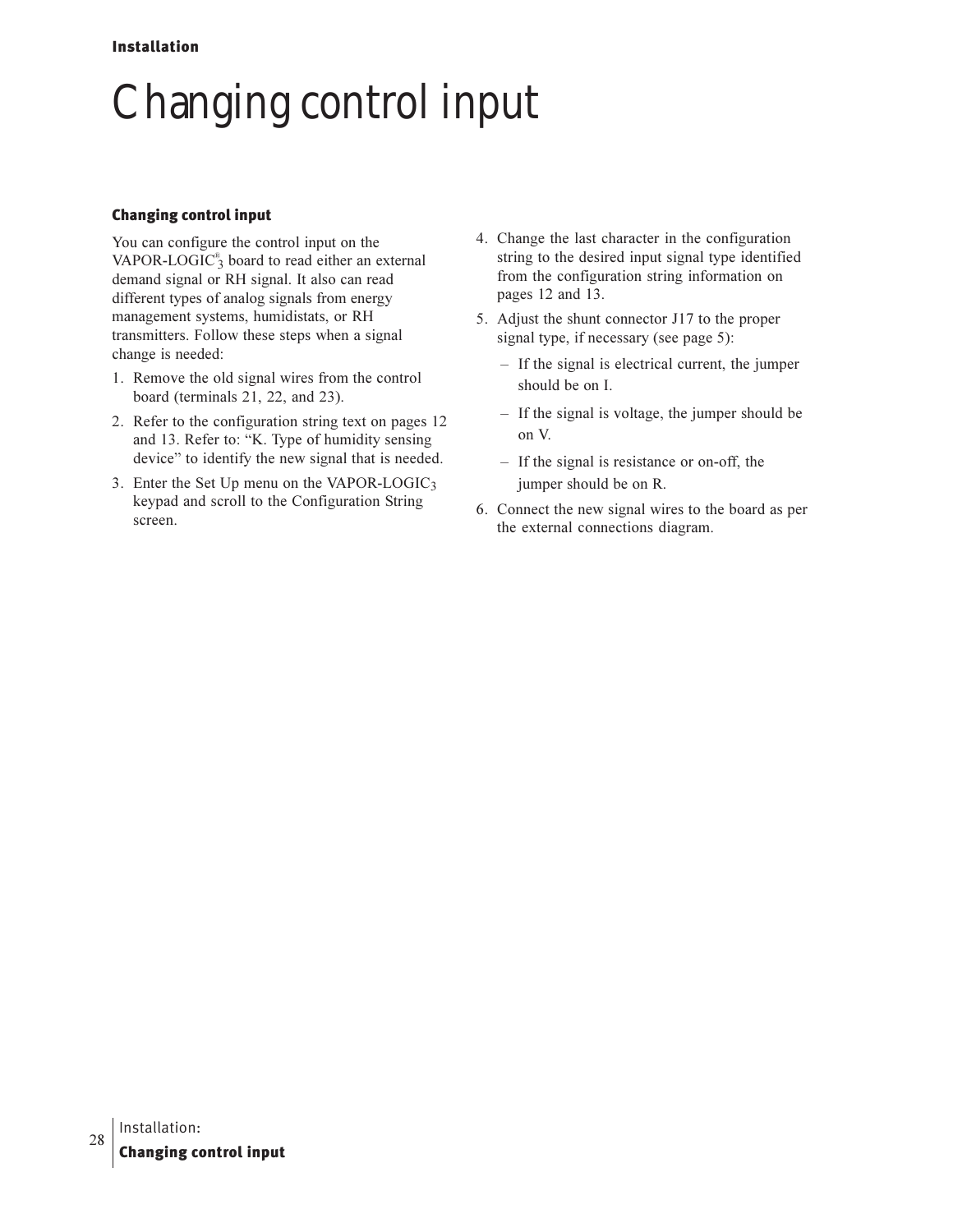### **Start-up checklist**

Note: Your humidification system may not have all of the options listed below. If an item does not apply to your system, skip to the next item and continue the process.

- $\Box$ Verify that the field wiring is done per the instructions in this manual and the unit wiring diagram.
- $\Box$  If your humidifier uses standard potable water (non-DI water), check probe voltages in the Diagnostics menu. The reading should be 2.4 VAC without water and 0 VAC with water from ground (terminal 33 on J8) to probe inputs (terminals 30, 31, and 32 on J8).
- $\Box$  Check the heater cycle time setting (except for  $GTS^*$ ) in the "System Set Up" menu of the keypad/display (default is 60 seconds; 2 seconds for SSR).
- $\Box$  If your system uses an RH transmitter, check the proportional band setting in the System Set Up menu of the keypad/display (default is  $10\%$ ).
- $\Box$  If your system uses an RH transmitter, check the proportional gain  $(Kp)$  setting in the System Set Up menu of the keypad/display (default is 80).
- $\Box$ If your system uses an RH transmitter, check the integral gain (Ki) setting in the System Set Up menu of the keypad/display (default is 40).
- $\Box$  If your system uses an RH transmitter, check the derivative gain (Kd) setting in the System Set Up menu of the keypad/display  $(default is 0).$
- $\Box$  If your system has an electronic drain valve, check the drain duration (system dependent; see page 56).
- $\Box$ Check the flush duration (default is 1 minute).
- $\Box$  Check the RH set point and set at the desired level.
- $\Box$  Confirm that the control signal being connected to the VAPOR-LOGIC<sup>®</sup> system is compatible with the VAPOR-LOGIC<sub>3</sub> program. Identify the VAPOR-LOGIC<sub>3</sub> configuration string on the wiring diagram or on the outside of the control cabinet door. Refer to the configuration string description on pages 12 and 13.

#### More on next page ...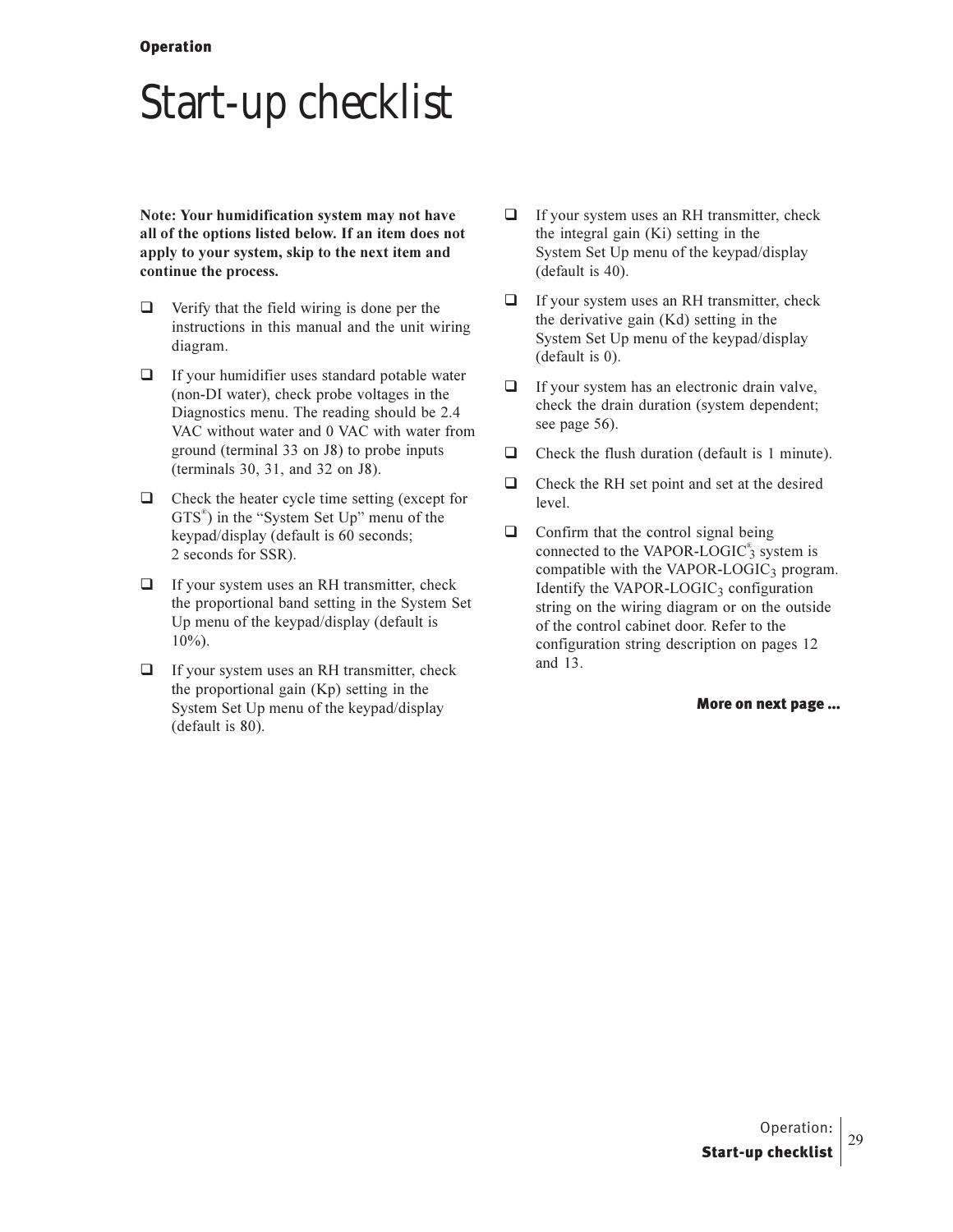### Start-up checklist, continued

- $\Box$  Confirm that all wiring is correct per the wiring diagram.
- $\Box$  Confirm that proper grounding and an approved earth ground are provided.
- $\Box$  Confirm that the analog inputs are configured properly by verifying that J17, J18, and J19 shunt connectors on the VAPOR-LOGIC<sup>®</sup> board are in their correct position per the wiring diagram. See page 5 for the physical locations.
- $\Box$  Confirm that the keypad/display is mounted with modular cable routed away from high voltage circuits and connected to the J2 female connector on the VAPOR-LOGIC<sub>3</sub> board.
- $\Box$  Turn water supply on and confirm that the drain valve is closed.
- $\Box$  Turn power on and confirm that the display shows the Main Menu screen with an operational clock.
- $\Box$  Enter the Control Modes screen and make sure the system is in auto mode.
- $\Box$ When "Filling" appears on the status line of the Idle screen, confirm that the tank is filling with water.
- $\Box$  Confirm that the airflow switch is closed.
- $\Box$  Confirm that the high limit humidistat input is closed or that the variable air volume (VAV) control system high limit transmitter is connected.
- $\triangle$  IMPORTANT: Confirm that the tank has sufficient water. If the tank does not contain water and the heat outputs are activated, or the burners are fired by the VAPOR-LOGIC<sub>3</sub> control system, a serious failure will result. If this happens, immediately remove power from the system and verify that all wiring is done per the wiring instructions in this manual and the unit wiring diagram.
- $\Box$ With sufficient water in the tank, the airflow switch closed, the high limit humidistat closed, the safety interlock circuit closed, and a call for humidity, verify that the heat outputs are activated.
- $\Box$ Check amp draw of heaters for electric units; refer to wiring diagram for proper rating. If unit is powered by steam, check for steam flow. For gas fired units, verify gas flow and combustion.
- $\Box$ During normal operation, the humidifier operating status appears in the keypad/display. See pages 36 and 37 for descriptions of keypad/ display status items.
- $\Box$ If you experience difficulties, have the above keypad/display information available with the model and serial numbers of the humidifier and the VAPOR-LOGIC<sub>3</sub> configuration string and call DRI-STEEM<sup>®</sup> for help.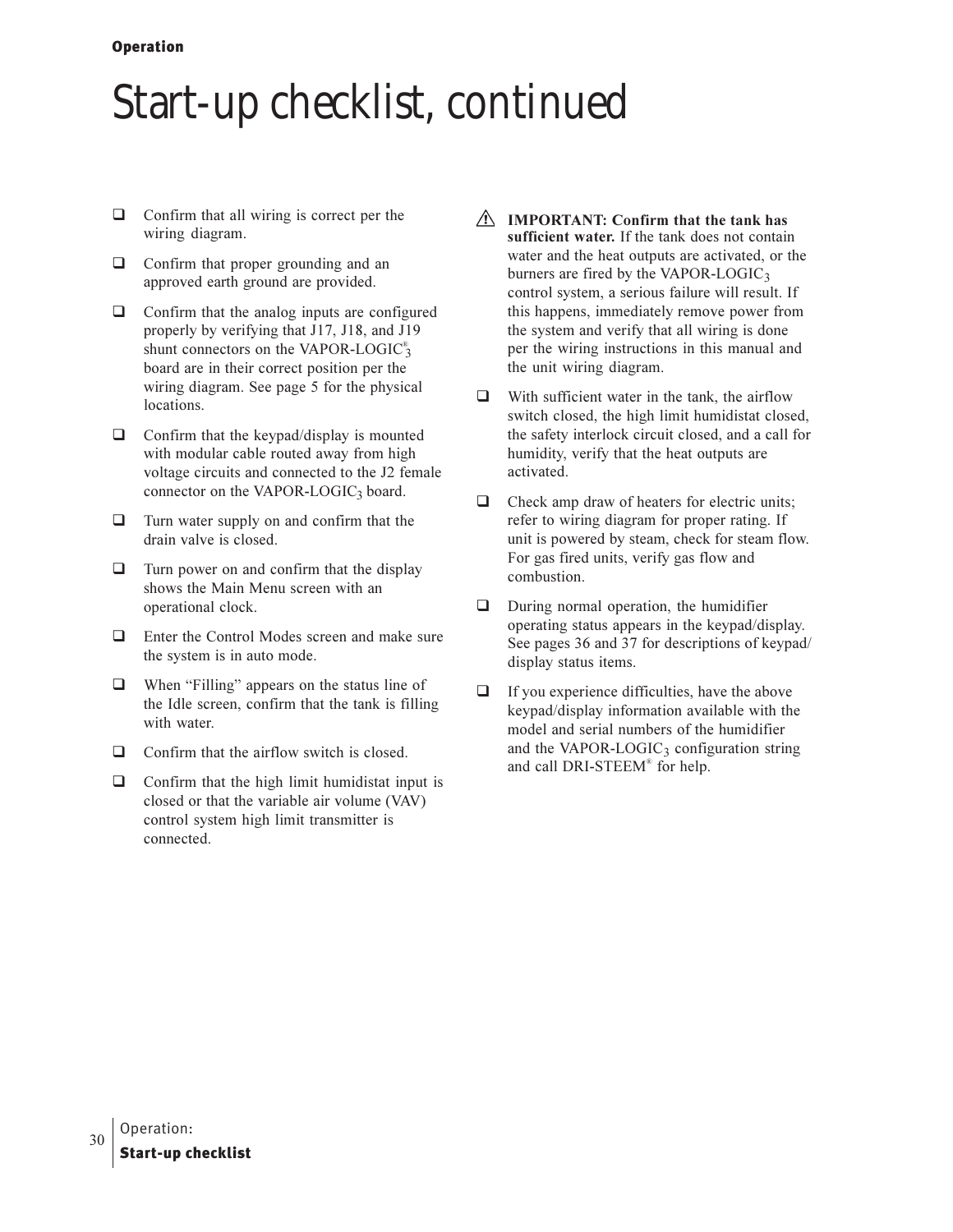## Keypad/display overview

#### Components of the keypad/display

The VAPOR-LOGIC $_3^{\circ}$  keypad/display consists of (see Figure 31-1 below):

- A  $128 \times 64$  pixel backlit liquid crystal display  $(LCD)$
- A power light
- An alarm light
- Eight keys:
	- Four arrow keys
	- An Enter key
	- Three soft keys

The three soft keys are located directly beneath the LCD. Each soft key's function is determined by the screen currently displayed. The function appears on the screen directly above each soft key.

Use the arrow keys to adjust the values of the different parameters or to navigate the blinking cursor on many of the screens.

Use the Enter key to make selections on various screens.

The power light illuminates whenever power is applied to the keypad/display.

The alarm light is activated any time a fault condition is detected.

#### The menu system

The VAPOR-LOGIC<sub>3</sub> keypad/display organizes the control and monitoring of the humidification system into six top-level menus:

- Status
- Control Modes
- Alarms
- Set Up
- Diagnostics
- Reports

Each of these menus controls or monitors a different aspect of the humidifier. To access any of these screens, activate the Main Menu of the keypad by pressing the Main soft key whenever it is visible. This immediately takes you to the Main Menu selection screen. Select where you want to go by using the up and down arrow keys and by pressing the Enter key. The menu structure is diagrammed on the following page with a brief description of the submenus on the pages following.

#### Metric conversion

VAPOR-LOGIC<sub>3</sub> can display all information in metric as well as English units. To change the current setting, modify the "type of units" in the configuration string under the Set Up menu.

#### Figure 31-1: VAPOR-LOGIC3 keypad/display

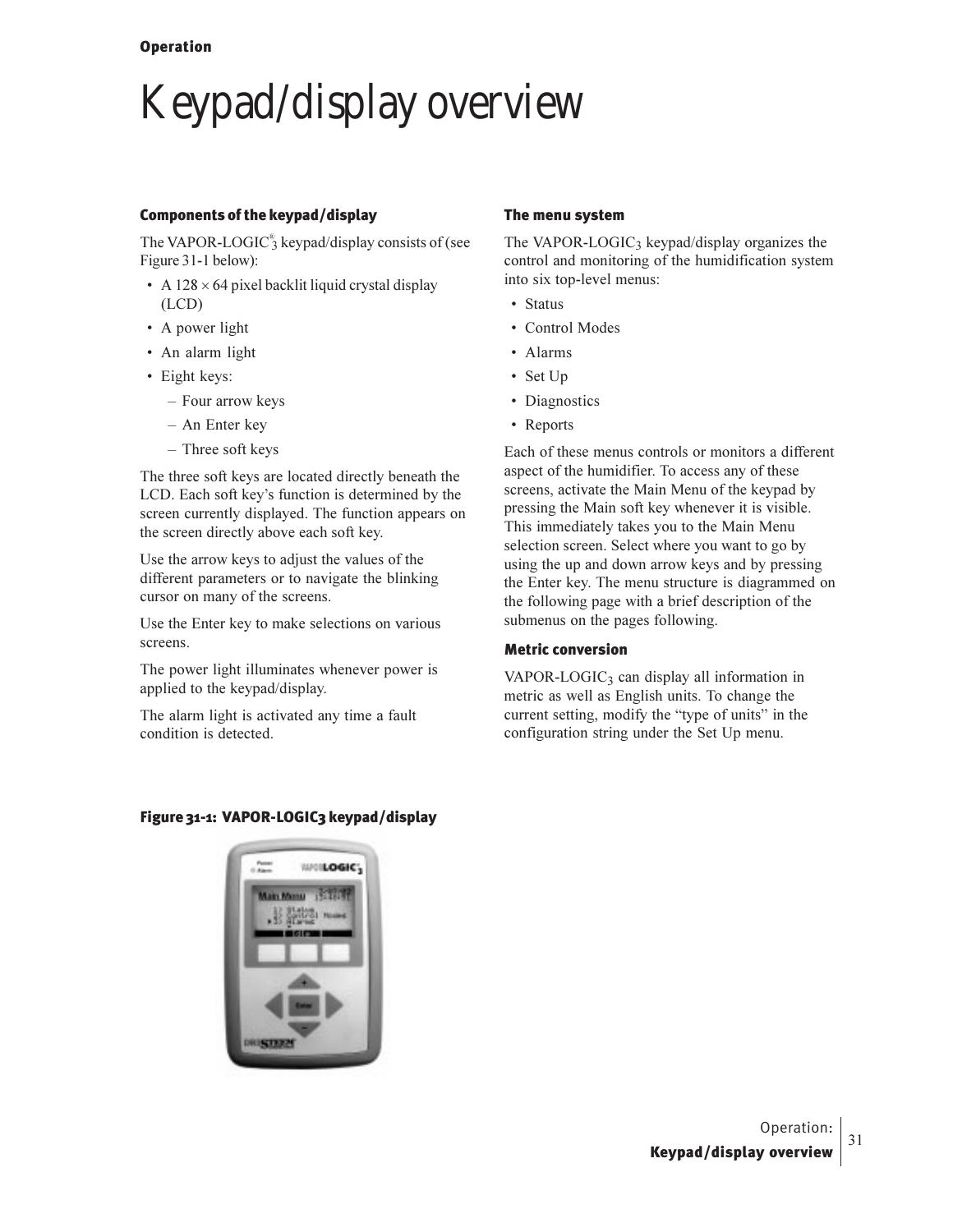## VAPOR-LOGIC $_3^{\circ}$  menu structure



More on next page ...

\* Only on version 3.0.1 or greater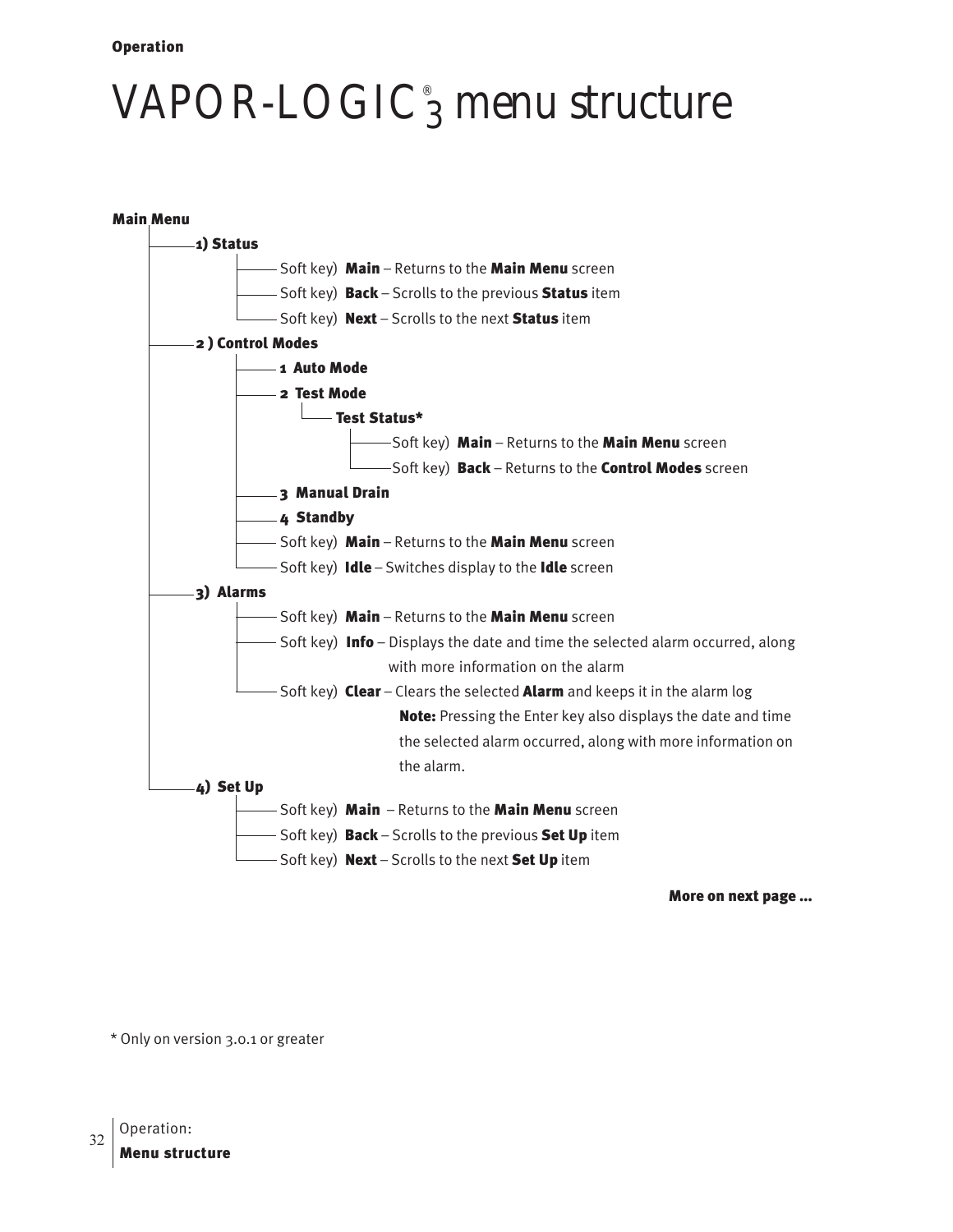## VAPOR-LOGIC $_3^{\circ}$  menu structure



\* Only on version 3.0.1 or greater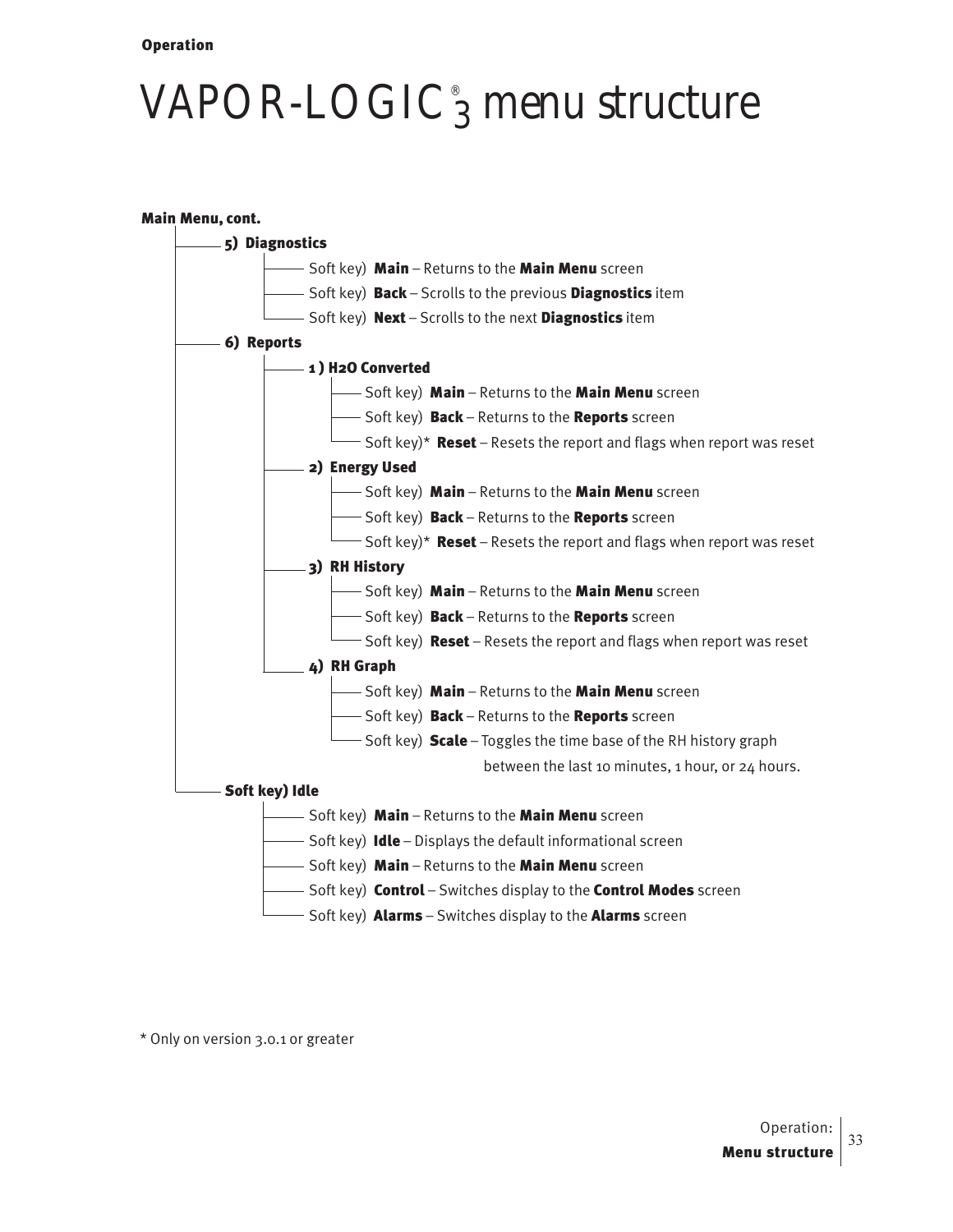### Set Up menu information

Below is a complete list of Set Up menu options. Your system may not have all these options.

| Set Up menu readout                           | Set Up menu description                                   | Range                                                   | Default             |
|-----------------------------------------------|-----------------------------------------------------------|---------------------------------------------------------|---------------------|
| RH Setpoint                                   | Relative humidity set point                               | 20% RH to 80% RH                                        | 35%                 |
| <b>RH Offset</b>                              | RH offset calibration                                     | ±20% RH                                                 | $0\%$               |
| Dewpoint Setpoint                             | Dew point set point                                       | 20 °F to 80 °F (-7 °C to 27 °C)                         | 50 °F (10 °C)       |
| Dewpoint Offset                               | Dew point offset calibration                              | $\pm 20$ °F ( $\pm 20$ °C)                              | 0 °F (0 °C)         |
| PID Band                                      | PID loop modulation band                                  | 1% RH to 20% RH                                         | 10%                 |
| Kp                                            | Proportional gain factor                                  | 1 to 1000                                               | 80                  |
| Ki                                            | Integral gain factor                                      | 0 to 1000                                               | 40                  |
| Kd                                            | Derivative gain factor                                    | 0 to 1000                                               | 0                   |
| Duct High Lim RH                              | Duct high limit RH set point                              | 50% RH to 95% RH                                        | 80%                 |
| Duct RH Offset                                | Duct RH offset calibration                                | ±20% RH                                                 | 0%                  |
| Temp Comp Offset                              | Temp comp sensor calibration                              | $\pm 20$ °F ( $\pm 20$ °C)                              | 0 °F (0 °C)         |
| ADS Mode (automatic<br>drain sequence)        | Autodrain operating mode                                  | Use<br>Use + Interval<br>Interval                       | Use                 |
| Lbs of H20 Until ADS<br>(Kg of H20 Until ADS) | Lbs (kg) of water that must be<br>boiled for ADS to start | 1 to 32,767 lbs<br>$(.5 \text{ to } 14,863 \text{ kg})$ | System<br>dependent |
| ADS Day                                       | Day to start ADS sequence                                 | Sunday (1) through<br>Saturday (7)                      | 1                   |
| <b>ADS Hour</b>                               | Hour to start ADS sequence                                | 0 to 23 (midnight to 11:00pm)                           | 0                   |
| <b>ADS</b> Interval                           | Number of days between<br>ADS cycles                      | 1 to 180 days                                           | 7 days              |
| <b>ADS Duration</b>                           | Auto drain sequence duration                              | 0 to 120 minutes                                        | System<br>dependent |
| <b>AFS Duration</b>                           | Auto flush sequence duration                              | 0 to 15 minutes                                         | 1 minute            |

More on next page ...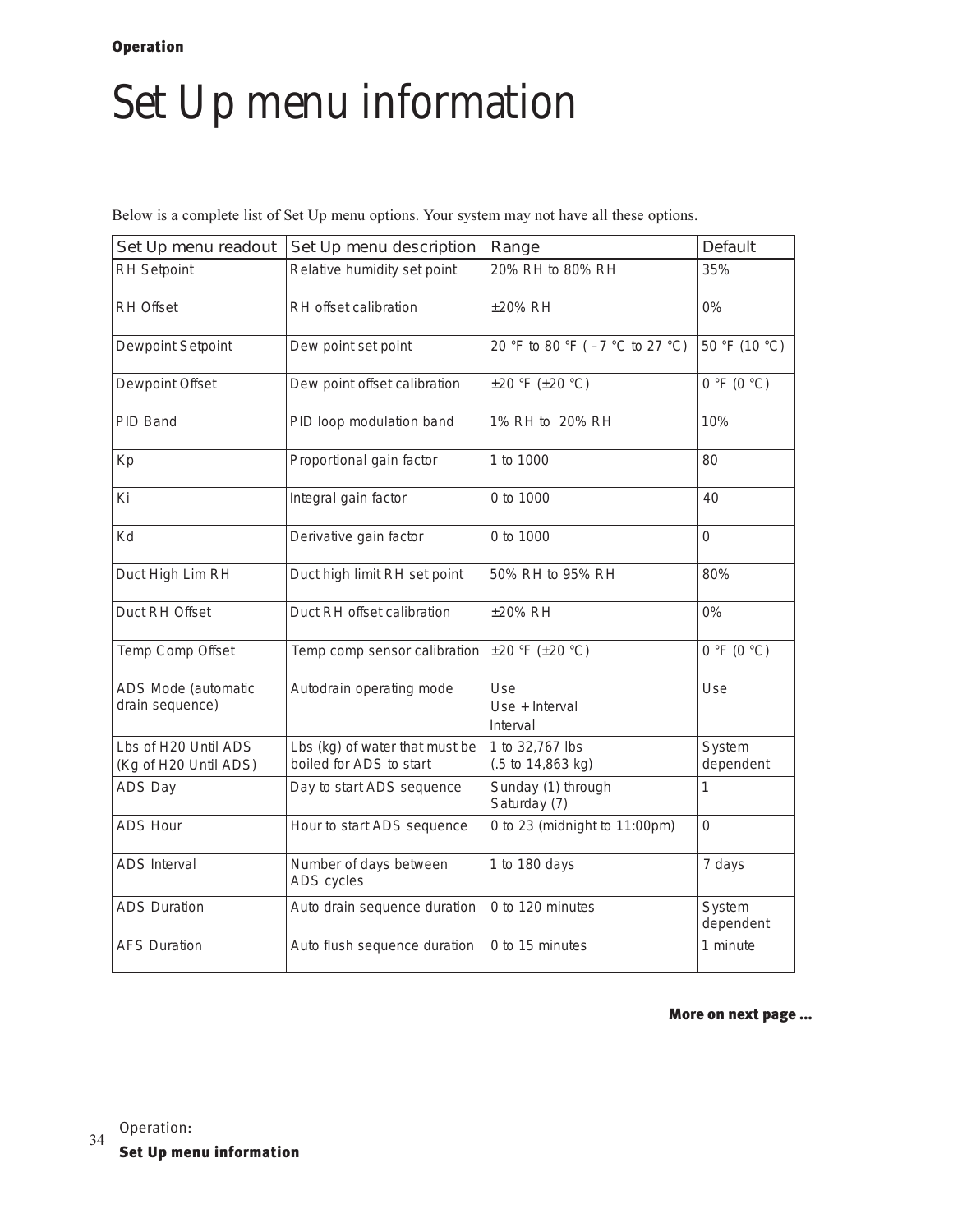### Set Up menu information

Below is a complete list of Set Up menu options. Your system may not have all these options.

| Set Up menu readout                     | Set Up menu description                                      | Range                                         | Default              |
|-----------------------------------------|--------------------------------------------------------------|-----------------------------------------------|----------------------|
| Service Setpoint                        | Service interval set point                                   | 100 to 3,276,700 lbs<br>(100 to 1,486,300 kg) | System<br>dependent  |
| Water til Service                       | Amount of water remaining until<br>service interval is met   | Enter key resets service<br>interval          | <b>NA</b>            |
| <b>Skim Duration</b>                    | Skim time duration                                           | 0 to 120 seconds                              | System<br>dependent  |
| Heater Cycle Time<br>(TP-type control)  | Cycle time                                                   | 30 to 99 seconds                              | 60 seconds           |
| Heater Cycle Time<br>(SSR-type control) | Cycle time                                                   | 1 to 30 seconds                               | 2 seconds            |
| SDU Area-Type<br>Duration               | How long the fan runs after there<br>is no call for humidity | 5 to 30 minutes                               | 5 minutes            |
| Aquastat                                | Aquastat set point                                           | 40 °F to 180 °F (4 to 82 °C)                  | 40 °F (4 °C)         |
| <b>Inactivity Until EOS</b>             | Inactivity time until end-of-season<br>drain cycle starts    | 1 to 168 hours                                | 72 hours             |
| Set Up Password                         | Password required to enter the<br>Set Up screen              | 0 to 255<br>$(0 =$ password disabled)         | $\Omega$             |
| <b>Configuration String</b>             | See configuration string<br>information in manual            | System dependent                              | System<br>dependent  |
| Time:<br>Date:                          | Date and time settings                                       | <b>NA</b>                                     | Current<br>date/time |
| Idle Time                               | Keypad inactivity duration until the<br>idle screen appears  | Off to 1000 minutes                           | 5 minutes            |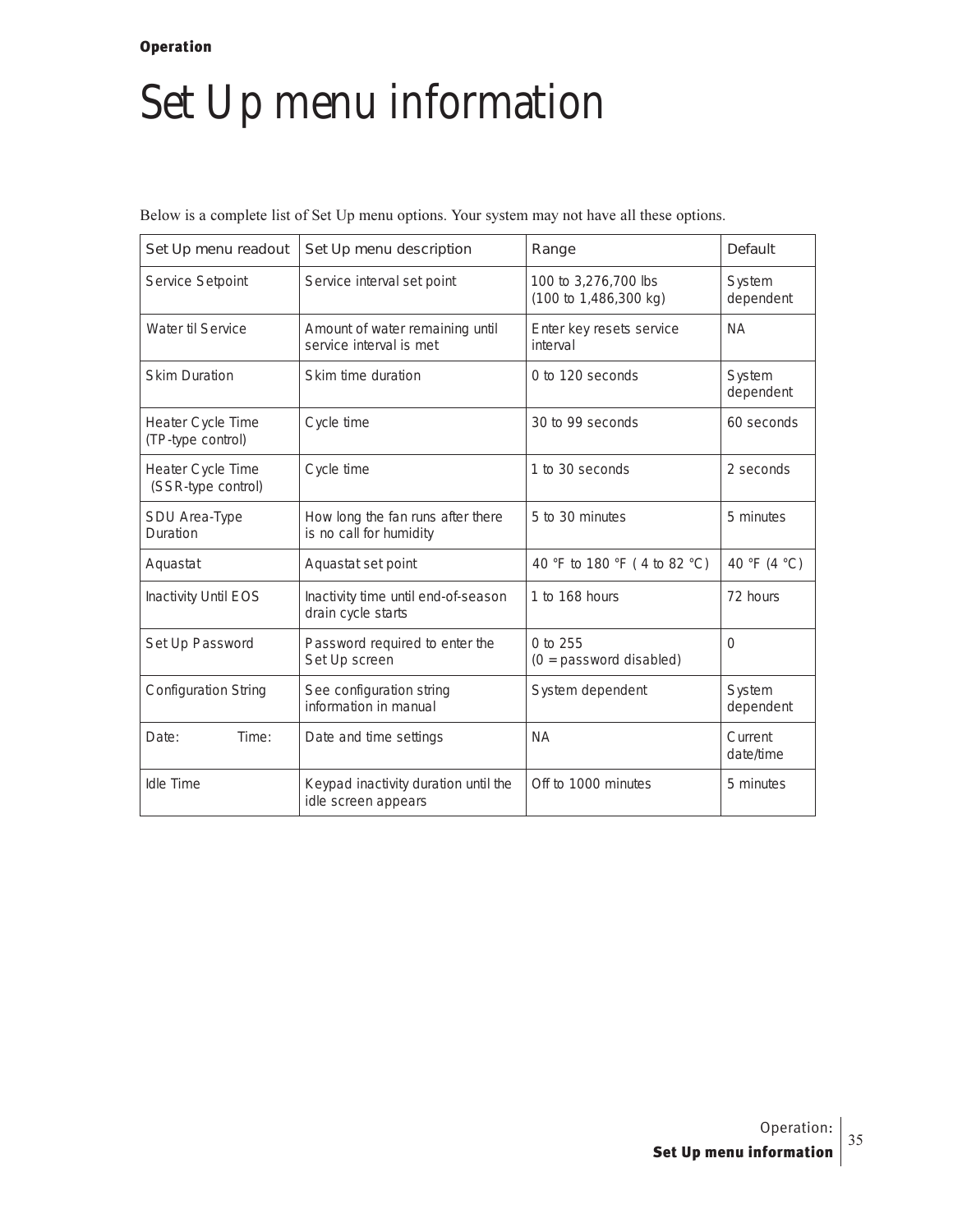## Idle screen status messages

| Readout display          | Description                                                                                                                                          |
|--------------------------|------------------------------------------------------------------------------------------------------------------------------------------------------|
| Filling                  | The unit is filling with water.                                                                                                                      |
| Skimming                 | The unit completed a fill cycle and now is skimming.                                                                                                 |
| Draining                 | The unit is draining.                                                                                                                                |
| Flushing                 | The unit is flushing.                                                                                                                                |
| No Duct Air Flow         | The airflow proving switch is open and has disabled the humidifier.                                                                                  |
| Interlock Disable        | The interlock circuit is open and has disabled the humidifier.                                                                                       |
| <b>VAV Output Limit</b>  | The unit is approaching or has reached the duct RH high limit set point.                                                                             |
| Preheating Tank          | The unit received a call for humidity and is heating the tank at 100% until it<br>reaches the water boiling set point.                               |
| <b>Freeze Protection</b> | The tank temperature has fallen below the freeze protection set point, and the<br>unit is being heated to prevent the tank from freezing             |
| <b>Aquastat Heating</b>  | The tank temperature fell below the aquastat set point, and the unit is being<br>heated to maintain the aquastat set point.                          |
| End of Season Drain      | The unit is in end of season drain mode.                                                                                                             |
| End of Season            | The unit is in end of season and is no longer draining.                                                                                              |
| Low Tank Level           | The water level is below the probes on a standard water unit or below the float<br>on a DI/RO water unit.                                            |
| Temp Comp                | The RH set point was temporarily modified to prevent moisture from forming on<br>the windows. The modified set point is identified with an asterisk. |
| Duct RH High Limit       | The duct high limit RH was reached and disabled the humidifier.                                                                                      |
| Service Humidifier       | It is time to perform routine service on the humidifier.                                                                                             |
| Clean Probes & Tank      | The system detected the need to clean the tank and water level probe assembly<br>to prevent false water level readings.                              |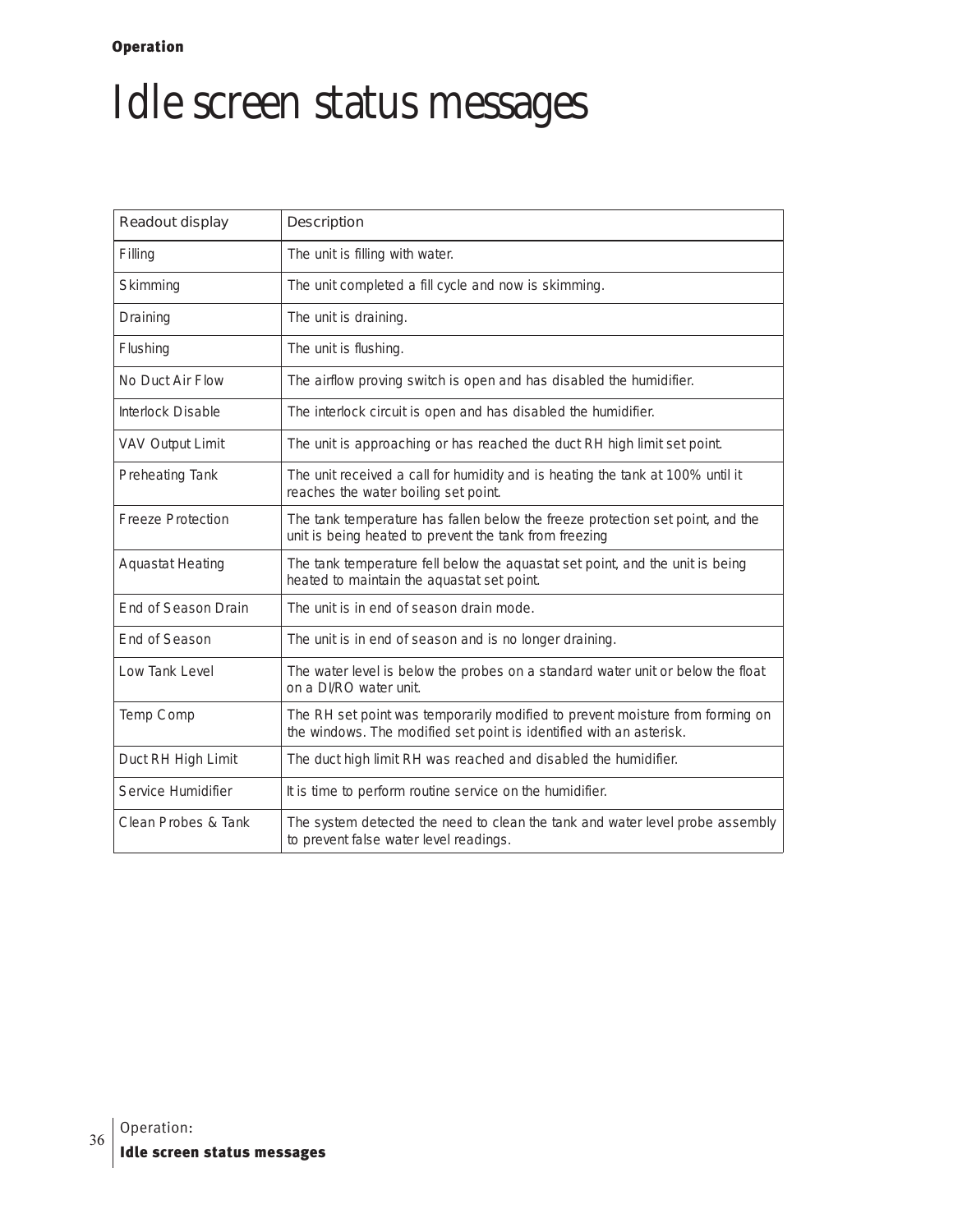# Main menu: 1) Status

#### Status

The Status screen is used to view the operating parameters of the humidification system. The configuration string determines which parameters appear. The parameters that can appear are listed below:

- RH Setpoint
- Room RH
- Dewpoint Setpoint
- Measured Dewpoint
- Duct Setpoint
- Duct RH
- Window Temp
- System Demand
- Stage 1 Demand
- Stage 2 Demand
- Stage 3 Demand
- Stage 4 Demand
- System Output
- Tank Temp
- Water til ADS
- Water til Service

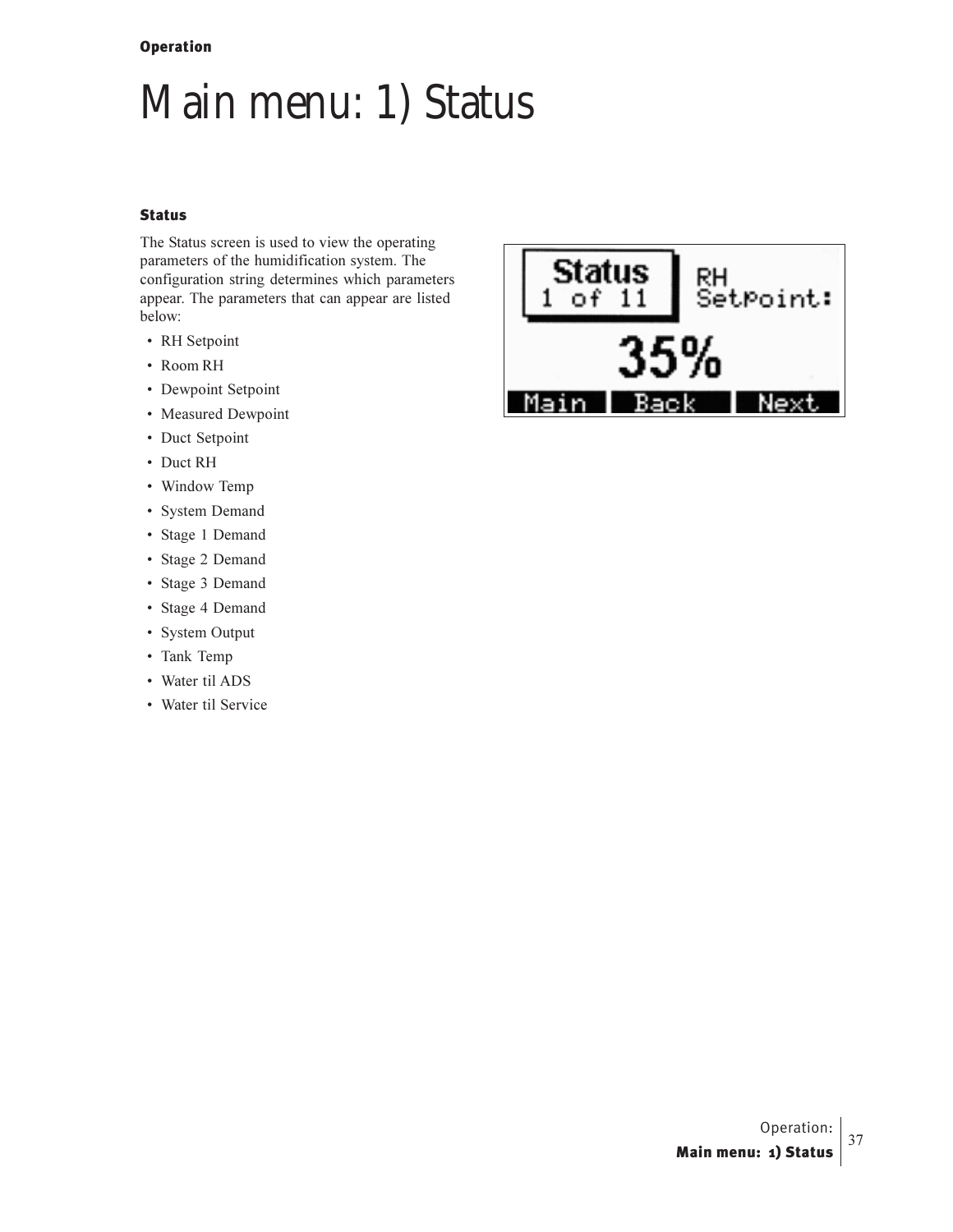# **Main menu: 2) Control Modes**

#### **Control Modes**

In the Control Modes screen, the operational mode of the humidifier can be set. You can choose from auto, test, standby, or manual drain.

In Auto Mode, the humidifier operates normally. All inputs and outputs are monitored and controlled. If there is a call for humidification, the system reacts.

In Test Mode, the controller sequentially cycles on each of the 24 VAC outputs for four seconds (30 seconds for the drain valve) so that their operation can be confirmed. The analog output linearly ramps from 0 to 10 VDC and back to 0. If the unit is a GTS<sup>®</sup>, the combustion air blowers also are ramped up and down. Once all outputs are cycled on and off, the controller reverts to the Standby mode.

When the unit is in Test mode, the Test Status screen appears. The Test Status screen displays which output is being actuated and displays voltage level at the analog output. If the unit is a GTS, the blower tachometer value also appears. The Test Status screen also displays the current mode of operation. Press the Back key to return to the Control Modes screen. Press the Main key to return to the Main Menu.





In Standby Mode, the humidification system is taken off line. All humidity control inputs appear but are not acted upon; however, if the tank temperature falls below the freeze protect set point, the drain valve opens.

In Manual Drain Mode, the automatic drain valve (if so equipped) opens and the tank drains. All humidifier operation is suspended, and the drain valve remains open until the unit is taken out of Manual Drain Mode.

To select a new mode, use the vertical arrow keys to move the selection pointer on the left side of the screen up or down. When the pointer is positioned next to your new selection, press Enter. Your new selection now appears as highlighted text.

Note that the current mode of the humidifier is always shown as highlighted text on this screen.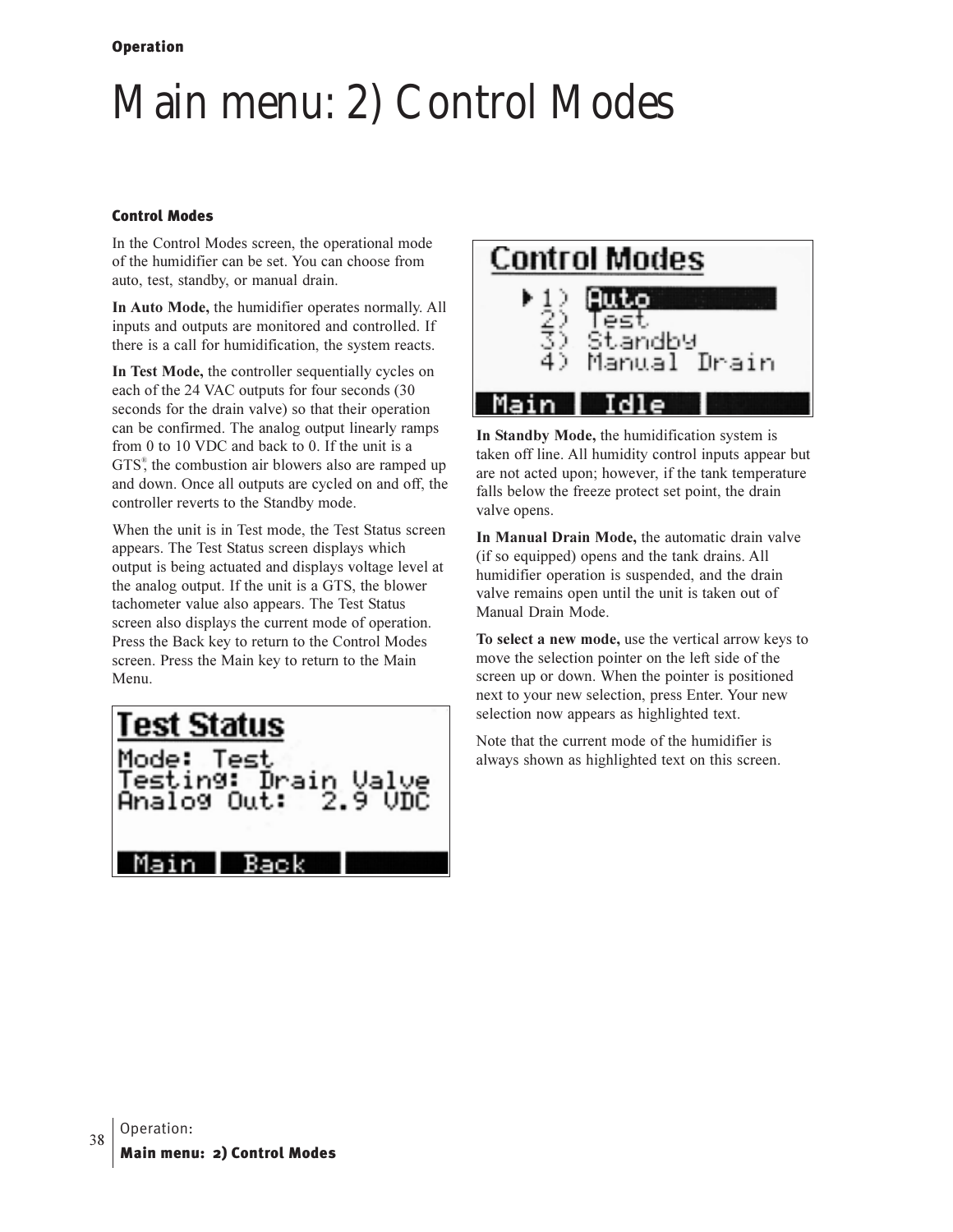## Main menu: 3) Alarms

#### Alarms

The Alarms screen is used to clear system alarms and to view the alarm log. Use the vertical arrow keys to scroll through the alarm log.

The alarm log contains a record of the previous 10 faults that occurred on the humidifier. The first column displays the alarm name. The second column displays the status of the alarm.

Clear active alarms by pressing Clear below the display. The Clear key leaves the alarm in the log for future reference. Pressing either Enter or Info displays the date and time the selected alarm occurred along with more information on the alarm.

If more than 10 alarms occurred since the unit was powered, the oldest alarms are removed from the alarm log first.

Note: Power loss clears the alarm log.

For more information about alarms, see the "Troubleshooting guide" in this manual.

| llarm 1                                                                                      | <b>Status</b> |
|----------------------------------------------------------------------------------------------|---------------|
| Probe Fault                                                                                  | Active        |
|                                                                                              |               |
| ain<br>Info                                                                                  | lea           |
| -Probe Fault<br>730/02 at 17:47:54<br>Mid and/or high level<br>received without low<br>level |               |

Back |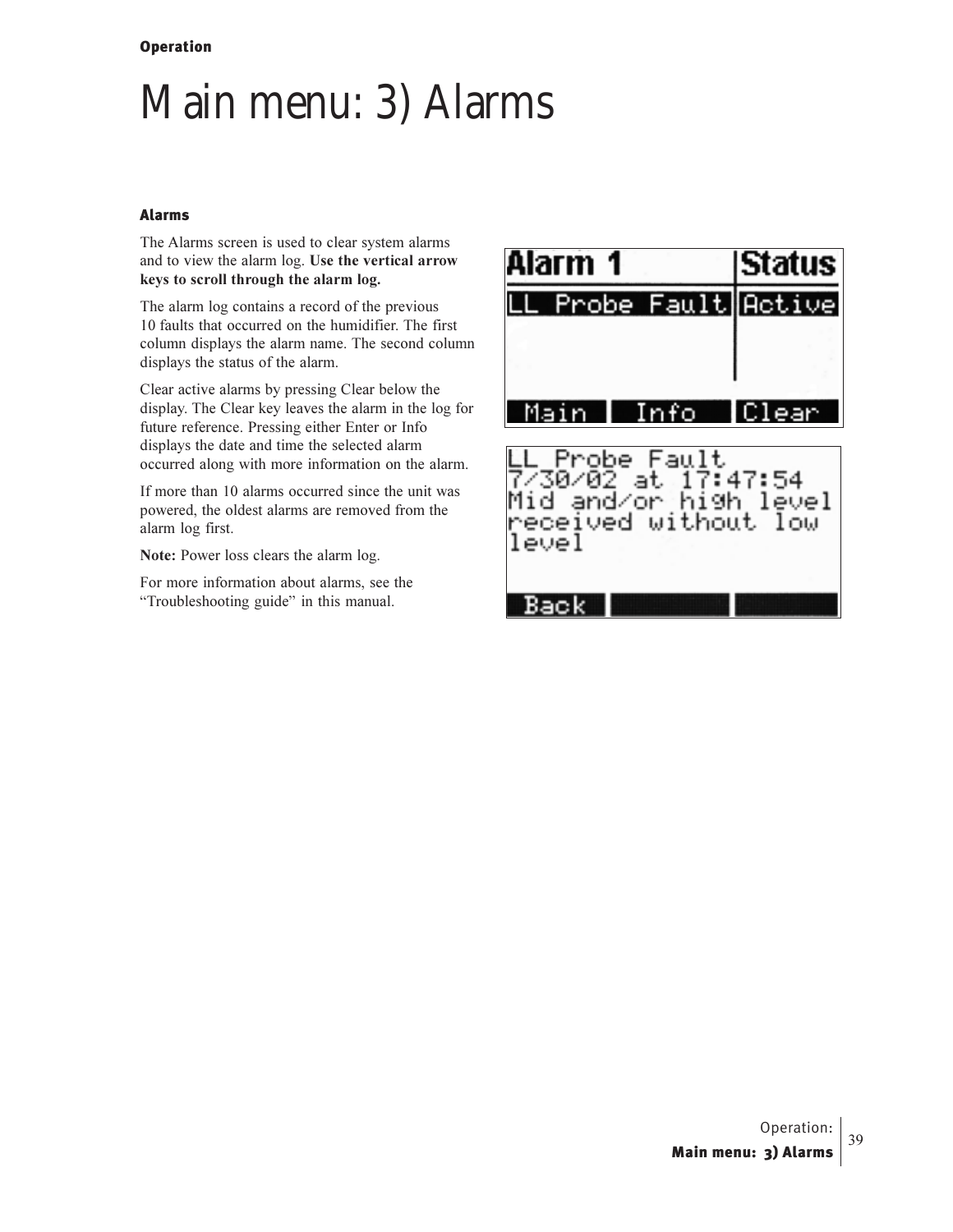# Main menu: 4) System Set Up

#### System Set Up

In the System Set Up screen, the operational parameters of the humidifier can be set. Depending on system options, parameters available may include:

- RH Setpoint
- RH Offset
- Dewpoint Setpoint
- Dewpoint Offset
- Duct high lim RH
- Duct RH offset
- Temp comp offset
- PID Band
- PID gains (Kp, Ki, Kd)
- ADS Mode
- Lbs of H2O until ADS
- ADS Day
- ADS Hour
- ADS Interval
- ADS Duration
- AFS Duration
- Inactivity Until EOS
- Service Setpoint
- Water til Service
- Heater Cycle Time
- Skim Duration
- SDU Duration
- Aquastat
- · Configuration String
- Date/Time set
- Set Up Password
- Idle Time



To modify a value, use the Next and Back soft keys to locate the parameter in need of modification. Once the parameter is located, use the vertical arrow keys (or  $+$  and  $-$  keys) to change values, and use the left and right arrow keys to move to a different digit on the parameter being modified. Your parameter modification takes effect as soon as you press the Enter key or move to another parameter using the Next or Back soft key or exit the Set Up menu using the Main soft key.

For more information on each of the Set Up menu parameters, see pages 34 and 35.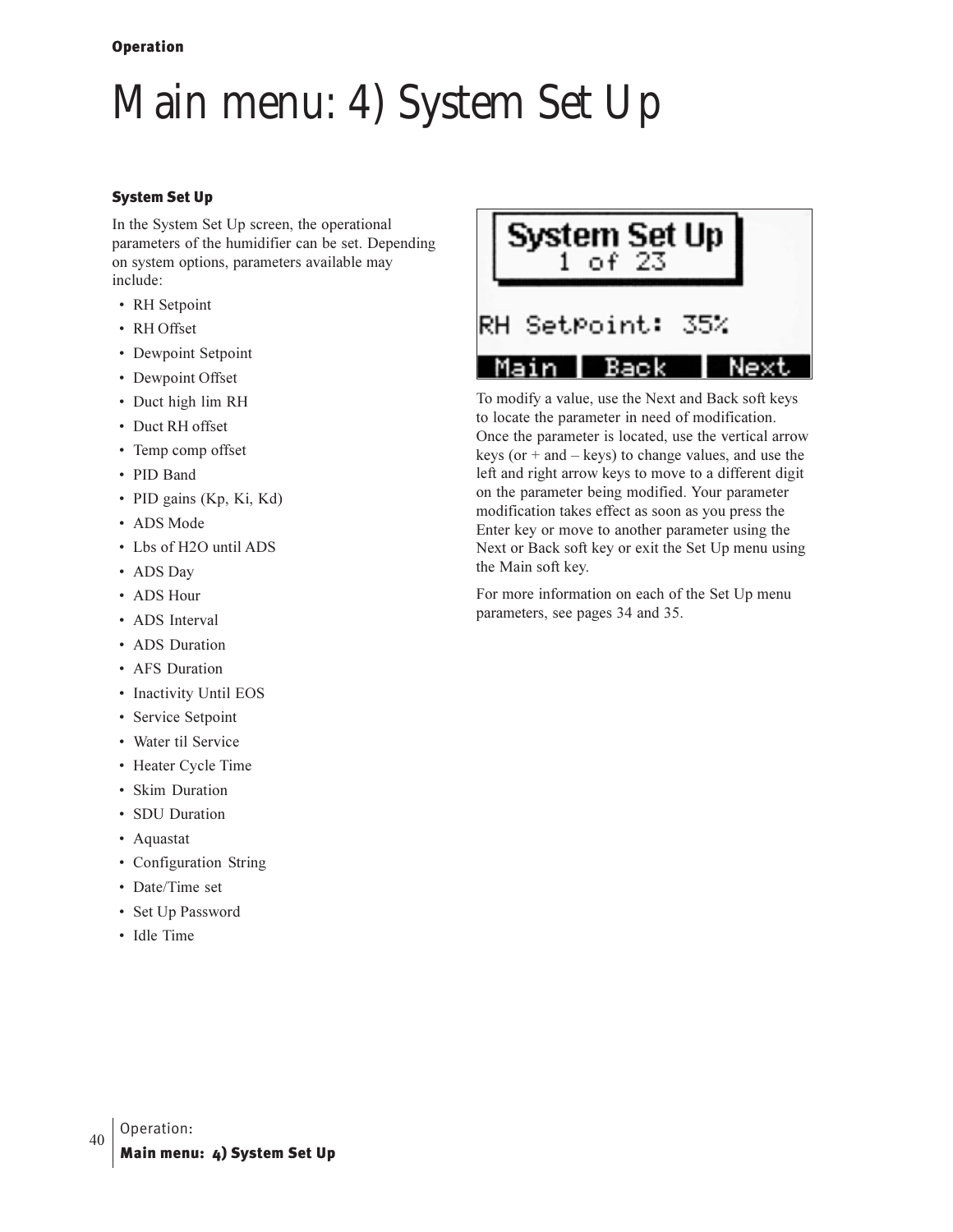## Main menu: 5) Diagnostics

#### **Diagnostics**

The Diagnostics screen allows you to monitor all of the analog and discrete inputs on the VAPOR-LOGIC $_3^{\circ}$  control system. The Next and Back soft keys are used to scroll through the input signals on your system.

The Diagnostics screen is particularly useful when troubleshooting. For example, if you were going to troubleshoot the RH signal input, select RH Signal on the Diagnostics screen. The display then shows you what the input signal is in mA. It also shows you what this current translates to in terms of relative humidity. You then can verify that the input is working correctly.

| Diagnostics<br>$3$ of 8    |  |
|----------------------------|--|
| Air Flow Switch:<br>Closed |  |
| Main<br>Back               |  |

Depending on system options and type, the available Diagnostics menu items may include:

- RH input
- Demand input
- Dewpoint input
- Duct HL input
- Temp comp input
- High probe voltage
- Mid probe voltage
- Low probe voltage
- DI float
- Tank temp input
- Airflow switch
- Safety interlock
- Blower 1 RPM
- Blower 2 RPM
- Blower 3 RPM
- Blower 4 RPM
- Burner 1 gas valve
- Burner 2 gas valve
- Burner 3 gas valve
- Burner 4 gas valve
- Combustion air switch
- Power vent switch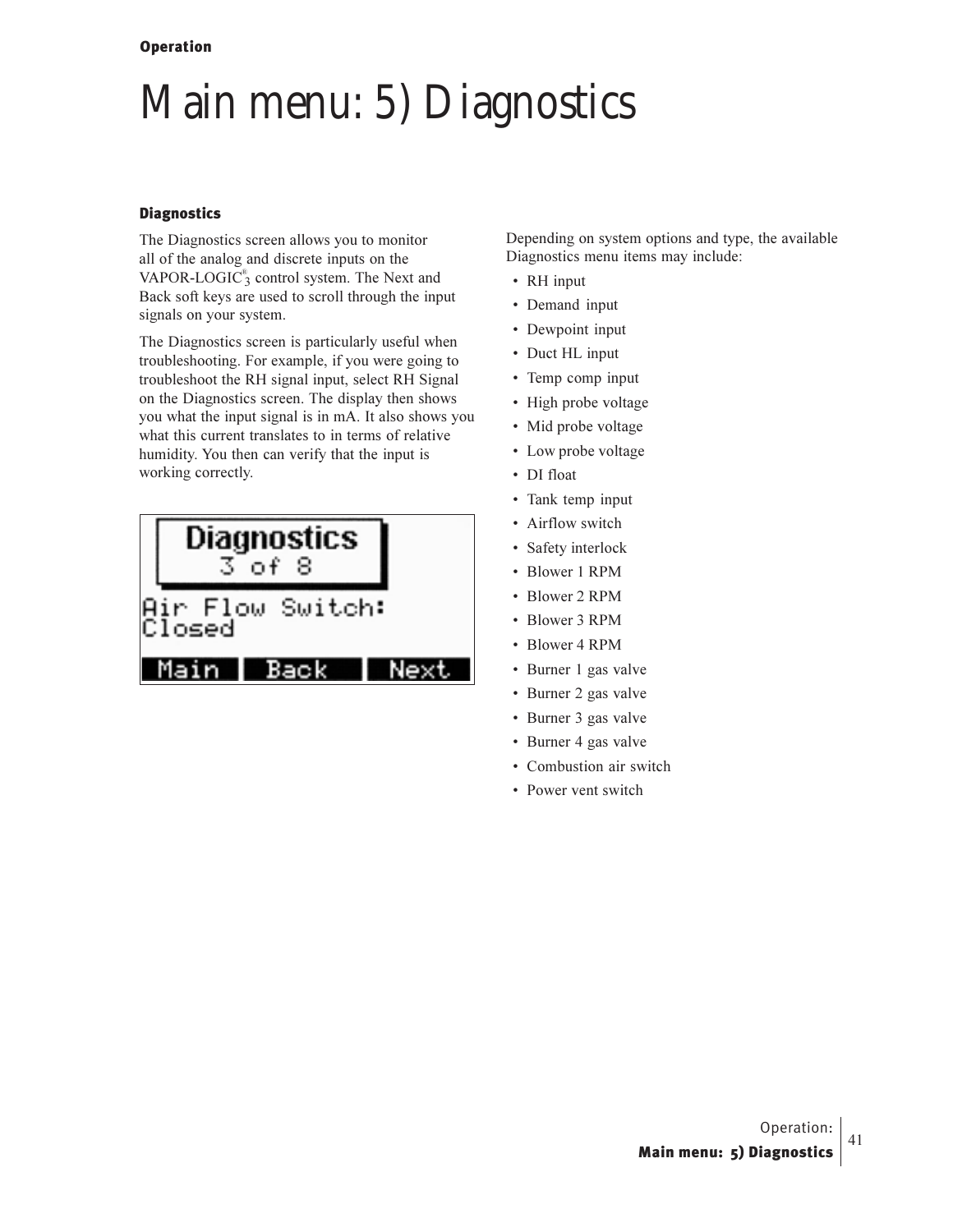## Main menu: 6) Reports

#### Reports

The Reports menu displays up to four report options to help the user gain historical data on the humidification system. The information contained in each report is explained below.

#### Water usage report

The Water Used report displays how many pounds (kilograms) of water were converted to steam on the humidifier. On version 3.0.1 and higher, this total can be reset from the water usage report screen by pressing the Reset soft key. The date the water usage was reset last also appears on the report. On previous versions of software, the water usage report is reset when the service interval is reset from the Set Up menu.

#### Energy usage report

The Energy Used report displays how much energy was consumed by the humidifier. Depending on the system type, this number may be in kWh, MBtu, therms, etc. On software version 3.0.1 and higher, this total can be reset from the energy usage report screen by pressing the Reset soft key. The date the energy usage was last reset also appears on the report. On previous versions of software, the energy usage report is reset when the service interval is reset from the Set Up menu.

#### RH/dew point history report

The RH (or dew point  $-$  depending on system configuration) history report provides a way to track minimum and maximum RH or dew point. This data can be reset at any time by pressing the Reset soft key to allow trending over a desired interval of time. The date the RH or dew point history was reset last also appears on the report. The Back soft key returns to the Reports menu. The Main soft key returns to the Main Menu. The history report is disabled on systems with an external control signal by others.

#### RH/dewpoint/demand graph

The RH (or dew point or demand) graph provides a graphical depiction of RH versus time. Examples of this are shown in

Figures 1 through 3. The vertical axis either displays RH in 1% increments, dewpoint in 1 degree increments, or demand in 2.5% increments depending on system configuration. On the RH graph, the RH set point is denoted by SP in the middle of the vertical axis. Data is graphed over three different time intervals: the last 10 minutes, the last 1 hour, or the last 24 hours. Each interval



can be scrolled through by pressing the Scale soft key. The Back soft key returns to the Reports menu. The Main soft key returns to the Main menu. The left and right arrows move the blinking cursor across each data point on the curve. The value of the blinking cursor's data point appears in the upper right corner of the screen. The time (how long ago) when that data point was taken appears directly below its value.

The graph is useful when tuning the PID loop (adjusting the proportional, integral, and derivative gain values). Consider the following examples: Figure 1 depicts a system where the RH is oscillating and may not maintain the RH set point. This is an example where Ki (integral gain) is too high. Figure 2 depicts a system where the RH either takes too long to reach set point or never reaches set point. This system would benefit from increased Ki. Figure 3 depicts a perfectly tuned system.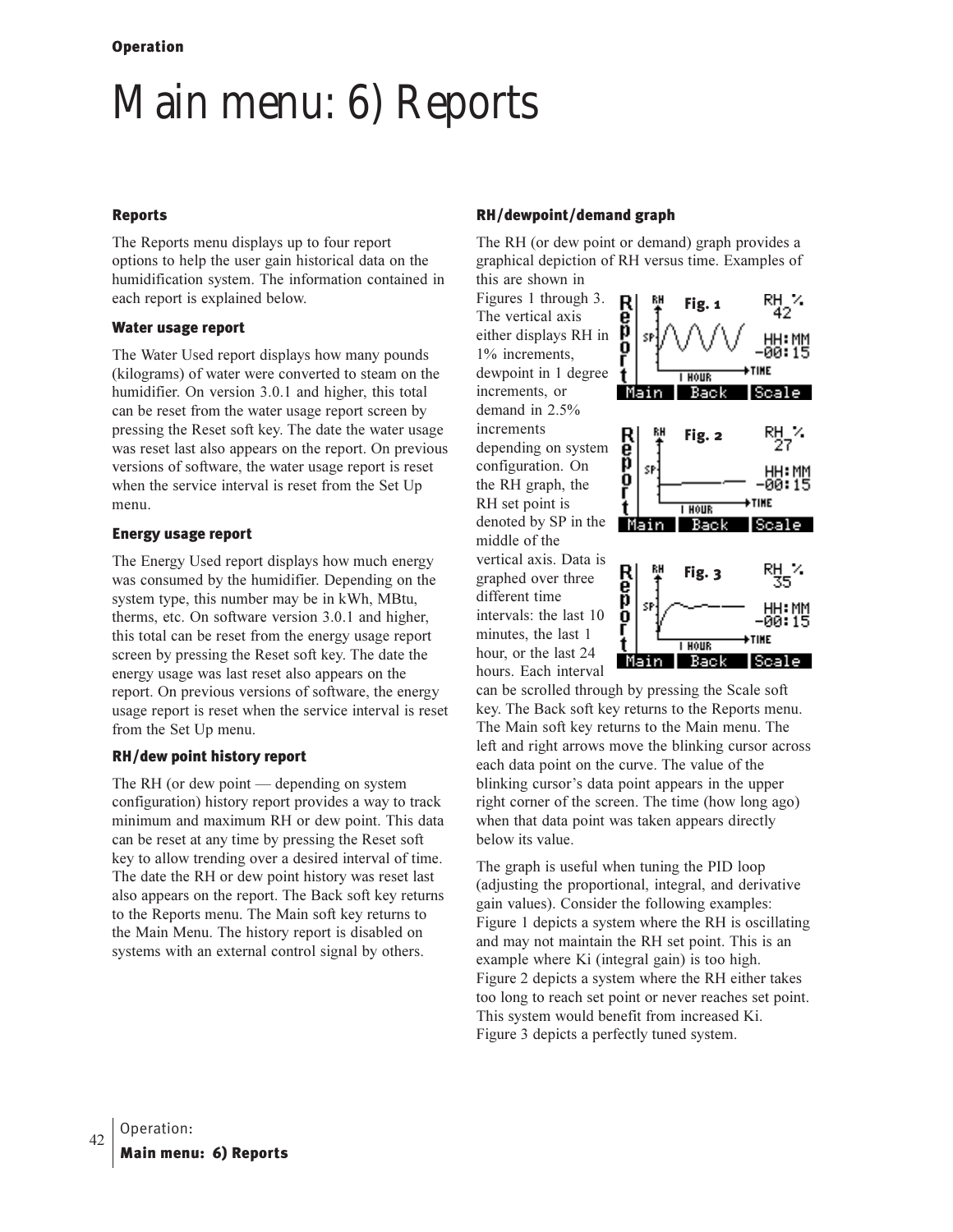## Main menu: Idle screen

#### **Idle Screen**

The Idle screen provides a convenient way to monitor the humidifier's basic operation. Depending on system options, the system set point, the actual space condition, and/or the system demand predominantly appear on the Idle screen.

The top line of the display shows the current mode of the humidifier: Auto, Test, Standby, or Manual Drain.

The second line is a system status line. This line continuously scrolls through current system status items. This can include (depending on your system's options) Filling, Skimming, No Duct Air Flow, High Limit Disable, etc. See page 36 for a complete list. The soft keys provide quick, direct access to the Control Modes screen, the Alarms screen, or back to the Main menu screen.

A tank-level indicator appears in the upper right corner of the screen when the system is configured for potable or standard water. On potable or softened water systems, a three-probe system is employed to detect water at three different levels in the tank. For more information on the water level control system, refer to page 54. When water is in contact with all three sensing probes, the *full* graphic appears. When water is in contact with the bottom two probes, the mid level graphic appears. When water is only in contact with the bottom probe, the low level graphic appears. When there is no water in contact with any probes, the *empty* graphic appears.

- 攔 Full tank
- ł Mid level tank
- IJ Low level tank (fill cycle initiated)
- Empty tank (heaters disabled) Ħ

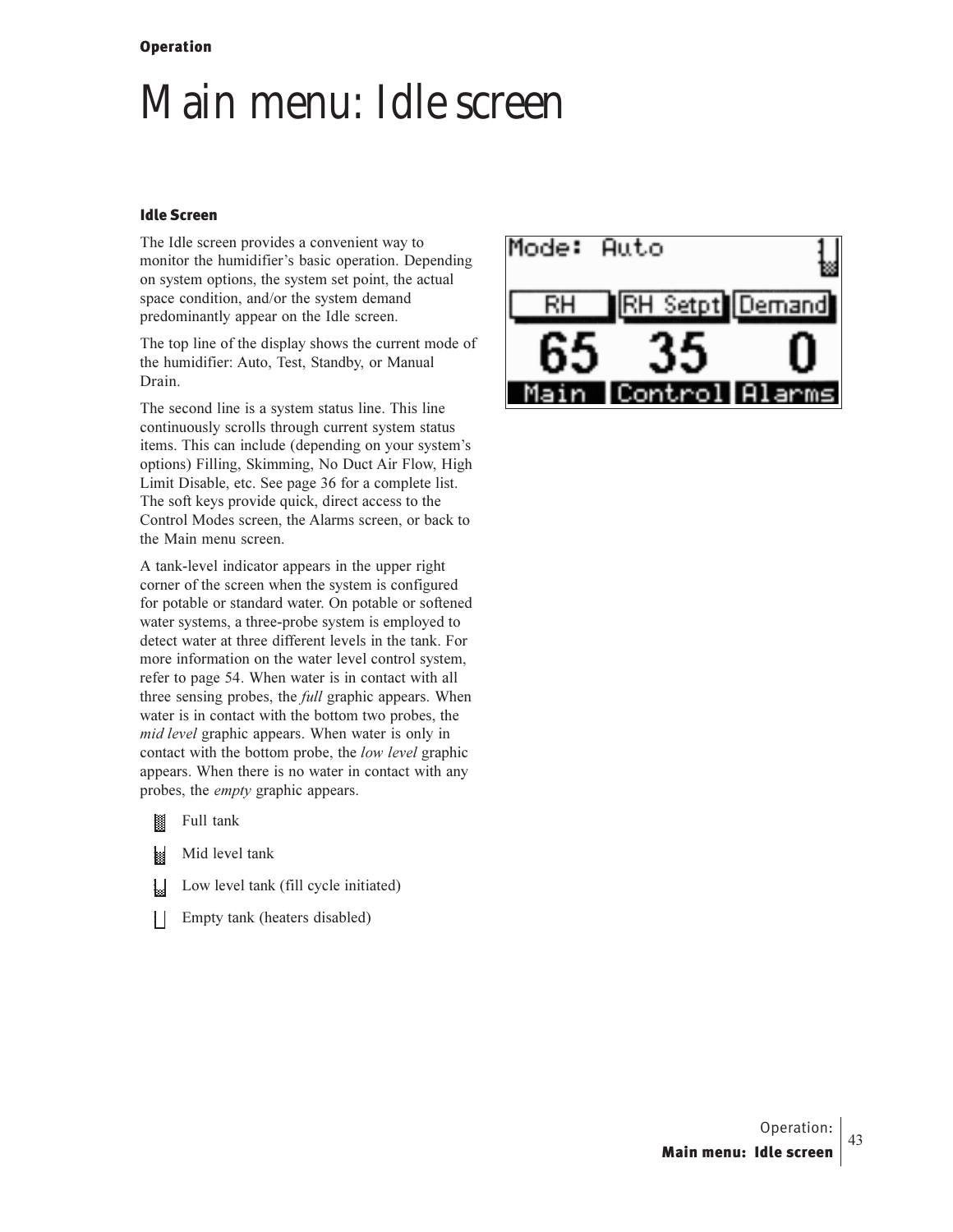# **Control input signals**

#### **On-off control**

On-off control is the simplest control scheme and does exactly what its name implies: the output device turns fully on, then fully off. Most residential furnaces use this type of control.

The humidistat that controls the humidifier has a differential between the on and off switch points. The differential is established at a range sufficient to prevent output short cycling. In other words, the humidity level has to fall a little below set point before the humidistat closes and energizes the humidifier. Once the humidifier is energized, the humidistat stays closed until the humidity is a little above set point. This creates an operating range that prevents the humidifier from running for very short periods of time.

This type of operation is an available control option for all DRI-STEEM<sup>®</sup> humidification systems controlled by VAPOR-LOGIC<sup>®</sup><sub>3</sub>. In applications where there are multiple contactor outputs, such as a VAPORSTREAM<sup>®</sup>, the contactors for the different heat stages are pulled in one at a time with a one-second delay between them to prevent a brownout condition. In applications with a variable output stage, such as an STS<sup>®</sup> or GTS<sup>®</sup>, the outputs are ramped up until they reach 100%.

#### **Demand signal control**

With demand signal control, the VAPOR-LOGIC $_3$ controller provides the output level that a master control signal calls for. This signal can be generated either by a humidistat or by a building energy management system. The signal that is sent to the VAPOR-LOGIC<sub>3</sub> board is a modulating signal (typically 4 to 20 mA or 0 to 10 VDC). VAPOR-LOGIC<sub>3</sub>responds to this signal by producing a direct proportional output. In other words, with a 4 to 20 mA signal, a command of 4 mA produces no output. A command of 12 mA runs the humidifier at 50% capacity, and a command of 20 mA runs the humidifier at 100% capacity. With a humidistat provided by DRI-STEEM producing this signal, the humidity set point is set at the humidistat. The keypad/display then is used for maintaining and troubleshooting the humidification system, with humidifier control stemming from the humidistat itself. With an energy management system (EMS) providing the signal, the humidity set point is established on the EMS, and the humidifier responds to the EMS commands.

#### **Transmitter control**

With transmitter control, the VAPOR-LOGIC<sub>3</sub> board receives a linear signal that corresponds to the actual humidity level measured in the space being controlled. (With a transmitter provided by DRI-STEEM, the signal is 4 to 20 mA, which corresponds to 0 to 100% RH). The VAPOR-LOGIC<sub>3</sub>controller employs an internal PID loop that uses this humidity measurement along with a user-defined humidity set point to calculate a demand level. This demand level is the level at which the humidifier will run. For more information on the PID control loop, refer to page 49.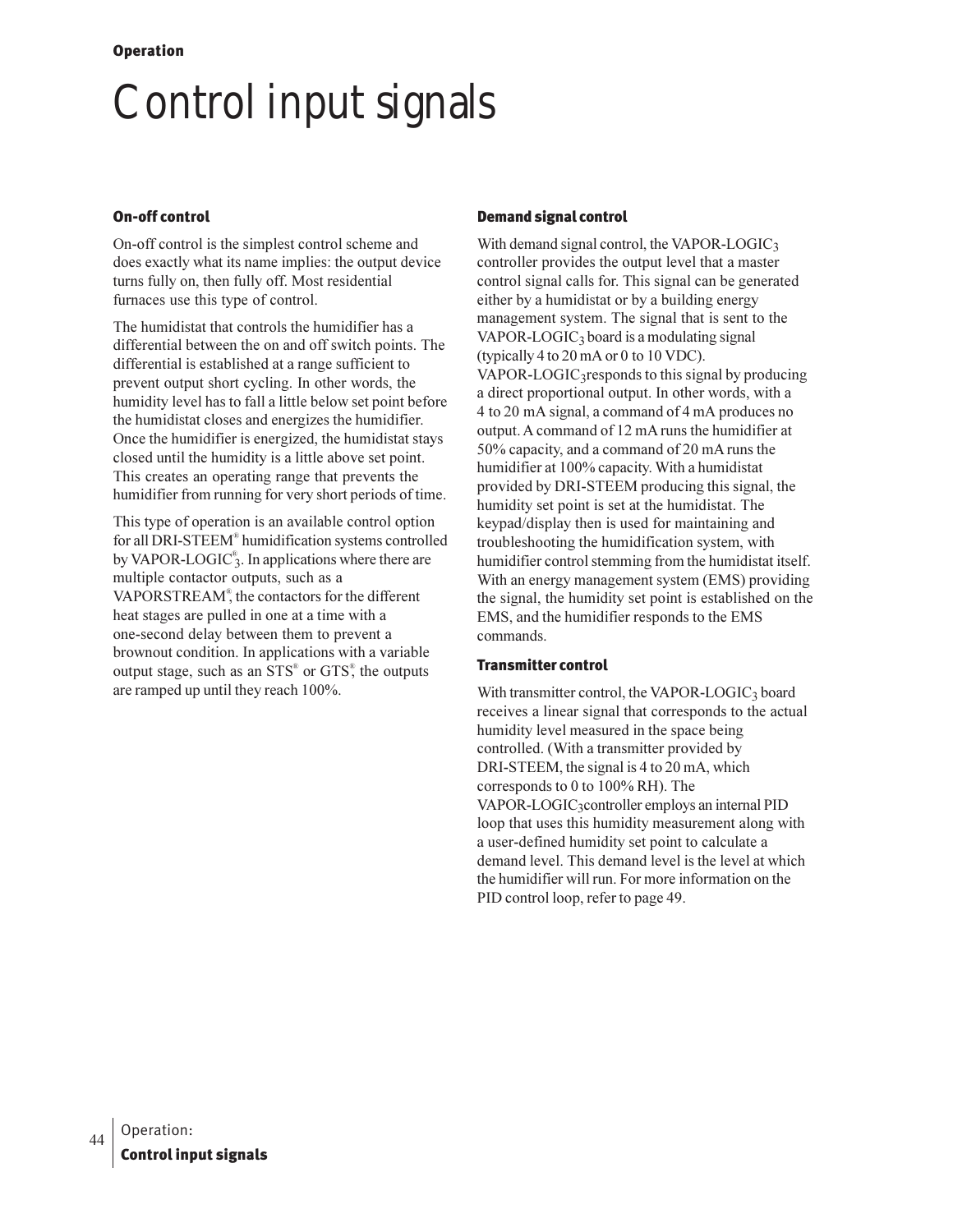# Modulation types: TP modulation

#### TP modulation (electric humidifiers)

The standard form of modulation with an electric humidifier is time proportioning (TP) modulation. With TP modulation, the outputs are cycled on and off at a certain rate to approximate humidifier demand.

To calculate the example below, imagine that each contactor represents 25% of the output of the humidifier. With a 55% system demand, we need two full contactors plus  $5/25$  of a third contactor. Therefore, two contactors are full on and a third contactor is on for  $5/25$  of 60 seconds, or 12 seconds.

For example, if a VAPORSTREAM® humidifier has four heat output stages (four contactors) and a demand of 55%, two of the contactors are energized all of the time; one contactor cycles on and off at a certain rate, and one contactor is off. The rate at which the third contactor cycles is determined by the demand and the heater cycle time. Continuing with our example, if we have a heater cycle time of 60 seconds and a demand of 55%, the third contactor cycles at a rate of 12 seconds on and 48 seconds off.

To minimize wear on cycling contactors, VAPOR-LOGIC $_3^{\circ}$  keeps track of the number of cycles on all contactors, and it rotates the TP cycling contactor to ensure that all get equal wear. In addition, to prevent short cycling, no contactor has a cycle time less than two seconds or greater than the heater cycle time minus two seconds.

If system demand dictates that a contactor needs to be on for less than a second, the contactor does not energize. If the contactor needs to be on for between one and two seconds, the contactor is energized for the minimum two-second period. Also, if a contactor needs to be de-energized for less than one second, it stays on. If a contactor needs de-energize for between one and two seconds, the contactor de-energizes for the minimum two-second period.

These measures prevent short cycling of the contactors and extend their life. On a TP system with contactors, the heater cycle time is user adjustable and can be set from 30 seconds to 99 seconds (default is 60 seconds) via the VAPOR-LOGIC<sub>3</sub> keypad/ display.

#### TP modulation (gas humidifiers)

GTS<sup>®</sup> burners provide TP modulation control when system demand is low. See page 47 for more information about gas burner modulation.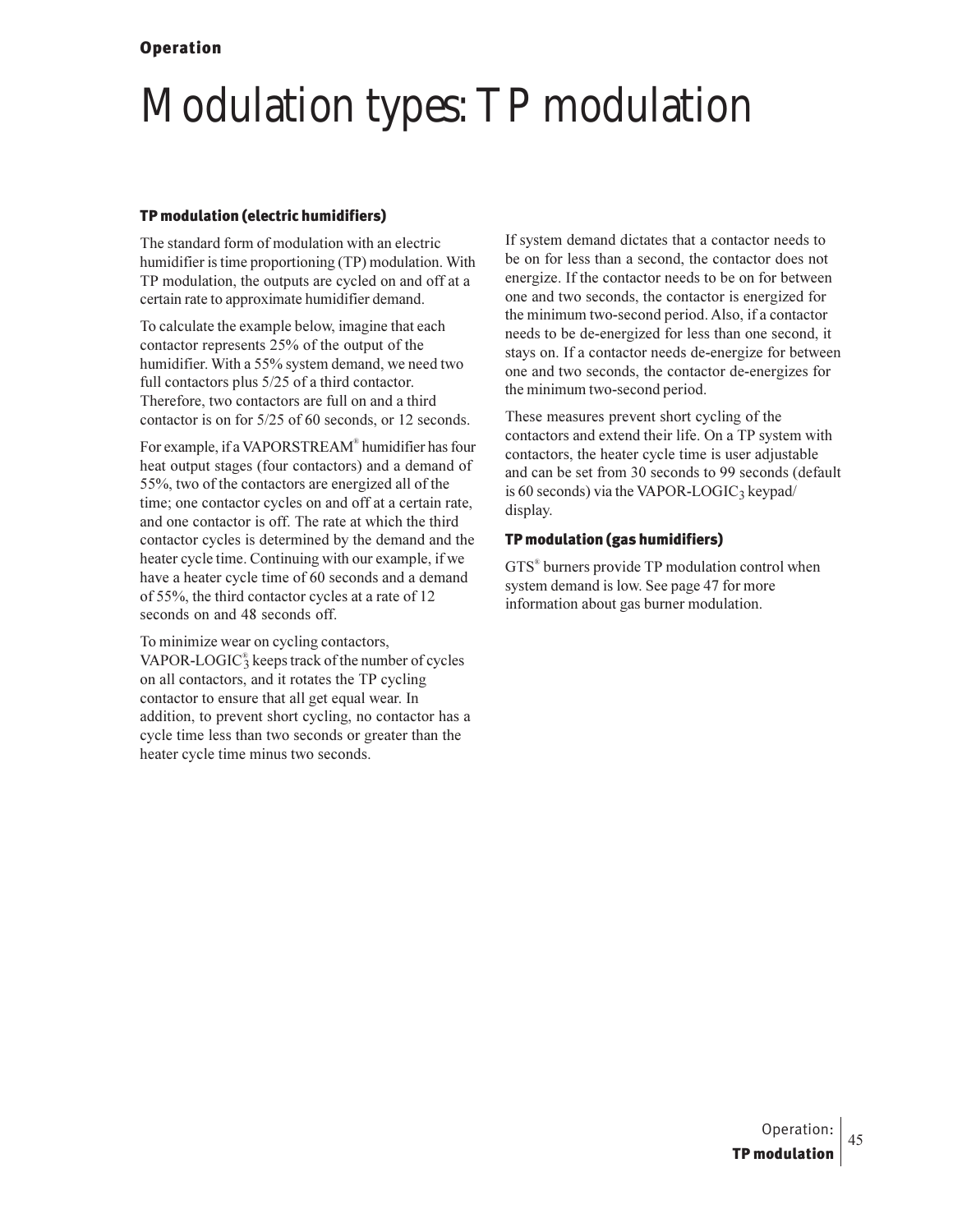# **Modulation types: SSR modulation**

DRI-STEEM® electric humidifiers are available with two basic types of solid state relay (SSR) modulation: SSR modulation with contactors and 100% SSR modulation.

#### **SSR modulation with contactor sequence**

On systems that employ SSR modulation with contactors, the operation of the unit is the same as with TP modulation. In this scenario, one of the cycling contactors is replaced with an SSR. The SSR now is the device that carries out all of the cycling duties. The contactors are always either on or off. Any needed TP cycling is handled by the SSR stage.

This provides two distinct advantages over standard TP modulation. First, an SSR can turn on and off much faster than a contactor can. Therefore, as the unit modulates around a demand signal, tighter control is achieved because the cycle time on an SSR system can be as low as one second (factory set at two seconds). This means that every two seconds, the controller can adjust the on and off times of the SSR to closely track desired demand.

The second major advantage over standard TP modulation is reliability. With a solid state device like an SSR, component wear and tear is almost nonexistent compared with an electromechanical device such as a contactor. Therefore, with the SSR doing all of the heavy cycling work, the life expectancy of the contactors is extended.

#### 100% SSR modulation

The ultimate in electric humidifier modulation is 100% SSR modulation. With this type of control, all heat stages are controlled by SSRs. This allows the output of the humidifier to track the actual demand closely because all heat stages now can cycle on and off at the rapid SSR cycle rate.

With 100% SSR modulation, a contactor is still provided in series with the SSR device as an additional safety feature. This contactor is energized any time there is demand on the humidifier and remains energized until the demand is satisfied. In this way, if there is a failure in the SSR device, the contactor serves as a backup to shut down the humidifier.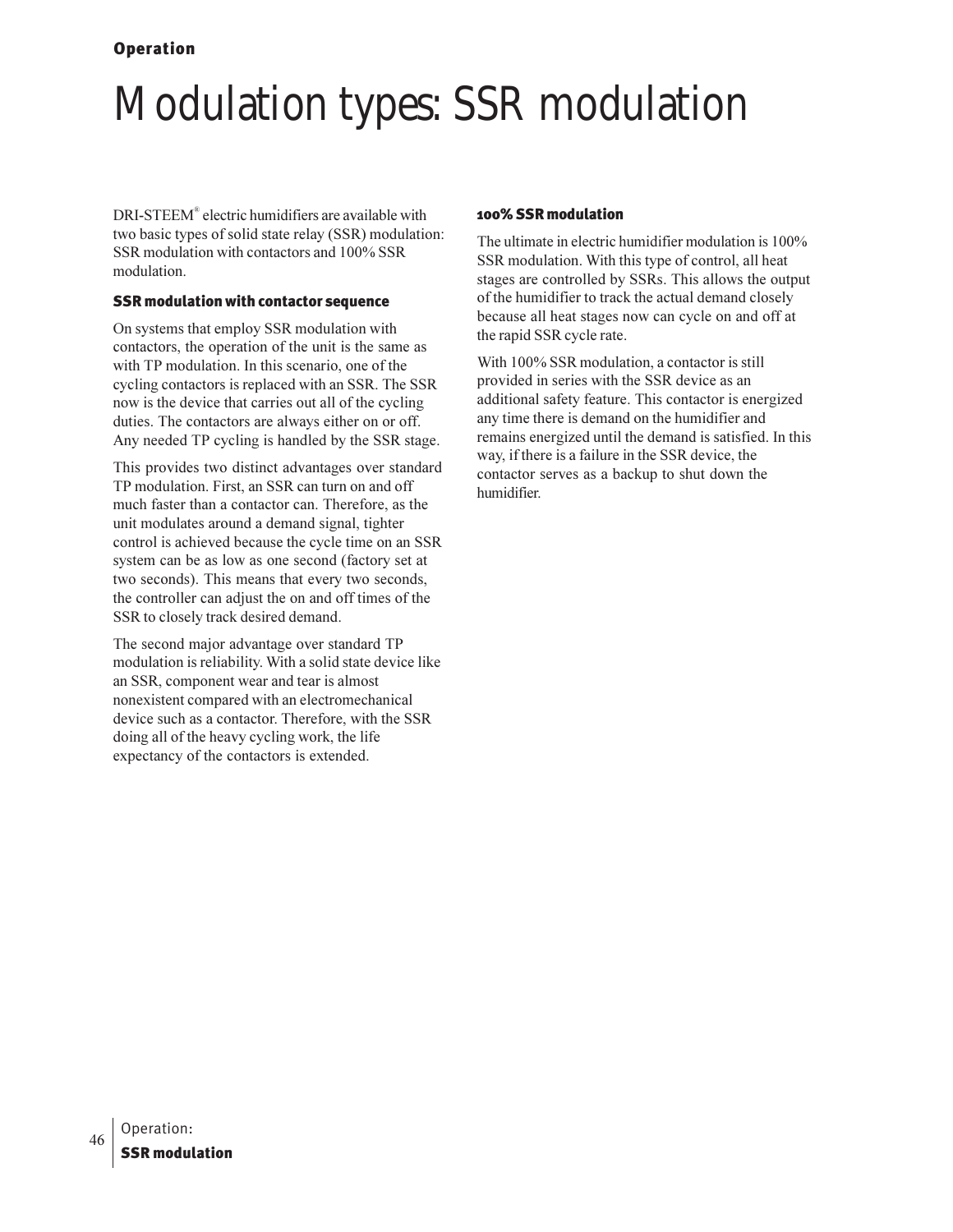# **Modulation types: valves and burners**

## **STS<sup>®</sup> and LTS<sup>®</sup>valve modulation**

With a valve system, the demand signal simply determines how far the valve opens. In other words, if the system demand is  $25\%$ , the valve opens  $25\%$ .

### **GTS<sup>®</sup> burner modulation**

A GTS burner assembly consists of a variable speed blower, a constant air/gas ratio modulating gas valve, and a burner. The minimum modulated output capability of an individual burner is 25%. The burner output can modulate from its minimum capacity up to its full-rated capacity. To modulate the output, VAPOR-LOGIC<sup>®</sup> controls the combustion air blower's speed. As the blower speed varies, the gas valve automatically adjusts the amount of gas introduced into the burner to maintain a constant air/gas ratio. This variable combination of gas and air results in clean combustion over the entire range of the burner capacity.

When system demand dictates that an individual burner must operate below its minimum output capability, burner operation changes from modulated to time proportioned (TP), meaning that the burner output is kept constant while it is on, but is cycled on and off. The burner cycle time is two minutes, and the burner on time is determined by the system demand. The breakpoint between burner modulation and burner time proportioning depends on the number of burners on the GTS: 25% for a one burner, 12.5% for a two burner, 8.33 % for a three burner, and 6.25% for a four burner.

To ignite the burner, the blower is run at a speed optimized for ignition to provide the smoothest, quietest, most reliable ignitions. If the tank is cold, the unit runs at 100% capacity to preheat the tank. Once the tank temperature rises above 190 °F (88 °C), the burner output is determined by system demand. In a multiple burner system, one burner is always running when there is demand, while the other burners may or may not be running depending on system demand. Once all burners are off, the ignition order reverses upon re-ignition to maintain even wear on combustion system components.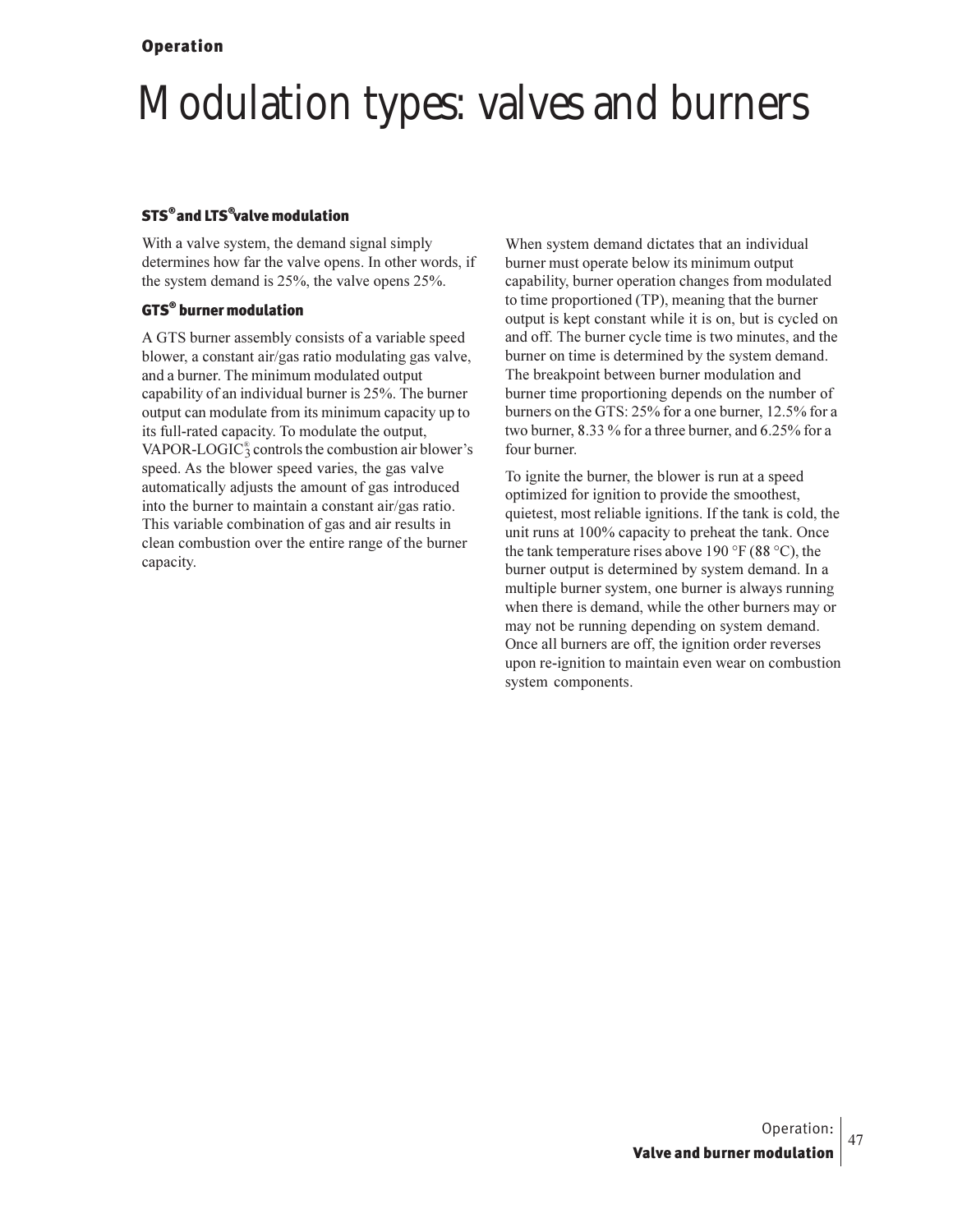# **Adjusting set point**

#### Adjusting the set point through the Set Up menu

Set point adjustments are accomplished through the Set Up menu, which is under the Main menu (refer to the menu structure diagram on pages 32 and 33).

Once you access the Set Up menu, you can adjust a number of parameters including the set point of the unit. To adjust the humidity set point, your unit must be configured for a humidity transmitter. You can enter a desired humidity set point anywhere in the range of 20% to 80%. Your set point modifications take effect as soon as you press Enter, or move to another parameter using the Next or Back soft keys, or exit the Set Up menu using the Main soft key.

Depending on your options, you also can adjust the high limit humidity set point and the dew point set point. The high limit set point has a valid range of 50% to 95%. The dew point set point has a valid range of 20 °F to 80 °F ( $-7$  °C to 27 °C). If your unit is equipped with the dew point control option, you have a humidity set point option.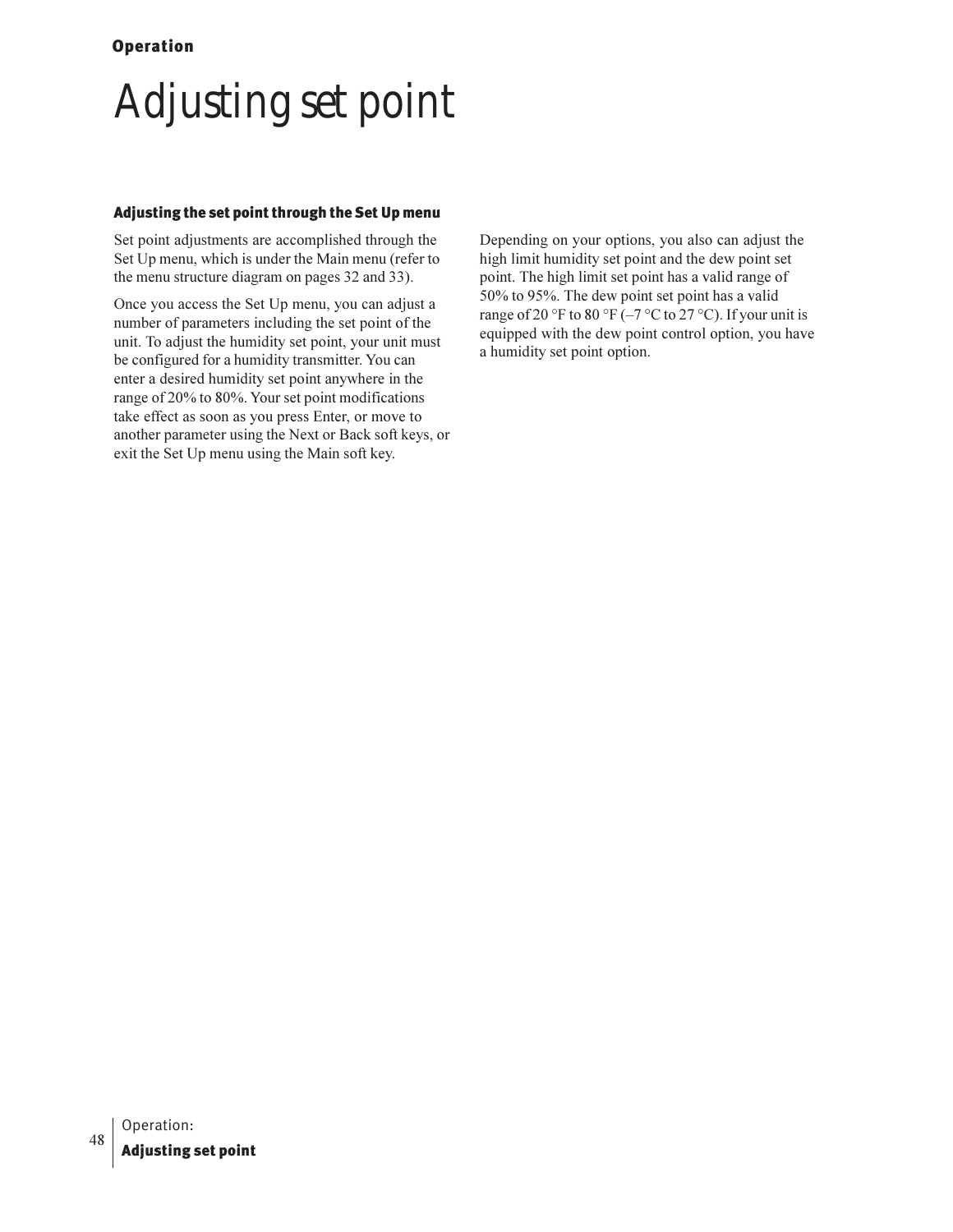## **PID** tuning

#### Tune your system with PID loop

When your unit is equipped with a humidity or dew point transmitter, you can adjust the set point through the keypad/display. Control is accomplished through a proportional, integral, and derivative (PID) control loop.

With a PID loop, you are able to "tune" your system for maximum performance using the proportional (Kp), integral (Ki), and derivative (Kd) gain terms. These gain factors work in the following way: the overall demand in a PID system is made up of three distinct parts that are added together. There is the proportional piece, the integral piece, and the derivative piece. Each one of these parts is calculated and then multiplied by its corresponding gain factor. These gain factors are the setup variables that you have access to from the Set Up menu. By making a gain factor larger, you increase its overall influence on system demand. Once each PID component is multiplied by its gain factor, all three terms are added together to determine the overall demand percentage.

#### The proportional term

The proportional term is the difference between the RH set point and the actual humidity multiplied by the proportional gain. For example, with a Kp of 80 and the actual humidity 5% below the RH set point, the proportional contribution to the demand is:  $5 \times 80 \times 0.085 = 34\%$  (the 0.085 is an internal scalar used to increase the usable span of Kp).

There is a problem with using only proportional gain to control the RH. In almost all applications there is some constant load on the humidifier just as there is a constant load on heating equipment. If the proportional term is all that is used, the actual humidity must be less than the set point for the humidifier to be on.

What happens is the humidifier finds a "happy" medium" where the actual humidity is something less than the set point, which allows the humidifier to continue to run. This difference between the set point and the actual running humidity level is called the "droop." This droop can be corrected using the next term, the integral gain.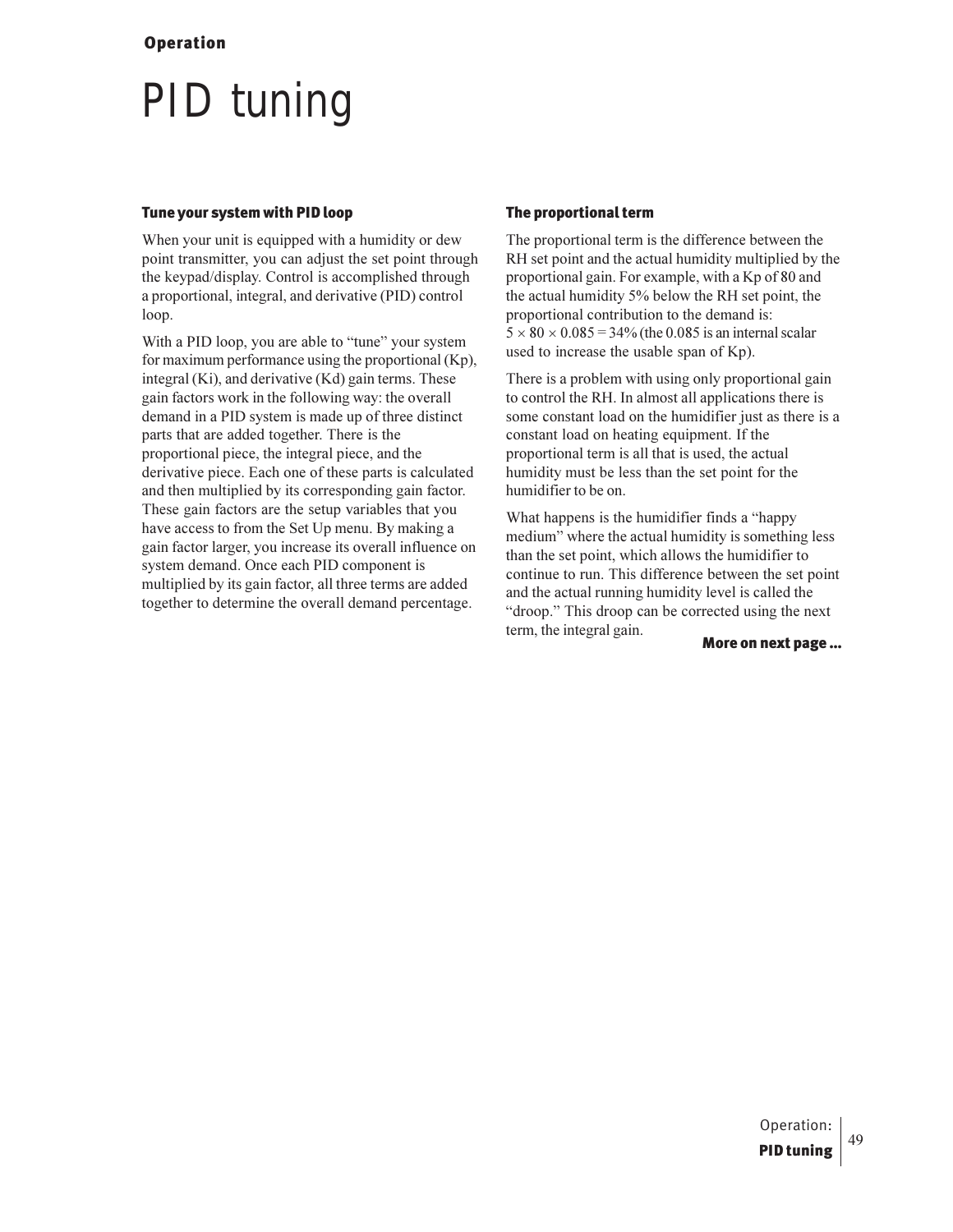# **PID** tuning

### The integral term

The integral term is an accumulation of RH error over time multiplied by the integral gain. The way this works is as follows: every  $\frac{1}{2}$  second when the demand is updated, the instantaneous RH error (RH set point – actual RH) is added to a temporary variable that accumulates the error. This accumulated error is multiplied by the integral gain to create the integral term. The integral gain affects how fast the humidifier corrects a droop condition. The higher the integral gain (Ki), the faster the reaction. (An integral gain of zero disables this variable and allows the unit to run on the proportional term only.)

With an integral gain term greater than zero and an actual humidity below set point, each time the demand is updated it increases slightly. If the actual humidity is above set point, the demand decreases slightly. The amount it increases or decreases depends on the magnitude of the RH error and the integral gain value. The closer you are to the set point, the smaller the addition or subtraction.

When looking at this control scheme, an interesting pattern occurs. The total demand signal for the humidifier is the sum of the proportional part, the integral part, and the derivative part. As the actual humidity approaches the set point, the integral portion makes up the majority of the demand, and the proportional part makes up very little. Once the set point is achieved and the unit stabilizes, the entire demand is made up of the integral part because the proportional part is zero.

If the actual humidity goes over the set point, the integral term starts to decrease. In addition, the proportional term becomes negative and actually starts to subtract from the total system demand. These two items work in conjunction with each other to bring the humidifier back to set point.

#### The derivative term

The derivative term is the measured change in error over time multiplied by the derivative gain (differentiating error with respect to time). Its basic operation is as follows: if the actual measured RH is below set point and is rising, the derivative term subtracts from the demand in anticipation of the approaching set point.

If the actual measured RH is below set point and is falling, the derivative term adds to the demand in anticipation of the need to get the demand up faster and start climbing toward set point. If the actual measured RH is above set point and falling, the derivative term adds to the overall demand in anticipation of the approaching set point. It generally is used to increase damping and, in some cases, improves the stability of the system.

However, in the majority of control situations, the derivative term is not needed and is simply set to zero. The proportional term and integral term provide tight, accurate control without the addition of the derivative term.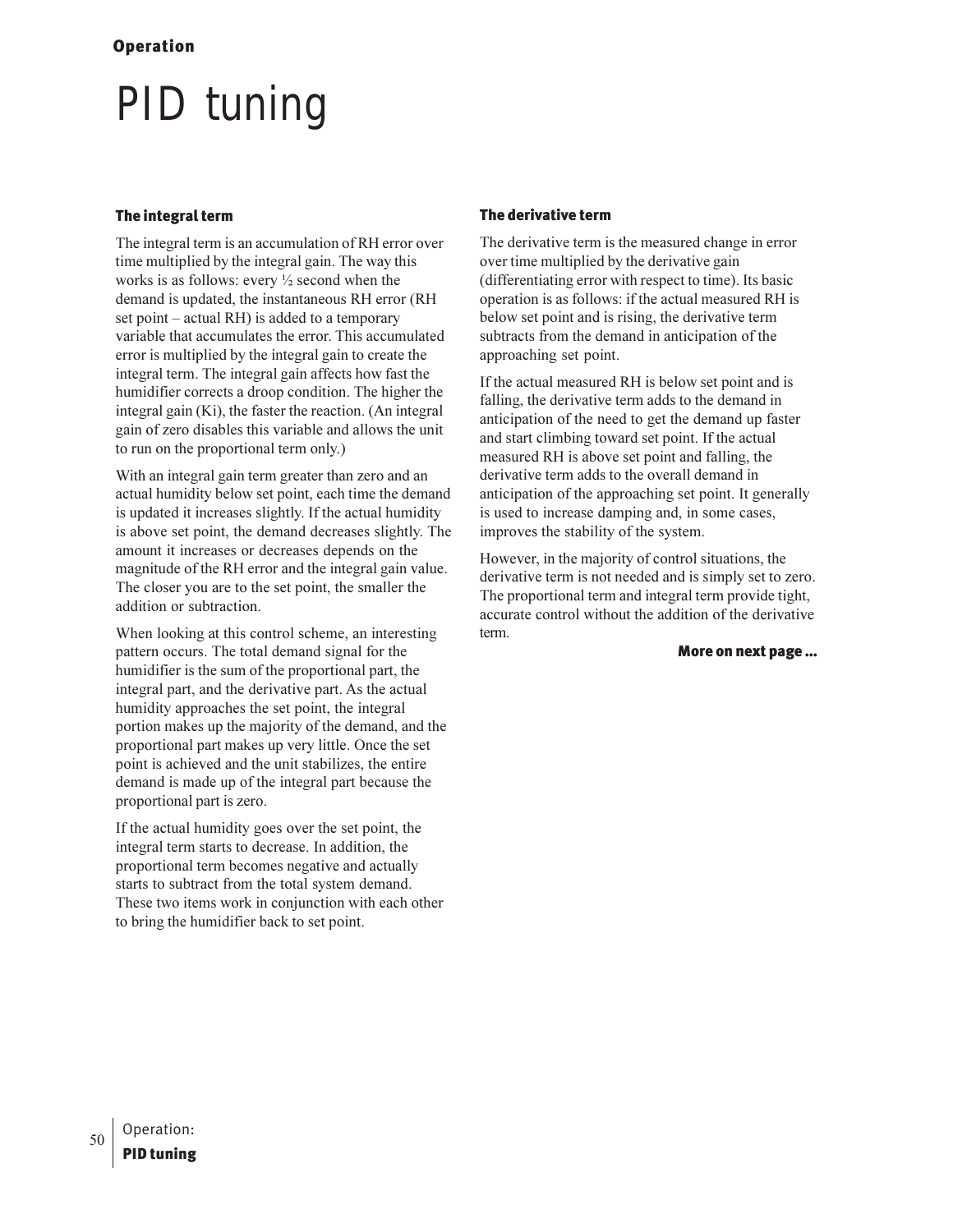# **PID** tuning

#### **PID** band

The last user-controlled term in the PID equation is the PID band. The PID band defines the range of measured RH values (°F/°C for dew point control) where the PID loop is in operation. The PID loop is in operation when the measured RH is in the range of  $(RH set point - PID band) to (RH set point + PID)$ band). If the measured RH is below the PID band, the PID calculations are suspended and the demand is set to 100%. Conversely, if the measured RH is above the PID band, the demand is set to 0%.

For example, if starting with an RH set point of 35% and a PID band of 10%, the PID loop operates when the actual humidity is in the range of  $25\%$  to 45%. If the actual humidity is lower than 25%, the humidifier is full on. If the actual humidity is above 45%, the humidifier demand is 0%. The PID band aids in speeding the response time of the system. It allows the RH to get somewhat close to the set point and then lets the PID loop precisely control the RH when it is within the PID band. The default value for the PID band is  $10\%$ .

Large spaces where the humidification system influences the RH very slowly typically benefit from a smaller PID band. Small spaces where the humidification system can quickly influence the RH typically benefit from a larger PID band. Rarely should it be set to less than 10%.

#### **PID setup tips**

A large PID band (10 to 20%) yields tighter and more stable control with longer response times. A small PID band produces quicker response times, but control may become unstable if the RH regularly goes outside the band.

As a rule, start with a PID band of 10%. Make sure that when the humidifier is operating at steady state, the RH does not go outside the PID band. The intent of the PID band is to quickly get the RH into a controllable range. To increase or decrease the effect of the proportional term on system performance, adjust the proportional gain  $(Kp)$ .

However, for the majority of systems, the factory default setting of 80 is sufficient. Generally speaking, a large integral gain quickens the system response but may cause it to oscillate and become unstable. A small integral gain yields tighter, more stable control at the expense of a long response time.

These principles can be applied in the following examples: if a system eventually reaches the desired RH level but takes a long time to do so without overshooting the set point, faster response can be achieved by increasing the integral gain (Ki). If the measured RH oscillates above and below the set point numerous times before finally reaching set point, decrease the integral gain.

Typically speaking, if a large adjustment is made to the integral gain, better response is achieved by decreasing the magnitude of the change. Then modify the proportional gain slightly in the same direction the integral gain was changed. The RH graph on the reports menu can aid in PID loop tuning by displaying the effect modifying PID gain values has on system response. The RH graph feature is explained in the reports section on page 42.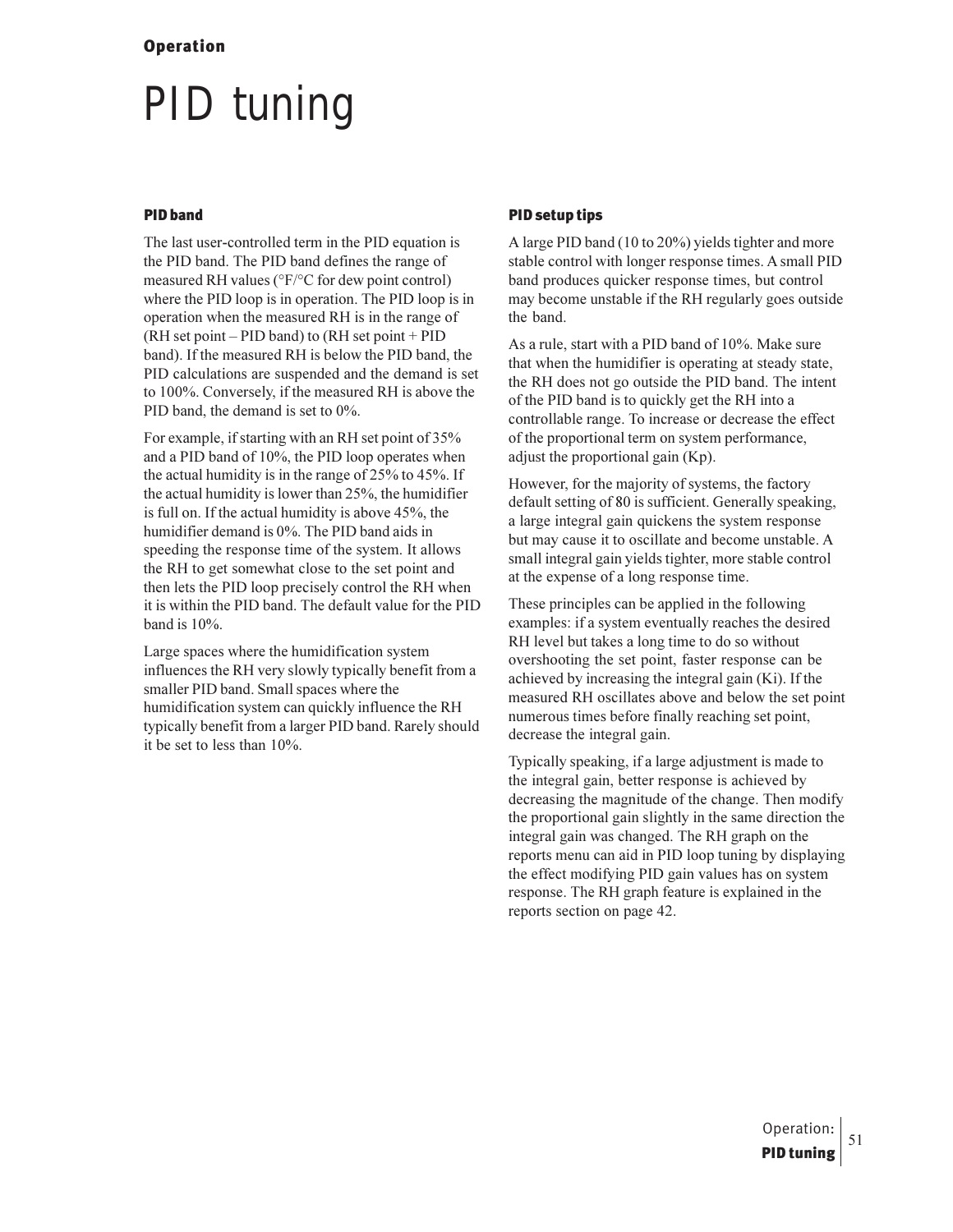# VAV, temp comp, dew point control

#### **VAV control**

With VAV control, the system is equipped with a duct RH transmitter. This transmitter monitors the RH in the duct downstream from the steam dispersion unit and transmits the duct RH to the VAPOR-LOGIC<sup>®</sup> controller. The controller then compares the measured duct RH with the high limit set point (Duct High Lim RH), which is entered through the keypad/display in the Set Up screen. If the measured duct RH comes within 6% of the duct high limit set point, the system output is proportionally throttled back.

If the duct RH reaches the duct high limit set point, the humidifier is completely disabled. Any reduction in system output due to the VAV control option displays the "VAV Output Limit" message on the Idle screen. When the measured duct RH is more than 6% below the duct high limit set point, normal system operation is restored automatically, and the "VAV Output Limit" message is removed from the Idle screen.

#### **Temperature compensation control**

With temperature compensation (temp comp) control, the system is equipped with a window temperature transmitter. This transmitter monitors interior window glass temperature and transmits this temperature to VAPOR-LOGIC<sub>3</sub>. VAPOR-LOGIC<sub>3</sub> assumes a 70 °F  $(21 \degree C)$  room temperature and uses the glass temperature and the RH in the space being controlled to calculate the dew point temperature for the space.

As the window glass temperature decreases and approaches the dew point of the room, the RH set point decreases automatically to prevent moisture from forming on the windows. The modified RH set point appears on the Idle screen. An asterisk (\*) appears next to the modified RH set point, denoting that temp comp has taken control of the RH set point, and the "\*Temp Comp" message appears on the Idle screen.

Once the window temperature rises, the original RH set point is restored. The temperature compensation option is available only when the system is equipped with an RH transmitter. It is not available when a remote humidistat or energy management system is used to control the humidifier.

#### Dew point control

Dew point control functions in exactly the same way as RH control except the dew point is being measured instead of the RH. The dew point transmitter sends a signal to the VAPOR-LOGIC<sub>3</sub> controller. Users can modify the dew point set point and PID parameters through the keypad/display just as they can with an RH transmitter.

#### **Tank preheat feature**

The tank preheat feature heats the water in the tank to near boiling to allow a rapid response to a demand signal. Its operation is as follows: If the tank is cold when a small demand signal is present, the VAPOR-LOGIC<sub>3</sub> controller overrides the demand signal and runs the humidifier at 100% demand until the tank temperature reaches 190 °F (88 °C).

At this point, control is returned to the original demand signal and the humidifier begins normal operation. This allows the system to respond quickly to even the smallest demand. When preheating, the "Preheating Tank" message appears on the Idle screen. This feature is standard on all DRI-STEEM<sup>®</sup> humidifiers with VAPOR-LOGIC<sub>3</sub> control except Steam Injection humidifiers.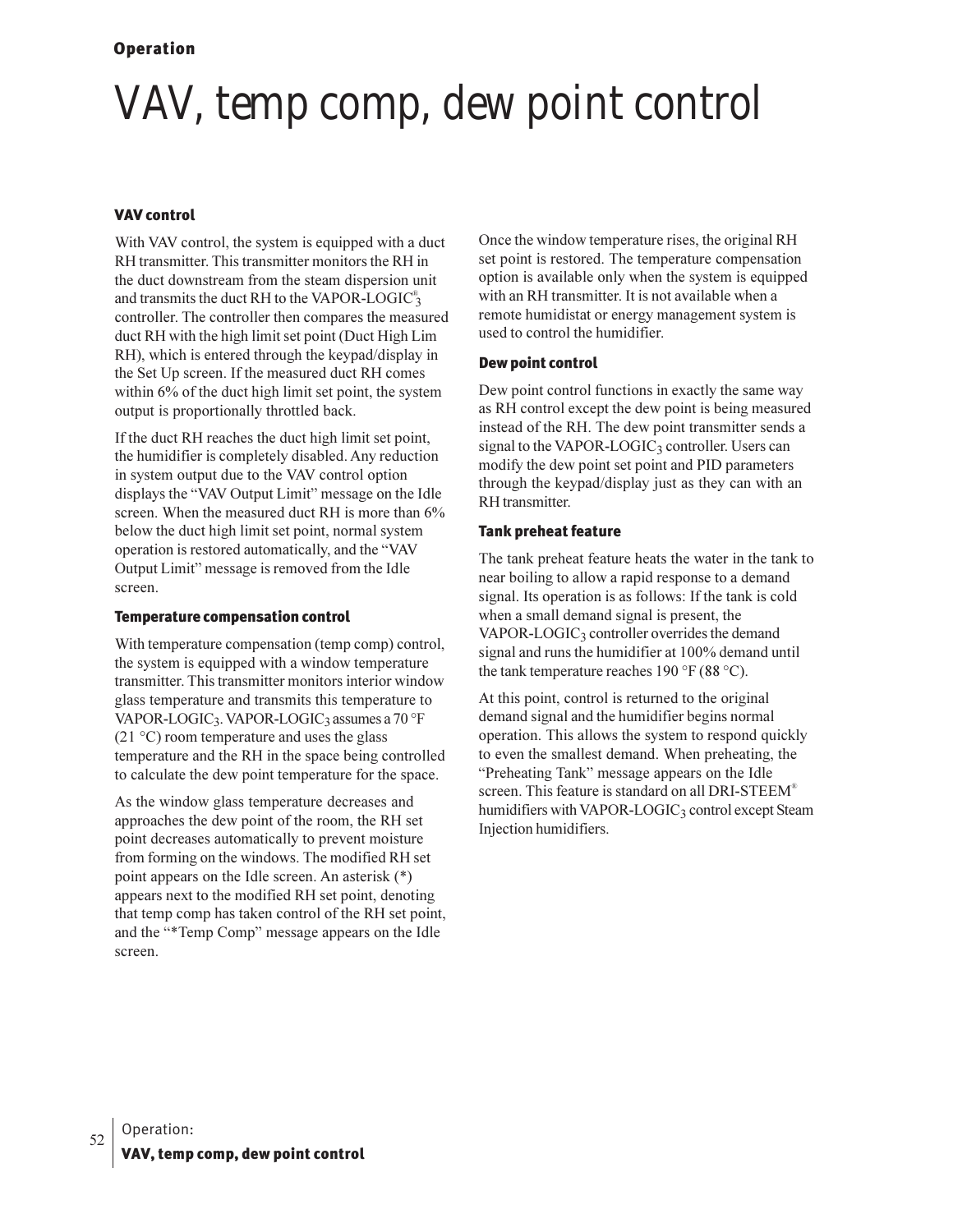## Aquastat, heat-up, SDU, offsets

#### Aquastat operation

The aquastat set point is the minimum tank temperature the VAPOR-LOGIC<sup>®</sup>3 controller should maintain when there is no call for humidity. It is adjusted through the Set Up screen. This feature shortens the tank preheat time, which provides an even quicker response to a call for humidity.

For example, if the aquastat is set at  $180^{\circ}$ F (82 °C) when a call for humidity occurs, the tank only needs to warm up 32 °F (18 °C) to reach the boiling point and start producing steam. However, if the aquastat is at its minimum default setting of 40  $\rm{PF}$  (4  $\rm{O}$ ) and the tank is in an average-temperature occupied room, the tank will be about 70  $\mathrm{PF}(21 \mathrm{°C})$ .

Now, when a call for humidity occurs, the tank needs to warm up 142 °F (79 °C) to reach the boiling point and begin producing steam. When an aquastat call is heating the tank, the "Aquastat Heating" message appears on the Idle screen.

This feature is standard on all DRI-STEEM® humidifiers with VAPOR-LOGIC3 control except Steam Injection humidifiers.

#### Freeze Protection

Freeze protection is similar to the aquastat with several notable exceptions. The freeze protect set point is fixed at 40 °F (4 °C). Its sole purpose is to prevent the tank from freezing in cold environments. Unlike aquastat, if a condition exists that prevents the heaters from firing (alarm, external interlock, standby), instead of remaining idle, the tank drains to prevent freezing.

When the tank is heating or draining to prevent freezing, the "Freeze Protection" message appears on the Idle screen.

This feature is standard on all DRI-STEEM humidifiers with VAPOR-LOGIC<sub>3</sub> control except Steam Injection humidifiers.

#### SDU operation

If your humidifier is equipped with a Space Distribution Unit (SDU) or an AREA-TYPE™ fan, it is enabled after a call for humidity is received and the tank temperature rises above  $150 \degree F$  (66 °C).

When the humidifier stops heating after it loses its call for humidity, the SDU or AREA-TYPE fan continues to run for the SDU Duration. The SDU Duration is adjustable in one-minute intervals (default is 5 minutes) through the Set Up screen.

#### Sensor offsets

All external transmitters shipped with VAPOR-LOGIC3 can be field calibrated using the keypad/display through the Set Up screen. For example, if the system is equipped with an RH transmitter, there is an RH offset setting.

The factory default for all transmitter offset settings is zero. If an adjustment is necessary, use the keypad to adjust the transmitter reading up or down through this setting. The sensors that have this adjustment capability are the humidity, VAV high limit, temp comp, and dew point transmitters.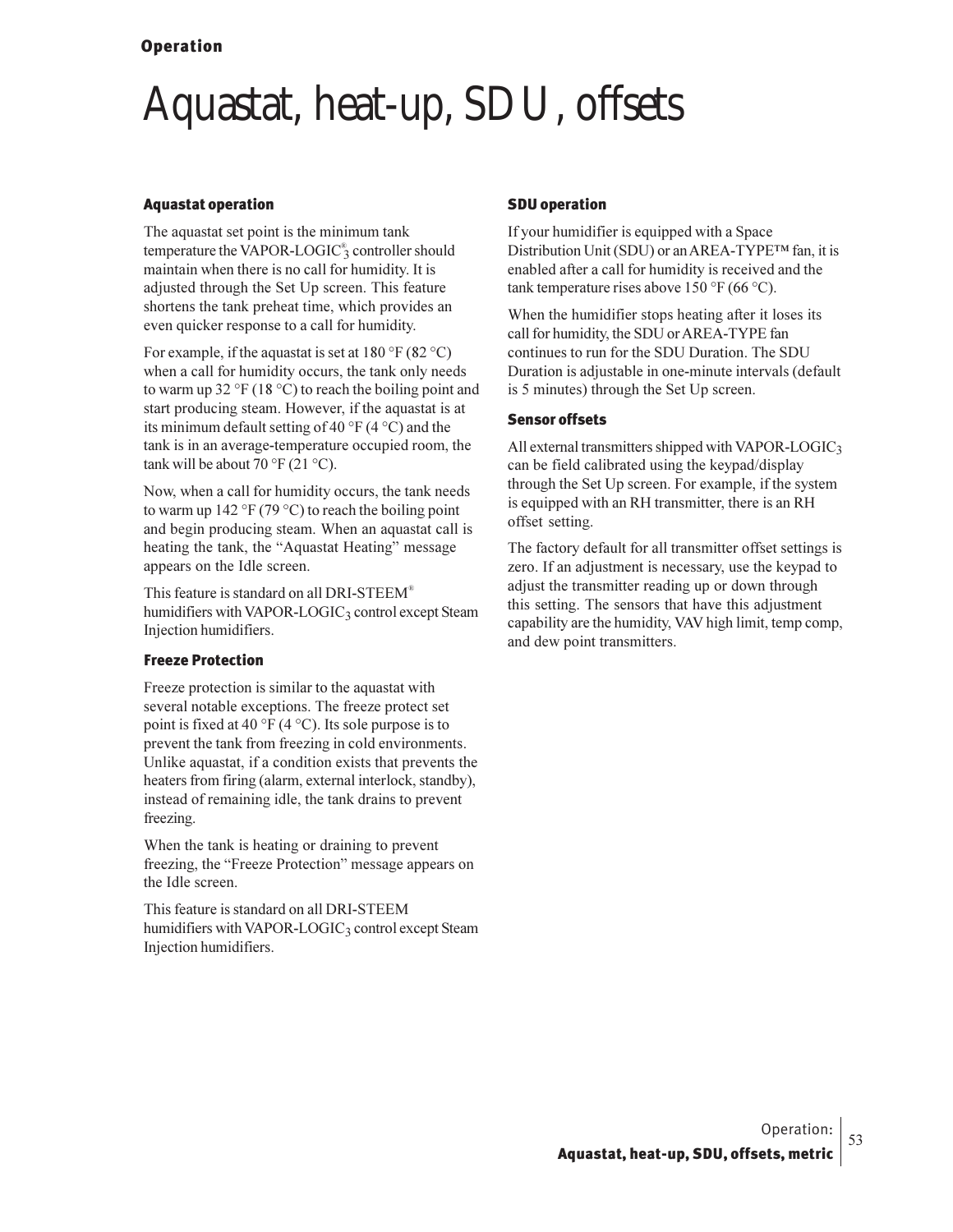# Conductivity probe

#### Probe system

Standard or softened water systems use conductivity probes to measure and control water levels for optimum operating efficiency. The three-probe system is monitored by the VAPOR-LOGIC<sup>®</sup> board, which performs all the necessary logic and timing functions to provide total water level control and safety shutdown.

VAPOR-LOGIC $_3$  automatically maintains the water level between the upper two probes A and B (see Figures 54-1 and 54-2 below). When the water level falls below probe B, the fill valve opens until the water level reaches the upper probe A. Water must remain in contact with the probe surface for three seconds for VAPOR-LOGIC<sub>3</sub> to determine that the water is at the probe's level.

Conversely, water must stay out of contact with the probe surface for three seconds for VAPOR-LOGIC $_3$ to determine that the water is below the probe's level. This three-second delay ensures that turbulence does not cause an incorrect level reading.

Each time the fill valve is energized, the VAPOR-LOGIC<sub>3</sub> system tests the probe system. If the signal from the probe assembly is beginning to deteriorate, the message "Clean Probes and Tank" appears. Once the probe system reaches its maximum usable life, the humidifier shuts down from a "Probe Assembly fault."

An adjustable skim time allows for an extended skim period (0 to 120 seconds) to reduce surface mineral accumulation. When skimming, the fill valve remains energized after the water level reaches the upper probe A for the amount of time specified by the Skim Duration. The Skim Duration is adjustable in one-second intervals through the Set Up screen.

Probe C provides low water protection for the heating outputs. If the water level falls below probe C, the heating outputs are disabled.

#### Figure 54-1: Conductivity probe for GTS $\degree$ VAPORSTREAM $^\circ$ VAPORMIST $^\circ$ , and CRUV $^{\textsf{\tiny{m}}}$



#### Figure 54-2: Conductivity probe for STS® and LTS®



OM-270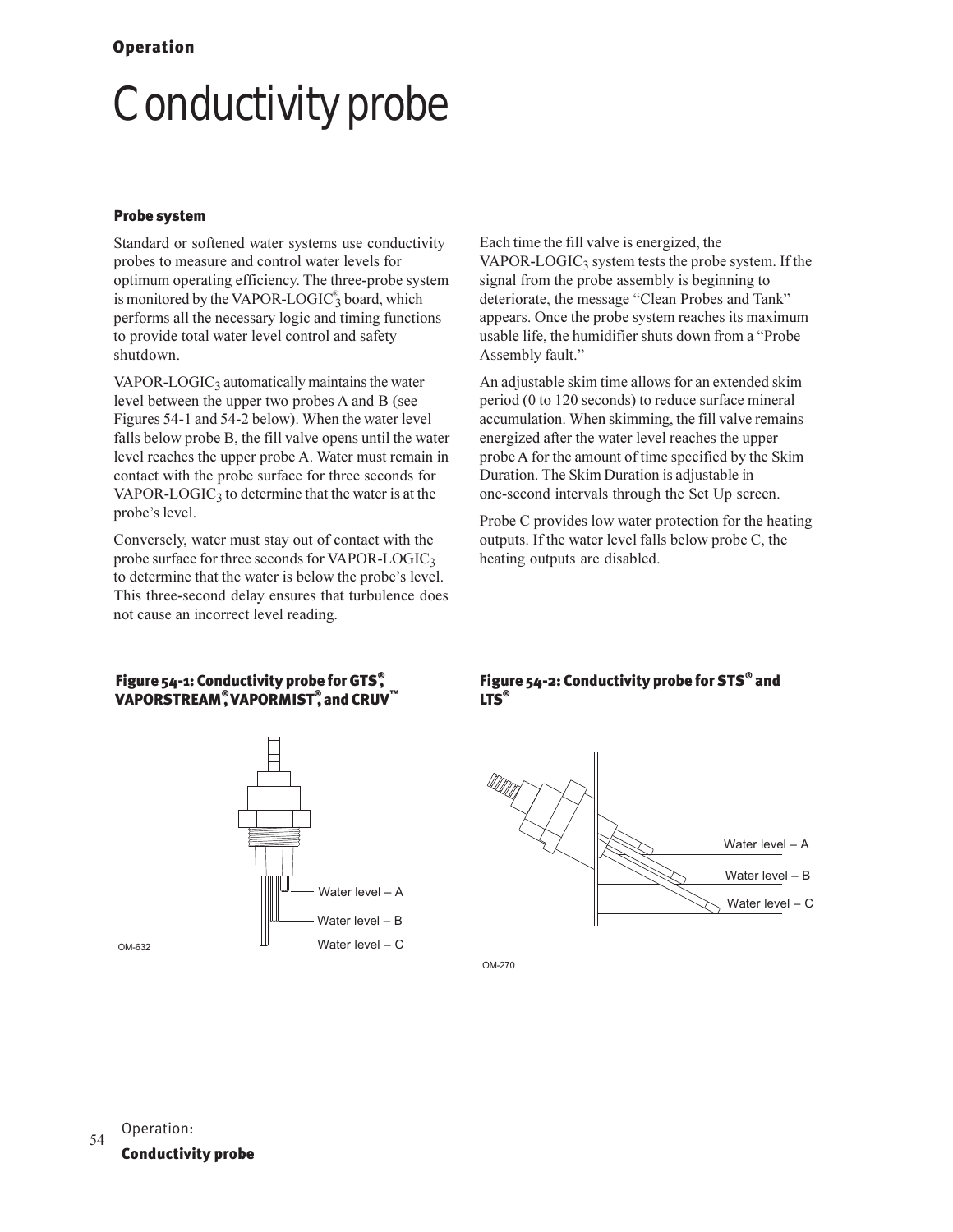## Float valve

#### Float valve system

DI/RO water systems (except for steam injection) use a float valve system to control water levels for optimum operating efficiency. DI/RO systems are used where water/steam purity is important, where demineralized water is needed to improve performance or lessen maintenance requirements, or where a potable water source has minimal or no conductivity, thus requiring a float rather than a probe to sense water levels.

The float valve system consists of a fill float and a low water cutoff float.

The fill float regulates how much water is added to the tank via a float ball, float arm, and mechanical valve. The valve is adjusted to fill the evaporating chamber within  $\frac{1}{4}$ " (6 mm) of the overflow (skimmer) port allowing heated and therefore expanded water at startup to fill the external P-trap.

The low water cutoff float has an electrical switch that closes when a ready water condition is reached. A low voltage AC current runs from the VAPOR-LOGIC $_3^{\circ}$  controller to the switch allowing the controller to sense a ready water condition. This float switch provides low water protection for the heating outputs. If the water falls below the float, the heating outputs are disabled.

 $VAPOR-LOGIC<sub>3</sub>$  uses the same three-second delay that is used with the probe system to determine whether water is in contact with the float.

#### Figure 55-1: Low water cutoff float system used with DI/RO systems

A "zero" mark on top of the float indicates proper float placement on stem. Switch normally is open when float ball is at its lowest point on stem.





VLC-OM-026

OM-3009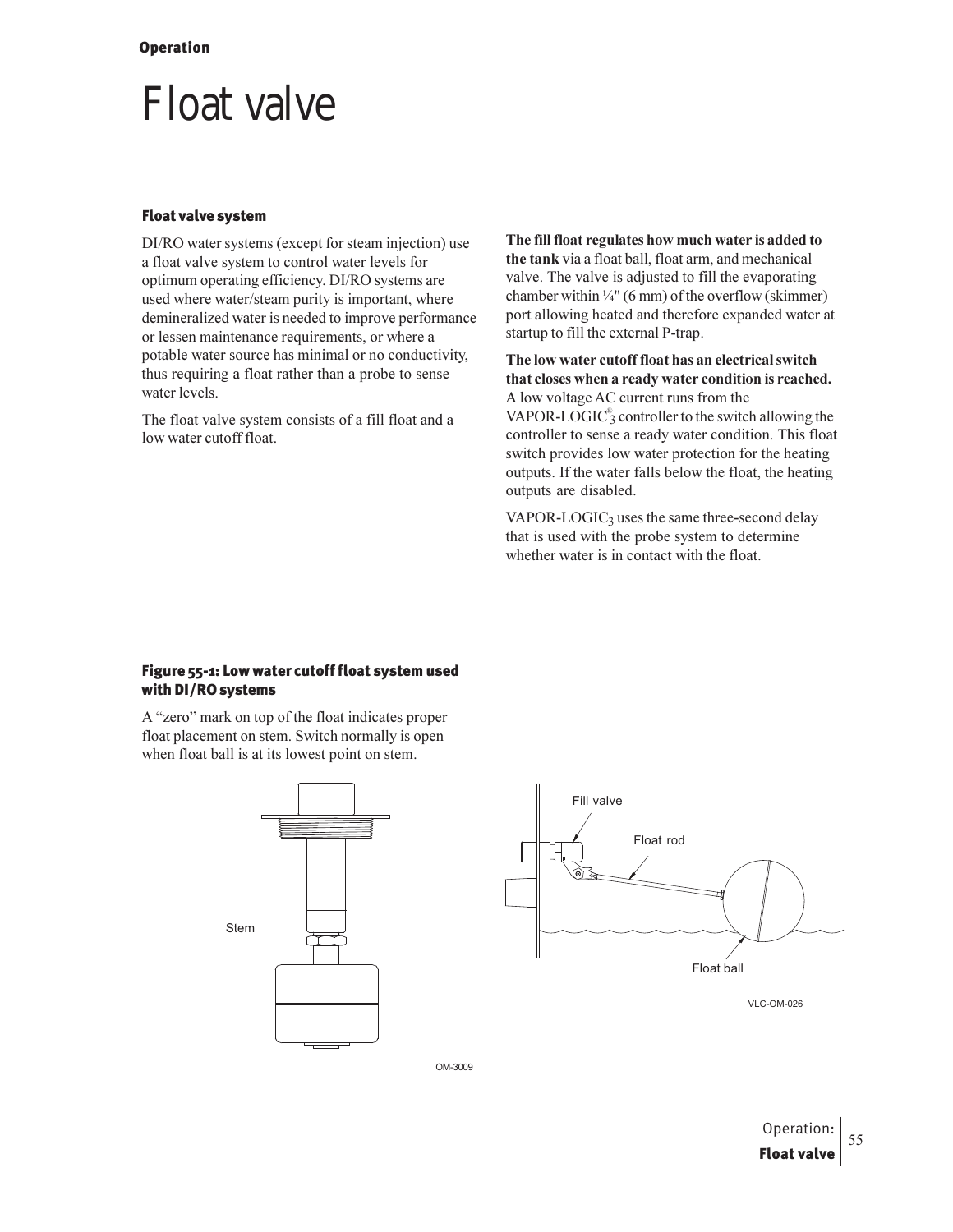## Automatic drain sequence

#### Automatic drain sequence

When configured to run a potable or softened water humidifier with an automatic drain valve, VAPOR-LOGIC<sup>®</sup> uses an Automatic Drain Sequence (ADS) to help reduce mineral accumulation in the tank and drain line to decrease tank maintenance.

The ADS starts by opening the drain valve to empty the tank. The default drain time (ADS duration) is product specific (8 to 18 minutes) for potable water or softened water. Once the drain time expires, the fill and drain valves are held open to flush the tank. The default flush time (AFS duration) is one minute. The ADS day is the day the humidifier starts an ADS for the first time.

Once the flush timer expires, the ADS is complete and the humidifier resumes normal operation. The drain and flush times are parameters that can be adjusted in the Set Up screen along with ADS mode. The ADS mode determines how the ADS is triggered. The three ADS modes — Use, Usage + Interval, and Interval are explained in greater detail below.

Please note that these options are available only with a standard or softened water system with an automatic drain valve. If the humidifier is configured for DI/RO water or if the unit has a manual drain valve, these drain and flush options are not available.

| Automatic drain sequence system dependent defaults |            |                 |
|----------------------------------------------------|------------|-----------------|
|                                                    | Drain      | Drain and flush |
| $VM^*$                                             | 8 minutes  | 1 minute        |
| CRUV™                                              | 8 minutes  | 1 minute        |
| $VLC^*$                                            | 12 minutes | 1 minute        |
| $STS^*$                                            | 14 minutes | 1 minute        |
| $LTS^*$                                            | 14 minutes | 1 minute        |
| GTS®                                               | 18 minutes | 1 minute        |

#### **1. Use (default ADS mode)**

The humidifier enters the drain and flush sequence after a user-selected amount of water is converted to steam. In other words, if the "Lbs of H2O until ADS" setup parameter is set to  $10,000$  lbs  $(4536 \text{ kg/h})$  in the Set Up menu, the unit enters the drain and flush sequence the moment  $10,000$  lbs  $(4536 \text{ kg/h})$  of water converts to steam. This allows the unit to drain and flush the moment it is needed. ADS day, ADS hour, and ADS interval are not used when the ADS mode is set to Use.

### **2.** Use + Interval

The humidifier enters the drain and flush sequence after both the use and interval requirements, as stated in sections 1 and 3, are met. For example, assume the user sets the "Lbs of H2O until ADS" to 10,000 lbs (4536 kg/h), the ADS day to Sunday, ADS hour to 23, and the ADS interval to one day. Every day at  $11:00$  p.m., the unit checks to see if at least  $10,000$  lbs (4536 kg/h) of water converted to steam since the last ADS. If so, the unit drains and flushes. If not, the unit waits until the next interval to see if the usage requirement is met. This allows the unit to drain and flush at a convenient time.

#### **3.** Interval

The humidifier enters the drain and flush sequence at specific intervals in time, ignoring the amount of water converted to steam. The interval is established by setting the ADS day, ADS hour, and ADS interval from the Set Up menu (Lbs of H2O until ADS is not used when the ADS mode is set to interval). Once the ADS day is reached, the drain and flush occurs at the ADS hour. The unit drains and flushes again after the number of days specified by the ADS interval has passed.

For example, if the user sets the ADS day to Sunday, ADS hour to 13, and the ADS interval to seven days, the unit enters the drain and flush sequence every Sunday at 1:00 p.m. In this example, if the ADS interval is changed from seven to six days, the first ADS occurs on Sunday, the next on Saturday, the next on Friday, and so on.

Note that if the ADS interval is not a multiple of seven days, the ADS day becomes meaningless after the first drain and flush sequence. It is re-used only if the ADS mode is reset. The interval ADS mode allows the user to keep the humidifier on-line until a convenient time for the drain and flush sequence.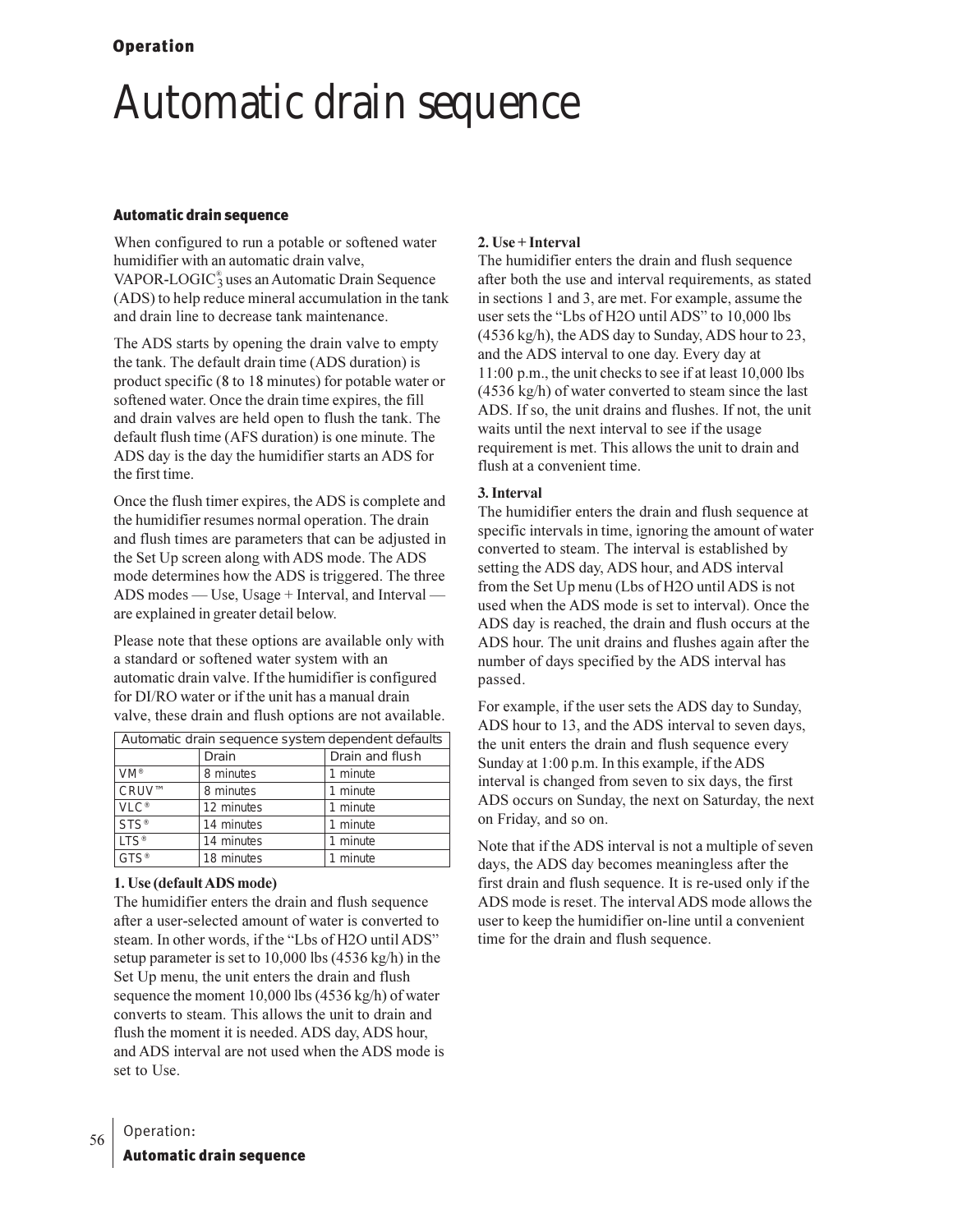## Skim, service interval, EOS, date set

#### Skim timer

With a potable or softened water configuration, the VAPOR-LOGIC $_3^{\circ}$  controller comes equipped with a skim timer. This timer is activated at the end of each fill cycle. The timer keeps the fill valve open for a user-determined amount of time after the tank has filled, to skim minerals off the water surface. The skim time is adjusted through the Set Up screen on the keypad/display.

#### Service interval

The VAPOR-LOGIC<sub>3</sub> controller tracks the amount (pounds/kilograms) of water converted to steam. When the amount of water converted to steam by the humidifier exceeds the Service Set point, the "Service Humidifier" message appears on the Idle screen of the keypad/display.

The Service Set point is a user-defined amount of water in pounds/kilograms that can be adjusted through the system Set Up screen.

The humidifier continues to operate after the message appears. The message notifies the user that the service interval has been reached and the humidifier should be cleaned. To remove the "Service Humidifier" message from the Idle screen and reset the Service Interval, press the Enter key when viewing the "Water til Service" parameter in the Set Up menu.

#### End-of-season drain

If there is no call for humidity for a preset time period, the humidifier is placed in End of Season (EOS). When the unit enters EOS mode, the drain valve is held open for ten hours to allow the tank to drain and then closes. When the humidifier receives a call for humidity after the end-of-season drain, the tank refills and the humidifier resumes normal operation.

The amount of inactivity time that is needed before the humidifier enters End Of Season is adjustable through the Set Up screen on the keypad/display (Inactivity Until EOS). This option is available only on units equipped with automatic drain and fill valves.

#### Setting date and time

The VAPOR-LOGIC<sub>3</sub> controller contains a real-time clock that is used for several features including the drain and flush sequence and the logging of alarms. If it becomes necessary to reset the date or time, they are accessible through the Set Up screen on the keypad/display.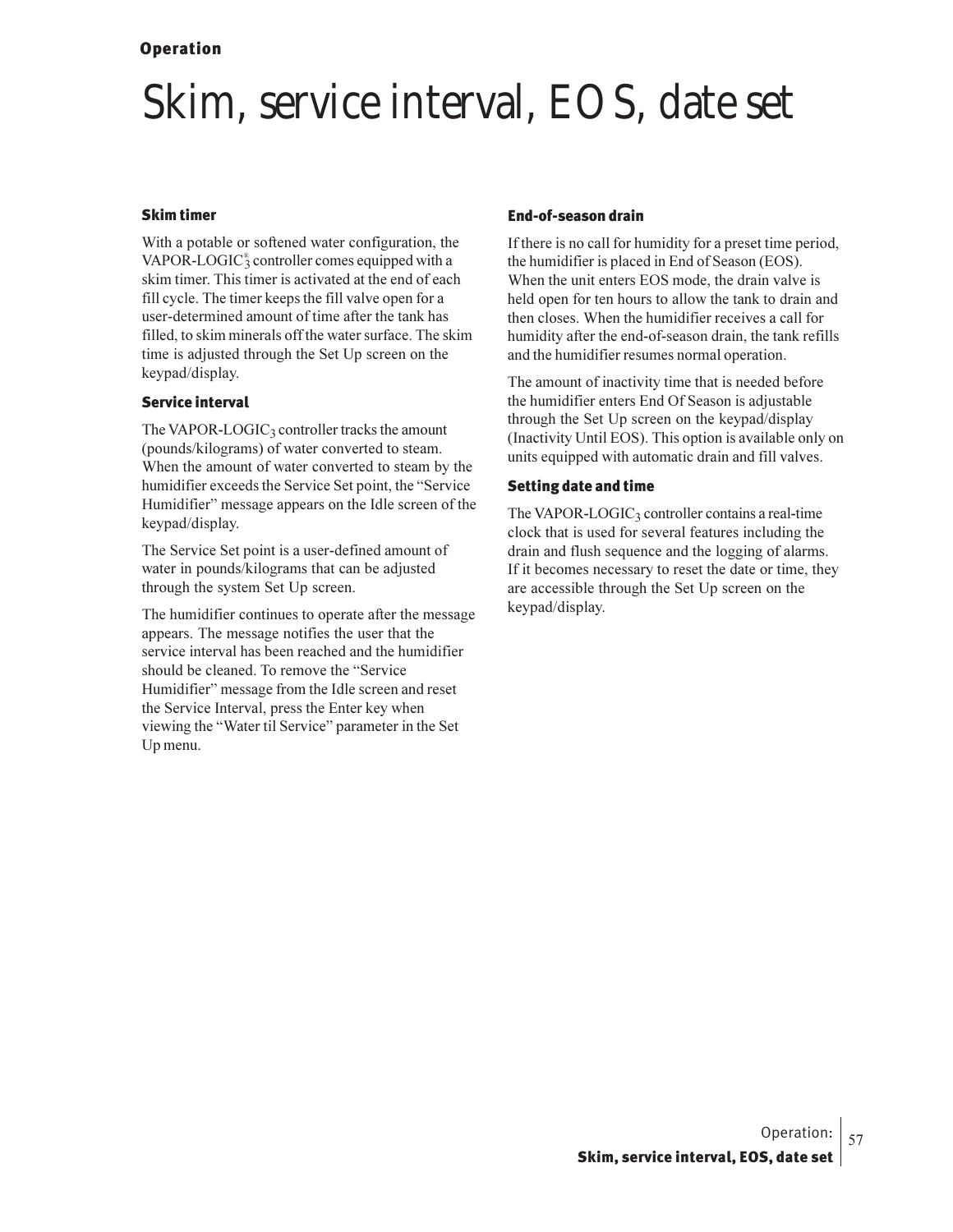# Safety features

#### Tank level fault

The VAPOR-LOGIC<sup>®</sup> controller keeps track of how much water is converted to steam. If this total amount exceeds a preset limit without the fill valve being energized, a low water condition is assumed. This shuts down the humidifier and logs a tank level fault. The humidifier will not resume operation until the user clears this fault from the Alarms screen. Each time the fill valve is energized, the total is reset to zero.

Note that this system is not used on a DI/RO humidifier because the fill valve is not an electric solenoid type. On a DI/RO tank, a mechanical fill valve maintains the proper water level. This fill valve operates independently of the VAPOR-LOGIC3 controller. Therefore, on a DI/RO system, VAPOR-LOGIC $_3$  cannot keep track of the amount of water converted to steam between fill cycles.

#### Overtemperature fault

The tank temperature is constantly monitored by the VAPOR-LOGIC<sub>3</sub> controller. If the temperature rises above the overtemperature set point (235 °F [113 °C]), the humidifier shuts down and a thermal trip fault is logged on the Alarms screen of the keypad/display. The humidifier will not resume operation until the user clears this fault on the Alarms screen.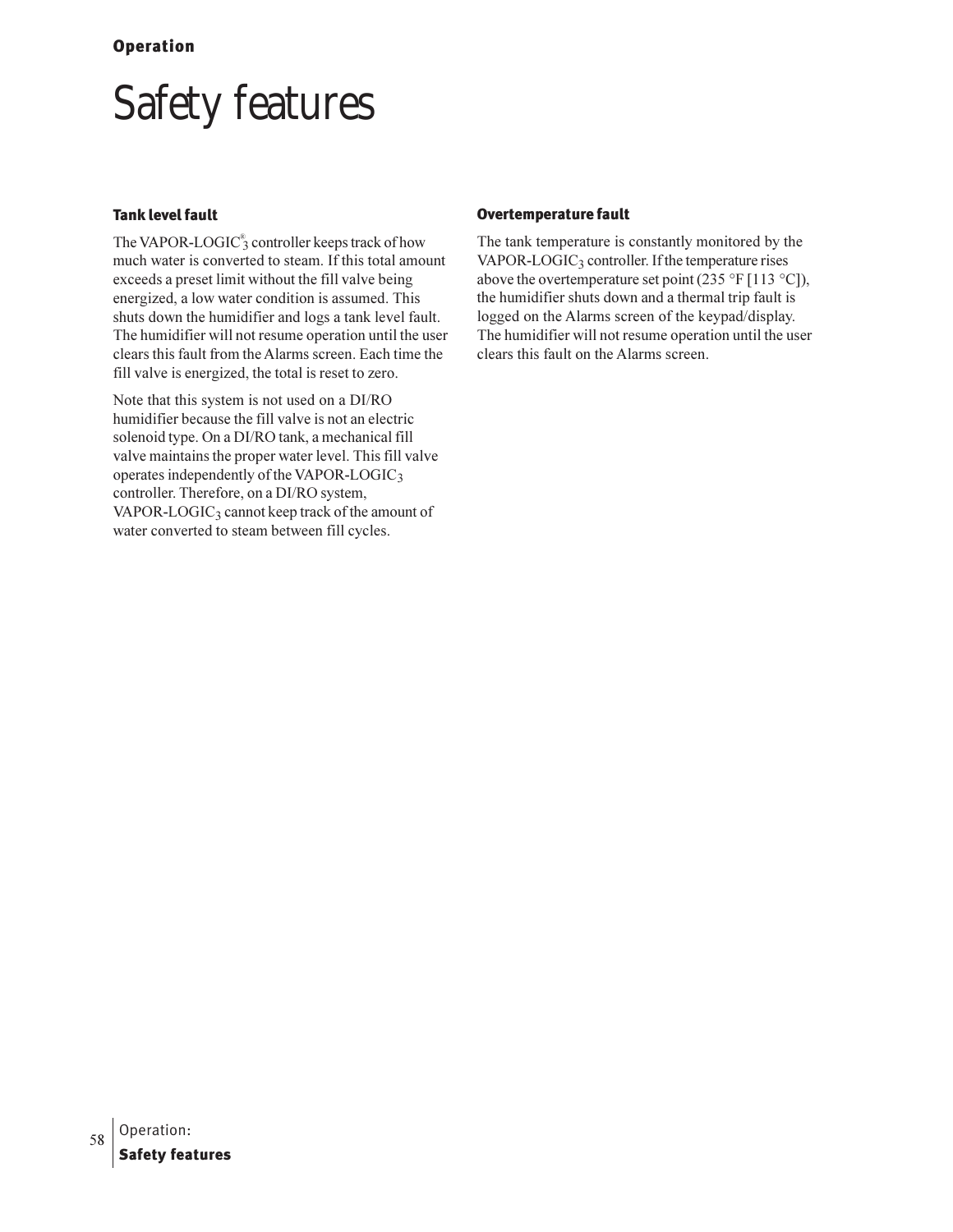## Alarms screen, fault messages

#### **Alarms screen**

The Alarms screen on the keypad/display logs the last ten alarms that occurred on the humidifier. To scroll through the alarms, use the up and down arrow keys. You can clear an alarm by pressing the Clear soft key. The alarm then is cleared and is left in the alarm log for future reference.

When viewing the alarm log, only the first alarm can be active. All subsequent alarms listed in the log are cleared and occurred in the past. If you want more information on any alarm in the log, select that alarm using the arrow keys and then press either the Info soft key or the Enter button. A screen appears with the date and time the alarm occurred as well as a more detailed explanation of what the alarm means. Please note that this is a complete list of faults. Your system may not have all of these options.

#### **Sensor faults**

The following is a list of sensor faults that can occur. The text in parentheses is the text that actually appears in the alarm log.

- Humidity transmitter fault (RH Trans Fault) The humidity sensor is incorrectly wired or defective.
- Dew point transmitter fault (DPTrans Fault) The dew point sensor is incorrectly wired or defective.
- VAV humidity transmitter fault (VAV Trans Flt)

The duct humidity sensor is incorrectly wired or defective.

• Temperature compensation transmitter fault (Temp Trans Flt)

The temperature compensation sensor is incorrectly wired or defective.

#### **Water level control faults**

The following is a list of water level control faults that can occur. The text in parentheses is the text that actually appears in the alarm log.

• Fill fault (Fill Fault)

The fill valve has been energized for more than 40 minutes without the water reaching the top probe.

• Drain fault (Drain Fault)

The drain valve has been energized for more than 20 minutes without the water falling off the bottom probe.

• Tank level fault (Tank Level Flt)

The unit has run too long without the fill valve opening. Fill valve may be stuck open, heating devices may be damaged, or heater control may be faulty.

• Low level probe fault (LL Probe Fault)

The sensor has indicated that the water in the tank reached the middle or top probe without reaching the lower probe.

• Mid level probe fault (ML Probe Fault)

The sensor has indicated that the water in the tank reached the top probe without reaching the middle probe.

• Probe assembly fault (Probe Assy Fault)

The signal from the probes has deteriorated severely. Clean the probes and tank; however, the probes may need replacing.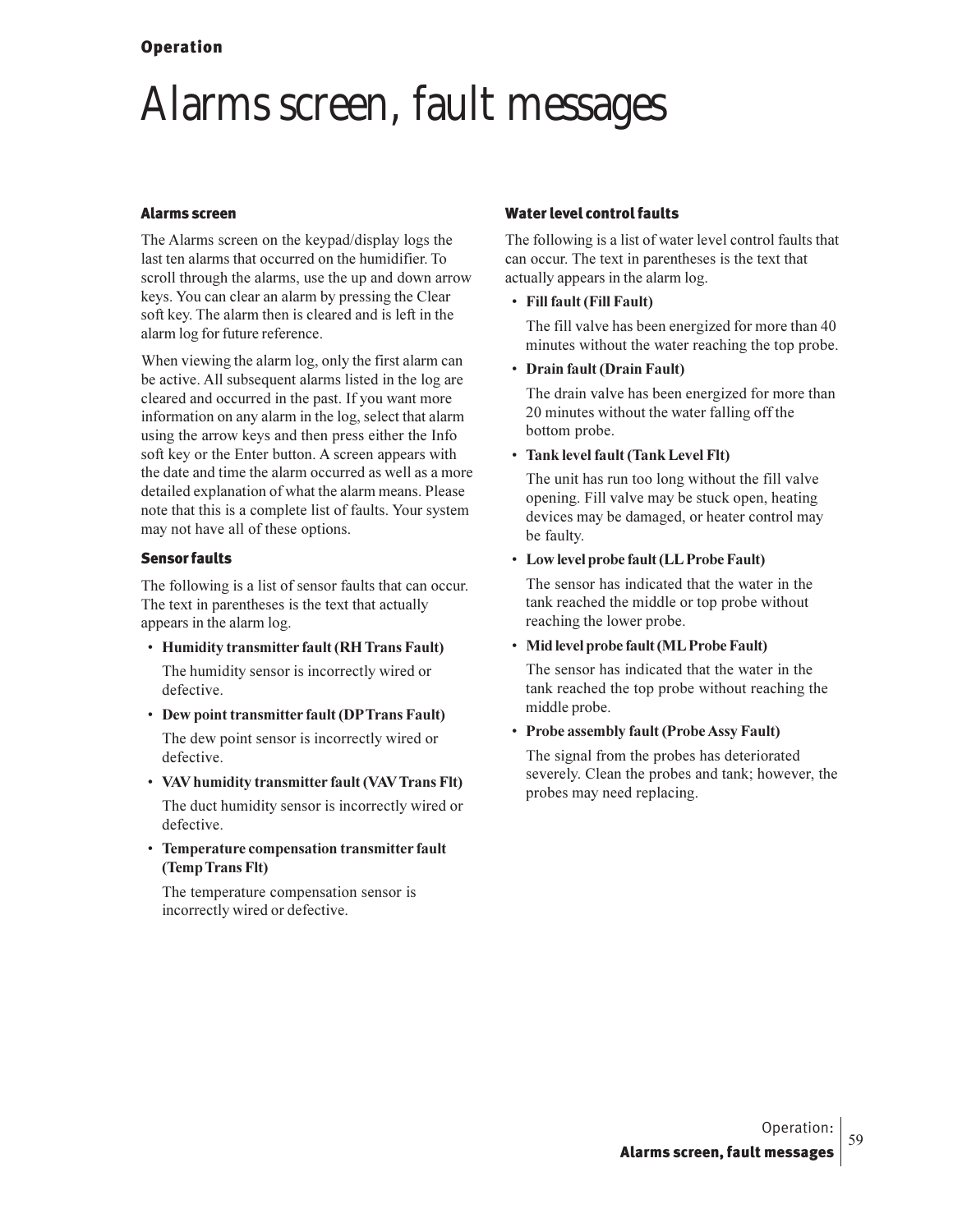# **Fault messages**

#### **Humidifier faults**

The following is a list of humidifier faults that can occur. Please note that this is a complete list of faults. Your system may not have all of these options. The text in parentheses is the text that actually appears in the alarm log.

#### • Temperature sensor fault (Tank Temp Fault)

The temperature sensor on the humidifier tank is incorrectly wired or defective.

• Thermal trip fault (Thermal Trip)

The tank temperature has exceeded 235 °F  $(113 °C)$ .

• Boil time fault (Boil Time Flt)

The water in the tank failed to boil within the maximum boil time.

#### • SDU fault (SDU Fault)

The SDU blower pressure switch failed to close when the SDU started.

• Flue fault (Flue Fault)

The air damper limit switch and/or the power vent pressure switch failed to close after the combustion air blowers started.

### • Burner [No.] fault (Burner [No.] Fault)

The burner failed to light after nine ignition attempts.

• Ignitor [No.] fault (Ignitor [No.] Fault)

The ignition control module failed to energize the gas valve on every ignition attempt.

### • Blower [No.] fault (Blower [No.] Fault)

The specified blower was unable to reach the desired speed.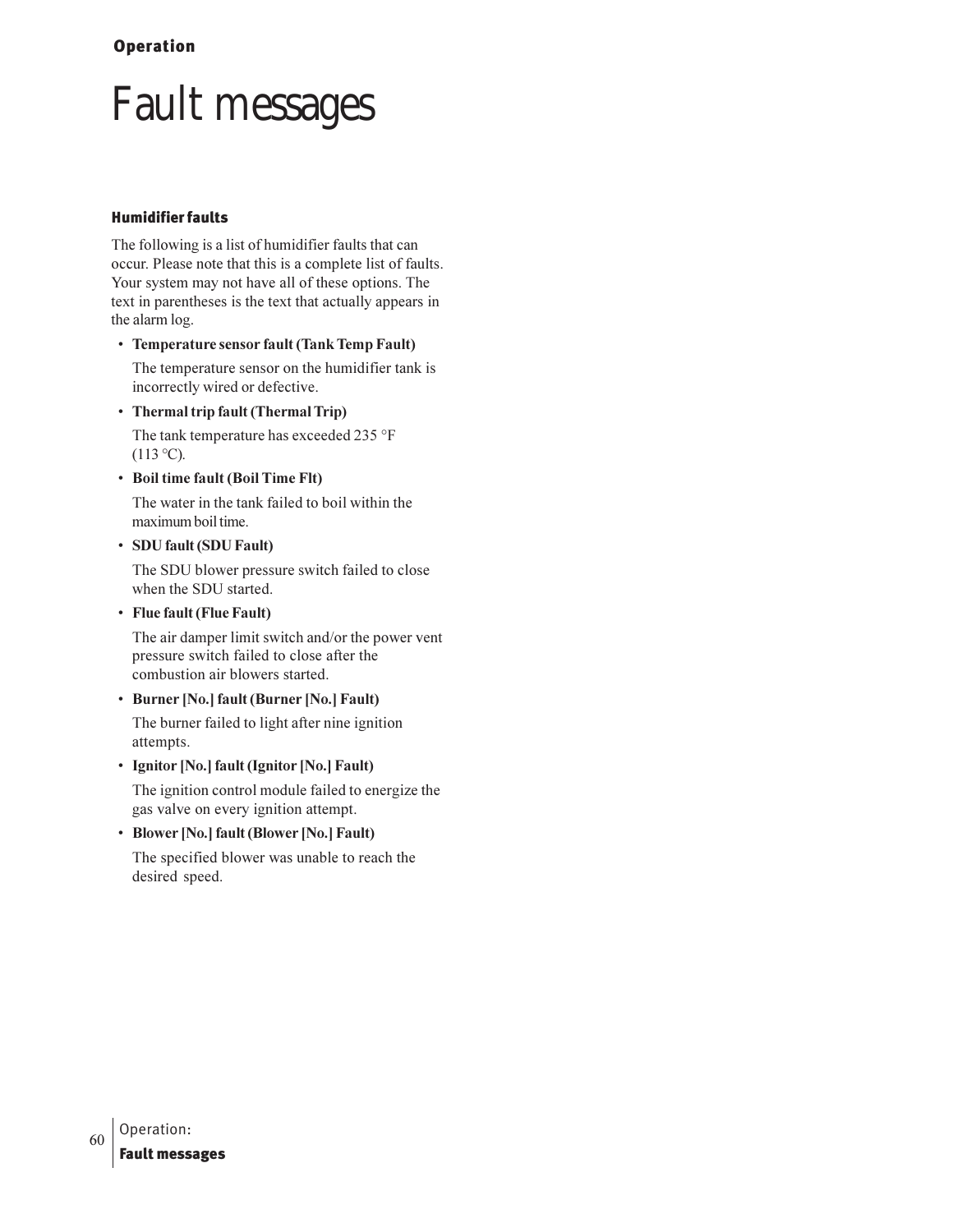### Troubleshooting guide

# Troubleshooting introduction

#### 1. Review troubleshooting index.

If you have a control-related problem, first check the problem list in this section. If you have a tank-related or dispersion-related problem, you may also need to refer to those specific product manuals.

#### 2. Review possible causes and recommended actions.

The troubleshooting guide on the following pages presents possible causes and recommended actions for typical problems.

#### 3. If you're still having problems, call us.

If the troubleshooting guide does not help you solve your problem, call us with the following information available:

#### **•** Product name, configuration string code, and

You'll find this information on the wiring diagram and on the outside of the control cabinet door.

**•** Problem definition

Example: water leaking, low humidity, high humidity, etc.

#### • Time problem began

Example: Always, after remodel, after a change in weather, etc.

**•** System changes

Example: Pressure, new boiler, new service, new controller, relocation, change in maintenance, etc.

#### Humidifier model number

#### Humidifier serial number \_\_\_\_\_\_\_\_\_\_\_\_\_\_\_\_\_\_\_\_\_\_\_\_\_\_\_\_\_\_\_\_\_\_\_\_\_\_\_\_\_\_\_\_\_\_\_\_\_\_\_\_\_\_\_\_\_\_\_\_\_\_\_\_

VAPOR-LOGIC® 3 configuration string \_\_\_\_\_\_\_\_\_\_\_\_\_\_\_\_\_\_\_\_\_\_\_\_\_\_\_\_\_\_\_\_\_\_\_\_\_\_\_\_\_\_\_\_\_\_\_\_\_\_\_\_\_\_

Order number  $\Box$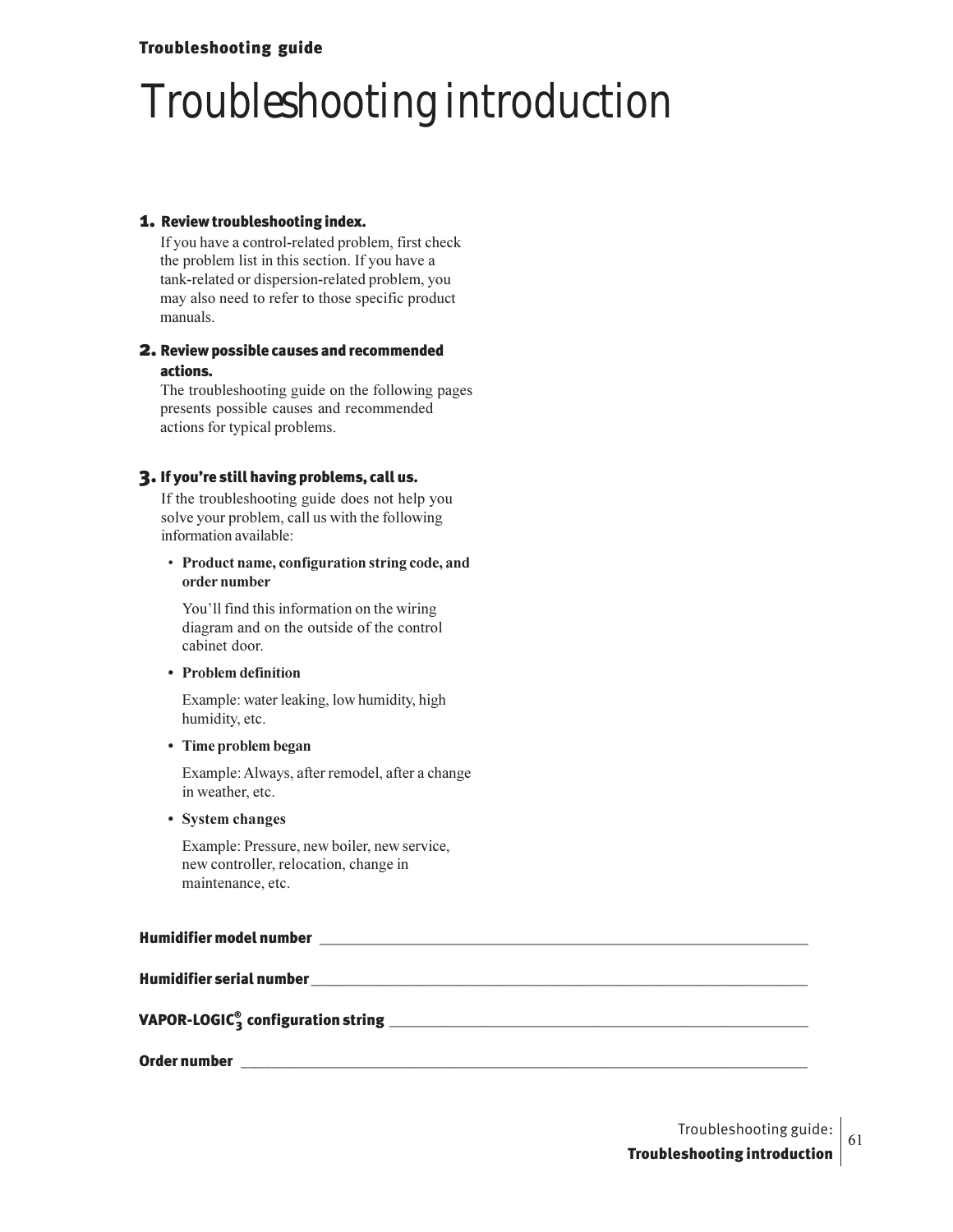## Troubleshooting guide

# Index to troubleshooting guide

Below is an index to possible control-related problems described on the following pages. To find solutions, refer to the page number.

#### Description

| No readable information on keypad/display  63 |  |
|-----------------------------------------------|--|
| <b>Faults</b>                                 |  |
|                                               |  |
|                                               |  |
|                                               |  |
|                                               |  |
|                                               |  |
|                                               |  |
|                                               |  |
|                                               |  |
|                                               |  |
|                                               |  |
|                                               |  |
|                                               |  |
|                                               |  |
|                                               |  |
|                                               |  |
|                                               |  |
|                                               |  |
|                                               |  |
|                                               |  |
|                                               |  |

#### **Operation problems**

| Hunting (RH swings above and below set point)  74 |
|---------------------------------------------------|
|                                                   |
| Unit does not perform autodrain sequence  75      |
| Unit does not perform end of season drain 76      |
| Humidifier tank has proper water level            |
|                                                   |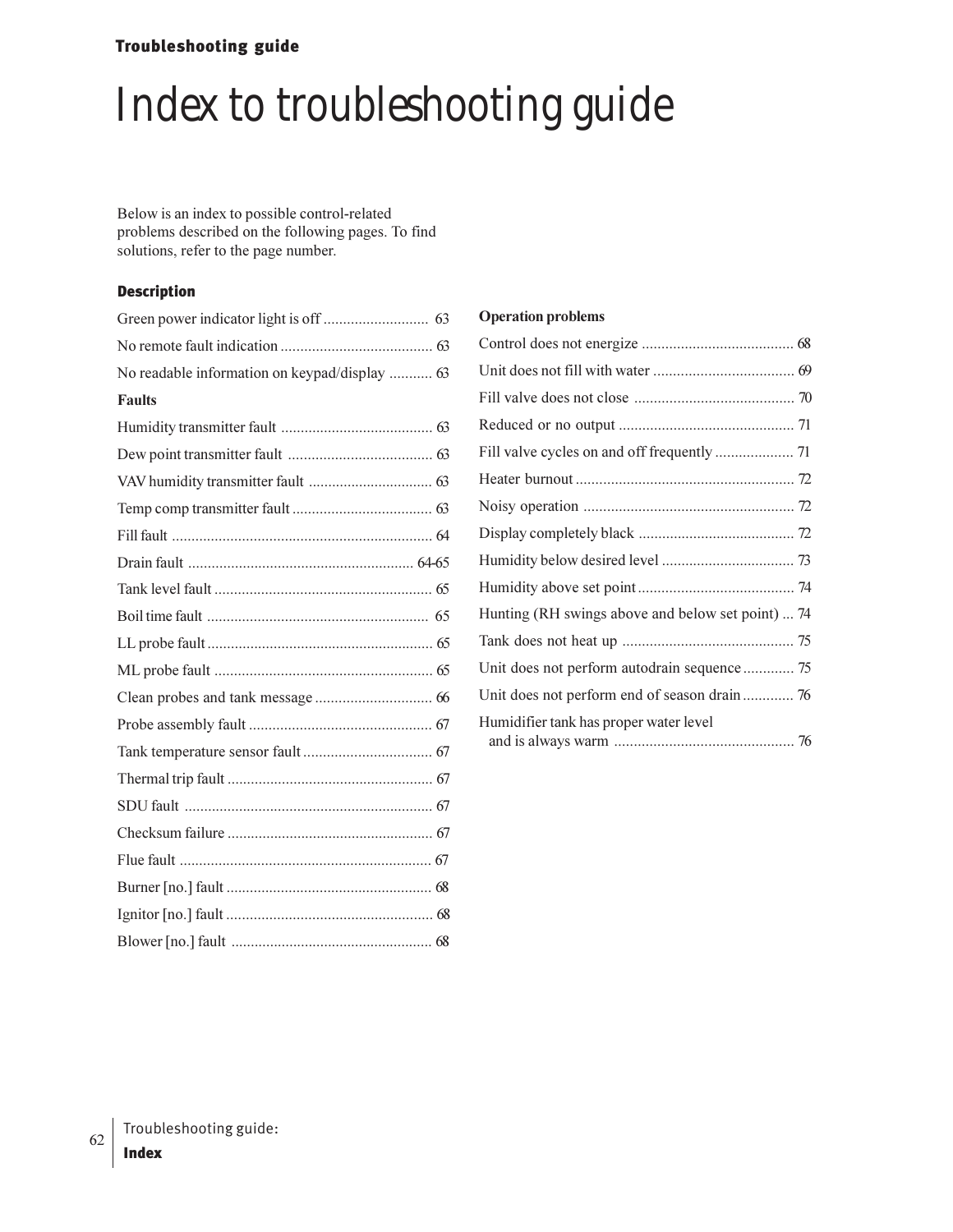| <b>Problem</b>                                    | <b>Possible cause</b>                                                                                                                                                                                                                  | <b>Action</b>                                                                                                                                                                       |
|---------------------------------------------------|----------------------------------------------------------------------------------------------------------------------------------------------------------------------------------------------------------------------------------------|-------------------------------------------------------------------------------------------------------------------------------------------------------------------------------------|
| Green power indicator<br>light is off.            | • No control voltage<br>present                                                                                                                                                                                                        | • Check for proper supply voltage.                                                                                                                                                  |
|                                                   | • Heater fuses open                                                                                                                                                                                                                    | • Check heater fuses for voltage present at transformer.                                                                                                                            |
|                                                   | • Transformer secondary<br>circuit breaker tripped                                                                                                                                                                                     | • Check for wiring shorts; reset breaker.                                                                                                                                           |
| No remote fault<br>indication                     | • Field wiring not<br>installed                                                                                                                                                                                                        | • Provide field wiring to a remote fault indicator from<br>VAPOR-LOGIC <sup>®</sup> <sub>3</sub> terminal block J22 (see page 7).                                                   |
|                                                   | • Field-supplied remote<br>fault indicator lamp is<br>burned out.                                                                                                                                                                      | • Check if lamp by others is burned out; replace if<br>needed.                                                                                                                      |
|                                                   | • Remote fault<br>VAPOR-LOGIC <sub>3</sub> relay<br>is not switching.                                                                                                                                                                  | • Check relay continuity (VAPOR-LOGIC <sub>3</sub> terminal J22)<br>for contact closure (see page 7).                                                                               |
| No readable information<br>on keypad/display      | • No power or<br>incorrect voltage to<br>VAPOR-LOGIC <sub>3</sub> board                                                                                                                                                                | Check main power supply.<br>• Control transformer, circuit breaker tripped. Reset.                                                                                                  |
|                                                   | • Modular<br>communication cable<br>is disconnected.                                                                                                                                                                                   | • Connect modular cable.                                                                                                                                                            |
| Transmitter faults/<br><b>Humidistat faults</b>   | • Open, shorted, or<br>incorrect wiring of                                                                                                                                                                                             | • Check DC supply voltage terminals:<br>RH transmitter: terminal 21:21 VDC, terminal 23: GND                                                                                        |
| • Humidity transmitter<br>fault (RH Trans Fault)  | transmitter or humidistat<br>• Signal is incorrect, out<br>of range, or miswired.<br>• Ground loop<br>• Control signal<br>exceeded the range<br>limits. Correct control<br>signals are 4 to 20 mA,<br>0 to 135 ohms, or 0 to<br>15 VDC | DP transmitter: terminal 21: 21 VDC, terminal 23: GND<br>VAV humidity transmitter: terminal 24: 21 VDC,<br>terminal 26: GND<br>Temp comp transmitter: terminal 27: 21 VDC, terminal |
| • Dew point transmitter<br>fault (DP Trans Fault) |                                                                                                                                                                                                                                        | 29: GND<br>Humidistat: terminal 23: 21 VDC, terminal 23: GND                                                                                                                        |
| • VAV humidity<br>transmitter fault               |                                                                                                                                                                                                                                        | • If there is no output, 4 to 20 mA, replace transmitter.<br>Transmitter by others not be compatible. Consult<br>DRI-STEEM®                                                         |
| (VAV Trans Flt)                                   |                                                                                                                                                                                                                                        | • Isolation board by others.                                                                                                                                                        |
| • Temp comp<br>transmitter fault                  |                                                                                                                                                                                                                                        | • Recalibrate if there is a calibration error: Normal<br>Range 4 to 20 mA = 0 to 100% RH; 12 mA = 50% RH                                                                            |
| (Temp Trans Flt)                                  |                                                                                                                                                                                                                                        | • Measure for normal 1 to 5 VDC range on Control RH<br>transmitter or 4 to 20 mA by others: terminal $22 +$ ,<br>terminal $23 -$ .                                                  |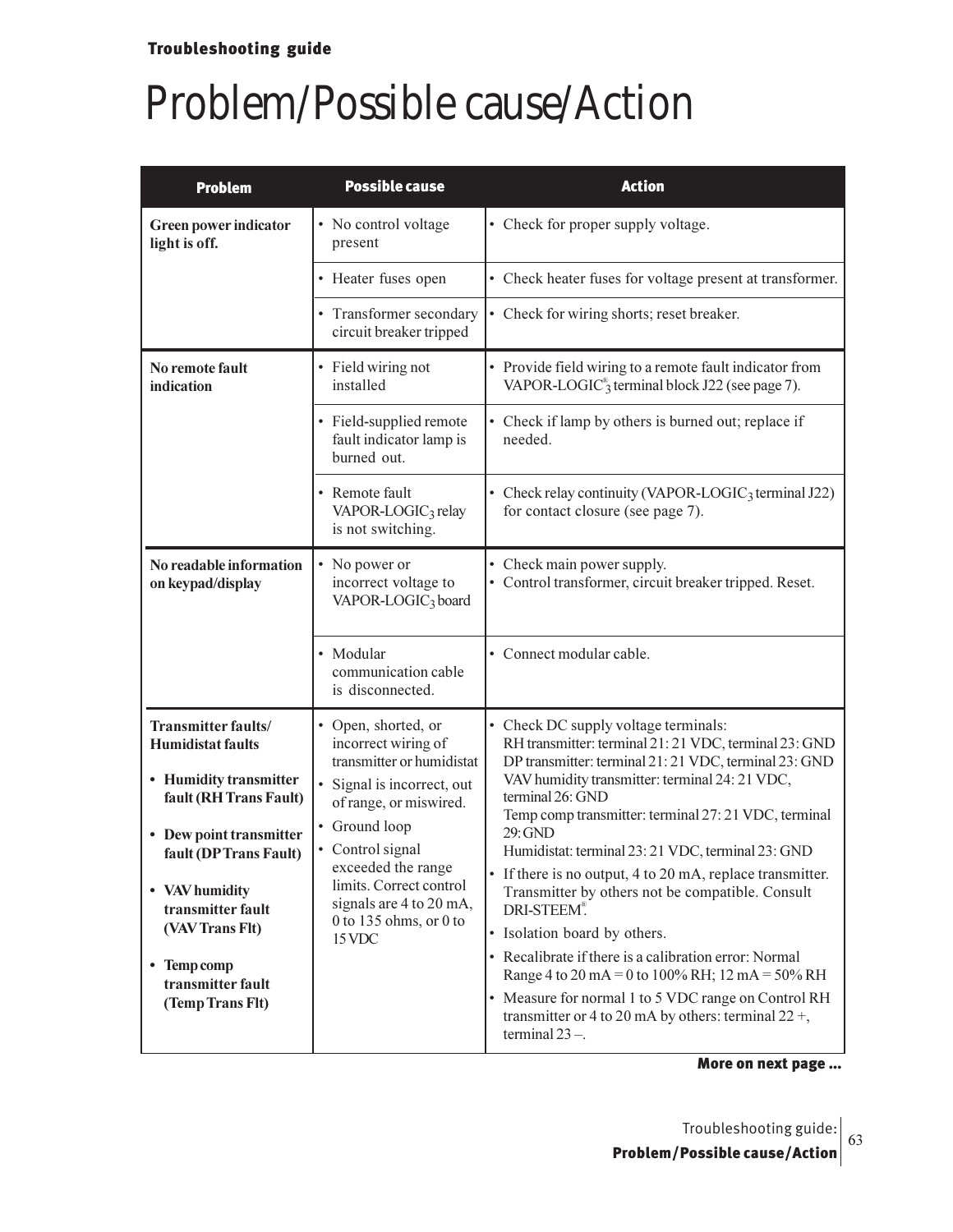| <b>Problem</b>    | <b>Possible cause</b>                                                                                                                                                                                                                                                                                                                                                                | <b>Action</b>                                                                                                                                                                                                                                                                                                                                                                                                                                                                                                                                                                                                                                                                                                                                                                                                                                                                                                                                                                                                                                                                                                                                                                                                                    |
|-------------------|--------------------------------------------------------------------------------------------------------------------------------------------------------------------------------------------------------------------------------------------------------------------------------------------------------------------------------------------------------------------------------------|----------------------------------------------------------------------------------------------------------------------------------------------------------------------------------------------------------------------------------------------------------------------------------------------------------------------------------------------------------------------------------------------------------------------------------------------------------------------------------------------------------------------------------------------------------------------------------------------------------------------------------------------------------------------------------------------------------------------------------------------------------------------------------------------------------------------------------------------------------------------------------------------------------------------------------------------------------------------------------------------------------------------------------------------------------------------------------------------------------------------------------------------------------------------------------------------------------------------------------|
| <b>Fill fault</b> | When in fill sequence,<br>VAPOR-LOGIC <sup>®</sup> allows<br>40 minutes for the water<br>to reach the maximum<br>upper water level. If the<br>water does not reach the<br>designated level, and the<br>probe system is not<br>satisfied, a fault is<br>indicated.<br>There are two main<br>possibilities: either the<br>water is not there or the<br>water is not being<br>detected. | Tank is not full<br>• Fill and drain valve wiring are reversed.<br>• Low water supply pressure (25 psi [552 kPa] minimum)<br>• Water shut-off valve is closed.<br>• Check the in-line strainer; clean as needed.<br>• Check for proper wiring of humidifier cover interlock switch.<br>• Check if there is 24 VAC present across fill valve coil. If yes,<br>replace valve.<br>• Verify proper fill valve wiring at terminals 1 and 2. Initiate a<br>VAPOR-LOGIC <sub>3</sub> test cycle.<br>• Check if needle valve is open and free of sediment.<br>• Incorrect operating voltage fill valve was installed. Valve coil<br>should be 24 VAC.<br>• Remove fill valve and check for any foreign material plugging the<br>valve.<br>• Fill valve may be plumbed backward. Note flow direction and<br>correct as needed.<br>• Excessive water hammer can bend a needle valve and make it<br>difficult to open. If this is happening, the valve may need to be<br>replaced. Install a water hammer arrester.<br><b>Tank is full</b><br>• Clean or replace probe<br>• Low conductivity water. (Minimum 100 microSiemens/cm or 2<br>grains/gallon.) Add salt to increase water conductivity. Consult<br>DRI-STEEM® for further advice. |
| Drain fault       | When in autodrain<br>sequence or end-of-<br>season drain,<br>VAPOR-LOGIC <sub>3</sub> allows 20<br>minutes for the water<br>level to drop from the top<br>probe to below the lowest<br>probe. If the tank does<br>not drain to this level in<br>the time allotted, a fault is<br>indicated.                                                                                          | • Check drain valve wiring.<br>• Check for voltage present at the valve. If present, clean or replace<br>valve.<br>• Check if the tank drain outlet from humidifier is plugged. Clean.<br>• Reset VAPOR-LOGIC3.                                                                                                                                                                                                                                                                                                                                                                                                                                                                                                                                                                                                                                                                                                                                                                                                                                                                                                                                                                                                                  |
|                   | • Water detection probes                                                                                                                                                                                                                                                                                                                                                             | • Clean probe or replace probe rod assembly.                                                                                                                                                                                                                                                                                                                                                                                                                                                                                                                                                                                                                                                                                                                                                                                                                                                                                                                                                                                                                                                                                                                                                                                     |
|                   | • Drain valve wiring                                                                                                                                                                                                                                                                                                                                                                 | Check to be sure drain valve is wired to terminals 3 and 4 on<br>control board.                                                                                                                                                                                                                                                                                                                                                                                                                                                                                                                                                                                                                                                                                                                                                                                                                                                                                                                                                                                                                                                                                                                                                  |
|                   | • Fill valve                                                                                                                                                                                                                                                                                                                                                                         | • Fill valve may be leaking water through.                                                                                                                                                                                                                                                                                                                                                                                                                                                                                                                                                                                                                                                                                                                                                                                                                                                                                                                                                                                                                                                                                                                                                                                       |
|                   | • System programmed for<br>manual drain                                                                                                                                                                                                                                                                                                                                              | • Run a test cycle to see if the system activates drain output.                                                                                                                                                                                                                                                                                                                                                                                                                                                                                                                                                                                                                                                                                                                                                                                                                                                                                                                                                                                                                                                                                                                                                                  |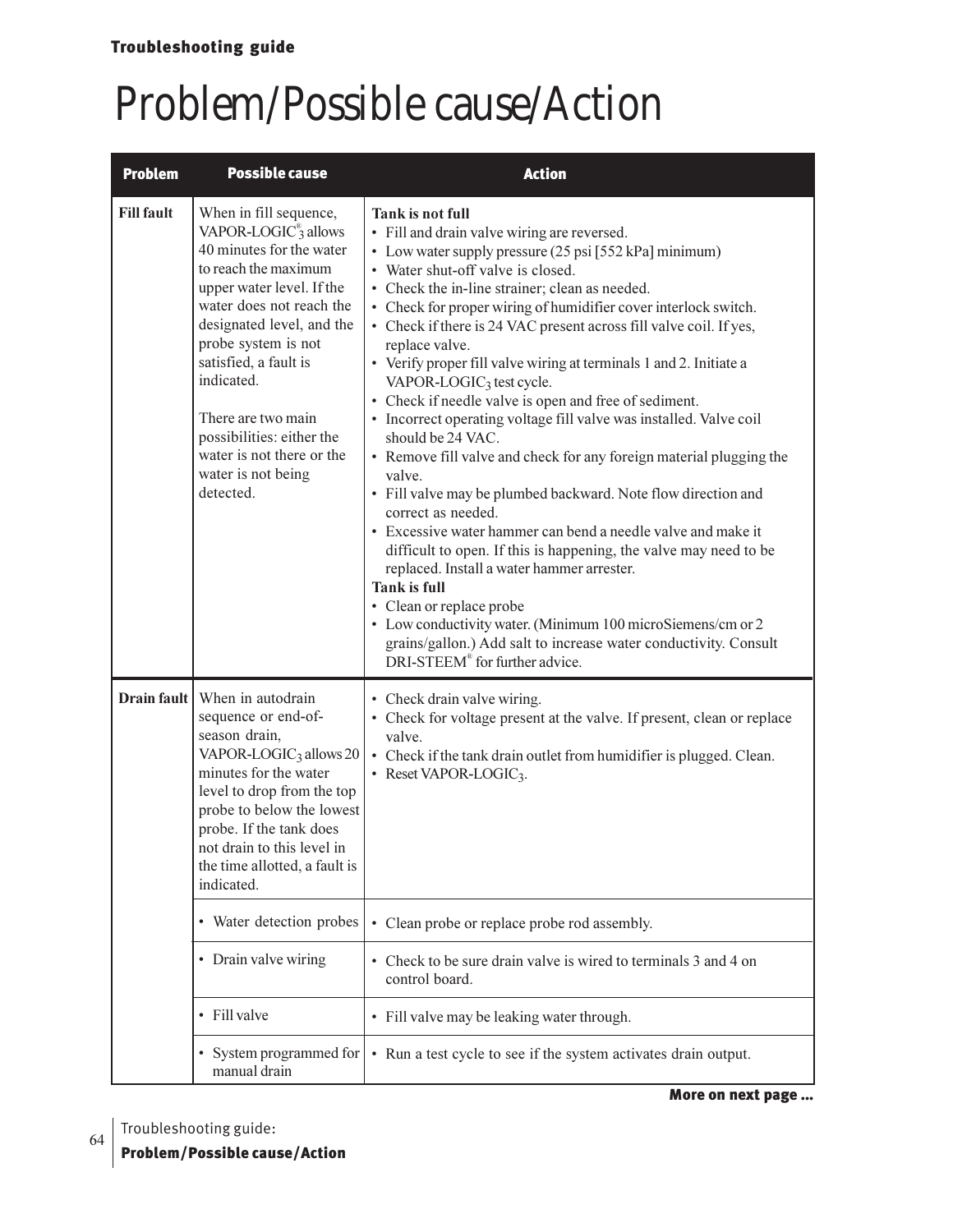| <b>Problem</b>                                                                                                                                                                                                                                                                        | <b>Possible cause</b>                                         | <b>Action</b>                                                                                                                                                                                                                                                                                                                                                                                                                                                                      |
|---------------------------------------------------------------------------------------------------------------------------------------------------------------------------------------------------------------------------------------------------------------------------------------|---------------------------------------------------------------|------------------------------------------------------------------------------------------------------------------------------------------------------------------------------------------------------------------------------------------------------------------------------------------------------------------------------------------------------------------------------------------------------------------------------------------------------------------------------------|
| Drain fault<br>(continued)                                                                                                                                                                                                                                                            | • Drain line backing up<br>with water<br>• Drain line plugged | • Insufficient drain line pitch<br>• Insufficient drain line size, $1\frac{1}{4}$ " (32 mm) minimum for distance<br>over $10'(3 m)$                                                                                                                                                                                                                                                                                                                                                |
| <b>Tank level fault</b><br>(Tank Level Flt)                                                                                                                                                                                                                                           | • Fill valve is stuck<br>open                                 | • Check valve for foreign matter.                                                                                                                                                                                                                                                                                                                                                                                                                                                  |
|                                                                                                                                                                                                                                                                                       | • Fill valve is installed<br>backward                         | • Check arrow direction on valve, or "In" should be visible on<br>fill valve body.                                                                                                                                                                                                                                                                                                                                                                                                 |
|                                                                                                                                                                                                                                                                                       | • Water probes have<br>not proven                             | • Drain valve may be stuck open. Clean or replace valve.<br>• Water is not conductive for probe system. Add salt or convert<br>to DI control. (If this solves the problem, you have low-<br>conductivity water. Consult DRI-STEEM® for further advice.)                                                                                                                                                                                                                            |
|                                                                                                                                                                                                                                                                                       | • Excessive<br>condensate draining<br>into tank               | • Consult DRI-STEEM to increase the amount of water that can<br>be converted to steam before receiving fault                                                                                                                                                                                                                                                                                                                                                                       |
| <b>Boil time fault</b>                                                                                                                                                                                                                                                                | • Faulty tank<br>temperature sensor<br>• Diminished output    | • Verify tank temperature sensor is functioning correctly and is<br>affixed to the tank (70 °F [27 °C] measures 1000 ohms).<br>• See "Reduced or no output" entry in this troubleshooting<br>guide.                                                                                                                                                                                                                                                                                |
| Low level probe<br>fault (LL probe<br>fault)<br>(The lowest<br>probe showed no<br>water when one<br>of the upper<br>probes did show<br>water.)<br>Mid level probe<br>fault (ML probe<br>fault)<br>(The middle<br>probe showed no<br>water when the<br>upper probe did<br>show water.) | • Low conductivity<br>water supply                            | • If conductivity is less than 100 micro Siemens/cm or 2 grains/<br>gallon minimum, add salt to increase. Consult DRI-STEEM for<br>further advice.<br>• Measure 0 VAC from probes to ground when water is in<br>contact with probes.                                                                                                                                                                                                                                               |
|                                                                                                                                                                                                                                                                                       | • Dirty or oxidized<br>probes                                 | • Clean probe; remove oxidation and/or minerals.                                                                                                                                                                                                                                                                                                                                                                                                                                   |
|                                                                                                                                                                                                                                                                                       | Incorrect installation<br>٠                                   | • Verify proper wiring of probe system. Shielded (screened)<br>wiring is not recommended.<br>• Probe wiring routed with high voltage wiring.<br>• Wiring between control cabinet and<br>humidifier exceeds the recommended 50' (15 m) limit.<br>• Check fill and drain plumbing installation.<br>• Back pressure from dispersion system, distance, elbows,<br>restrictions.<br>• No P-trap installed on tank and/or P-trap is plugged.<br>• Poor maintenance; tank needs cleaning. |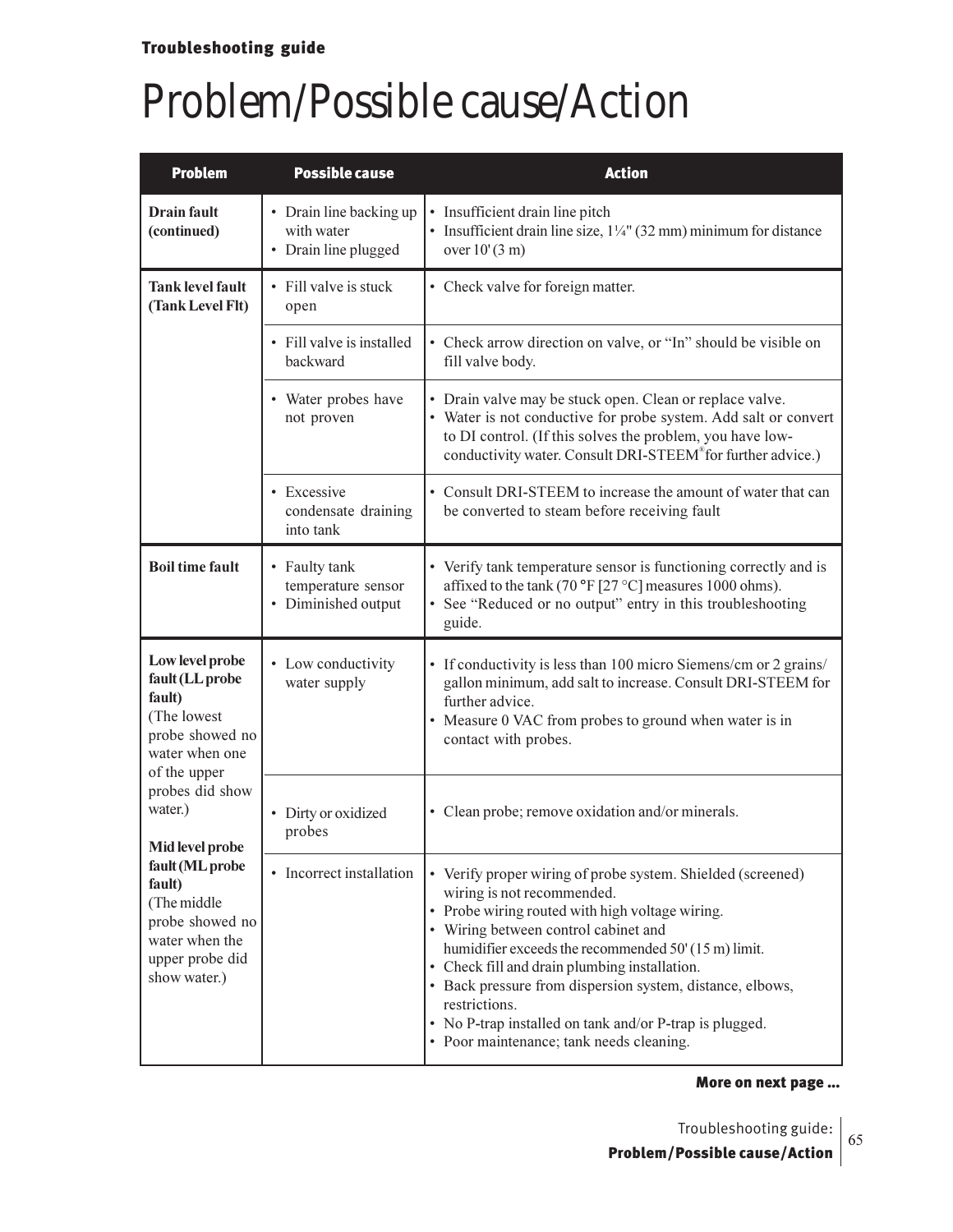### Troubleshooting guide

## Problem/Possible cause/Action

| <b>Problem</b>                                         | <b>Possible cause</b>                                                      | <b>Action</b>                                                                                                                                                                                                                                                                                                       |
|--------------------------------------------------------|----------------------------------------------------------------------------|---------------------------------------------------------------------------------------------------------------------------------------------------------------------------------------------------------------------------------------------------------------------------------------------------------------------|
| Clean probes &<br>tank<br>(This message                | • Low water<br>conductivity                                                | • Check conductivity. Water conductivity must be at least<br>100 microSiemens/cm or 2 grains/gallon hardness. Add salt to<br>increase. Consult DRI-STEEM® for further advice.                                                                                                                                       |
| appears on the<br>Idle screen; it is<br>not an alarm.) | • System detected a<br>need to clean or<br>replace probe.                  | • Remove and clean probe rods.<br>• Drain tank of water below probe, then reset system and<br>restart.                                                                                                                                                                                                              |
|                                                        | • Mineral buildup or<br>oxidation on probe<br>rod                          | • Clean probe rods.                                                                                                                                                                                                                                                                                                 |
|                                                        | • Incorrect wiring of<br>probe                                             | • Check for proper wiring.<br>• Do not use shielded cable.<br>• Probe wires must be routed separately from high voltage wires<br>to avoid interference.                                                                                                                                                             |
|                                                        | • Humidifier interlock<br>switches and/or<br>overtemperature<br>thermostat | • Switch or thermostat not wired.<br>• Interlock switch not set correctly or humidifier cover off.<br>• Overtemperature thermostat not reset.                                                                                                                                                                       |
|                                                        | • Deterioration of probe<br>rod assembly                                   | • Replace probe rod assembly.                                                                                                                                                                                                                                                                                       |
|                                                        | • Probe signal too low                                                     | • Measure probe voltages. With water off the probe, voltage<br>should be 2.2, or greater, VAC from each probe to ground;<br>with water, 0 VAC.                                                                                                                                                                      |
|                                                        | • Probe wiring                                                             | • Check for proper wiring.<br>• Machine ground must be present between control cabinet and<br>humidifier tank.<br>• Do not use shield (screen) cable. Individual $18$ -gauge ( $1mm2$ )<br>standard wire is recommended.<br>• Maximum wiring distance is $50'(15 \text{ m})$ from humidifier to<br>control cabinet. |
|                                                        | • Reset to clear<br>message                                                | • Drain humidifier tank completely; reset VAPOR-LOGIC $_{3}^{\circ}$ to<br>restart system.                                                                                                                                                                                                                          |
|                                                        | • Poor continuity                                                          | • No machine ground between control cabinet and humidifier<br>tank.                                                                                                                                                                                                                                                 |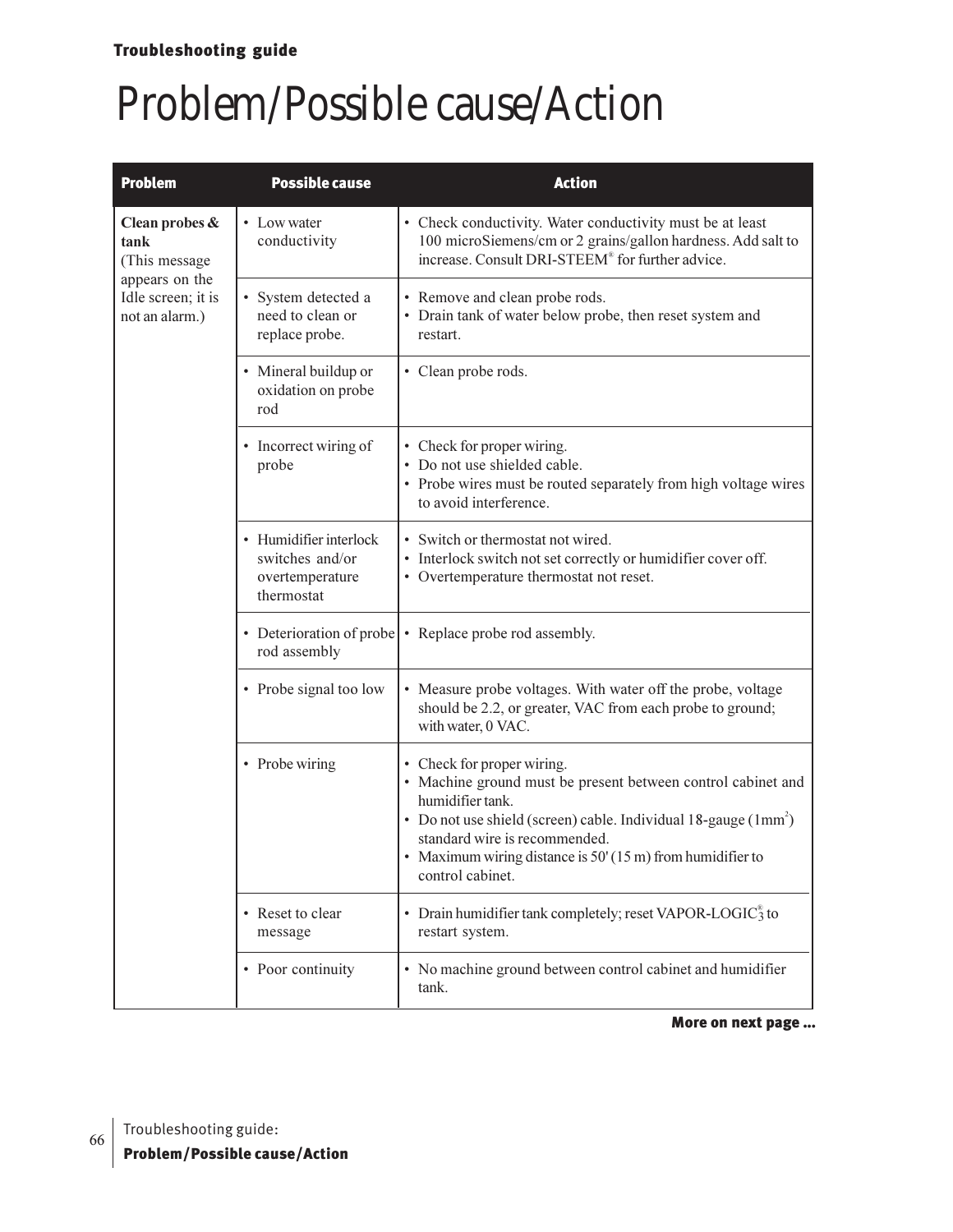| <b>Problem</b>                                               | <b>Possible cause</b>                                                                                            | <b>Action</b>                                                                            |
|--------------------------------------------------------------|------------------------------------------------------------------------------------------------------------------|------------------------------------------------------------------------------------------|
| Probe assembly fault<br>(Probe Assy Flt)                     | • Deterioration of probe rod<br>assembly                                                                         | • Replace probe rod assembly.                                                            |
|                                                              | • Foaming                                                                                                        | • Clean tank/increase skim duration                                                      |
| <b>Tank temperature fault</b>                                | • Open, shorted, or incorrect<br>wiring of sensor                                                                | • Check wiring terminals (terminal J25) for<br>correct wiring and voltages (see page 8). |
| Thermal trip fault                                           | • Unit has overheated.                                                                                           | • Check for proper water level in tank.                                                  |
|                                                              | • Faulty sensor                                                                                                  | • Repair sensor or replace.                                                              |
| <b>SDU</b> fault                                             | • SDU blower or airflow proving<br>switch is incorrectly wired.                                                  | • Check SDU for proper wiring.                                                           |
|                                                              | • SDU blower cover is off.                                                                                       | • Install cover.                                                                         |
| • SDU blower motor is defective<br>(SDU fan does not start). |                                                                                                                  | • Replace SDU blower.                                                                    |
| <b>Checksum</b> failure                                      | • Internal program changed<br>(VAPOR-LOGIC $^{\circ}$ 3 detected a<br>change from its previous<br>program check) | • Consult DRI-STEEM® for reprogramming<br>instructions.                                  |
| <b>Flue fault</b>                                            | • The combustion air damper is<br>incorrectly wired or failed to<br>open.                                        | • Check for proper combustion air damper<br>wiring.                                      |
|                                                              | • The power vent pressure<br>switch is incorrectly wired, or<br>the power vent failed to start.                  | • Check for proper power vent wiring.                                                    |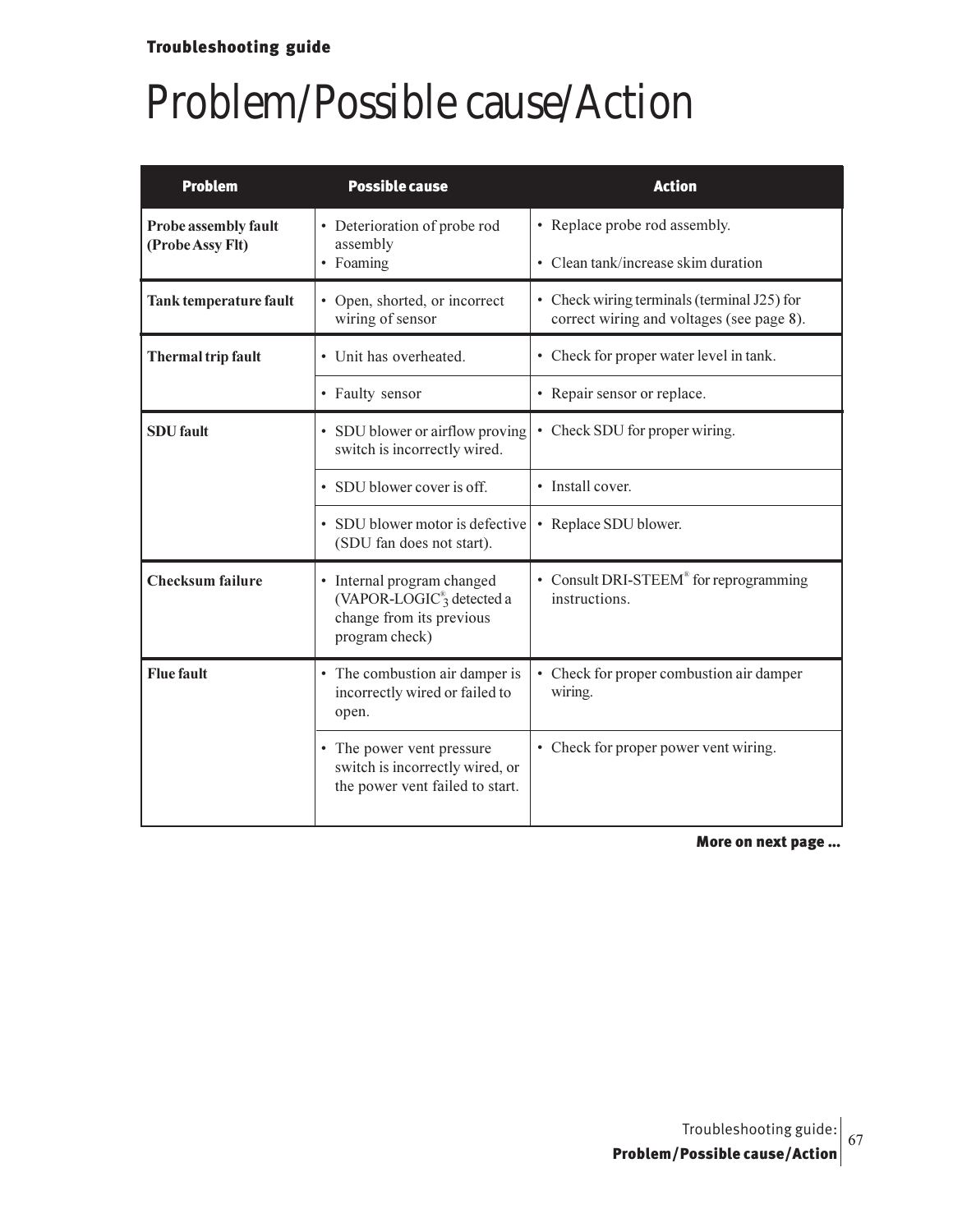| <b>Problem</b>                | <b>Possible cause</b>                                                   | <b>Action</b>                                                                                                                                                                                                                                                        |
|-------------------------------|-------------------------------------------------------------------------|----------------------------------------------------------------------------------------------------------------------------------------------------------------------------------------------------------------------------------------------------------------------|
| Burner [no.] fault            | • No gas supply to unit                                                 | • Verify that gas service valve is on and receiving<br>minimum pressure to manifold per rating plate.                                                                                                                                                                |
|                               | • Gas valve is off or there is<br>no power to the valve.                | • Verify that valve is in the "on" position and that<br>there is power to the valve.                                                                                                                                                                                 |
|                               | • Broken ignitor                                                        | • Verify that ignitor glows.                                                                                                                                                                                                                                         |
|                               | • Gas valve/ignitor/sensing<br>electrode is out of sequence.            | • Verify wire connections to these components.                                                                                                                                                                                                                       |
|                               | • Gas valve outlet pressure is<br>too low.                              | • Verify out pressure is set per rating plate.                                                                                                                                                                                                                       |
|                               | • Blower inlet is dirty or<br>obstructed.                               | • Clean inlet and check for obstructions.                                                                                                                                                                                                                            |
| Ignitor [no.] fault           | • Defective ignition control<br>module                                  | • Verify ignition sequence                                                                                                                                                                                                                                           |
|                               | • Gas valve/ignitor/sensing<br>electrode is out of sequence.            | • Verify wire connections to these components.                                                                                                                                                                                                                       |
| <b>Blower</b> [no.] fault     | • The blower is incorrectly<br>wired, or the blower failed to<br>start. | • Check for proper blower wiring.<br>• Replace blower                                                                                                                                                                                                                |
| Control does not<br>energize. | • Nonexistent supply voltage<br>to unit                                 | • Check main line fuse.<br>• Check main line safety switch.<br>• Check heater fuses.                                                                                                                                                                                 |
|                               | • Nonexistent control voltage                                           | • Check for proper supply.<br>• Verify proper transformer voltage<br>characteristics.<br>• Verify proper wiring of transformer.<br>• Check for control circuit voltage, 24 VAC.<br>If voltage is not present, check transformer<br>circuit breaker. Reset if needed. |
|                               | • Humidifier overtemperature<br>thermostat open                         | • Reset manual switch located above heater<br>below humidifier cover.                                                                                                                                                                                                |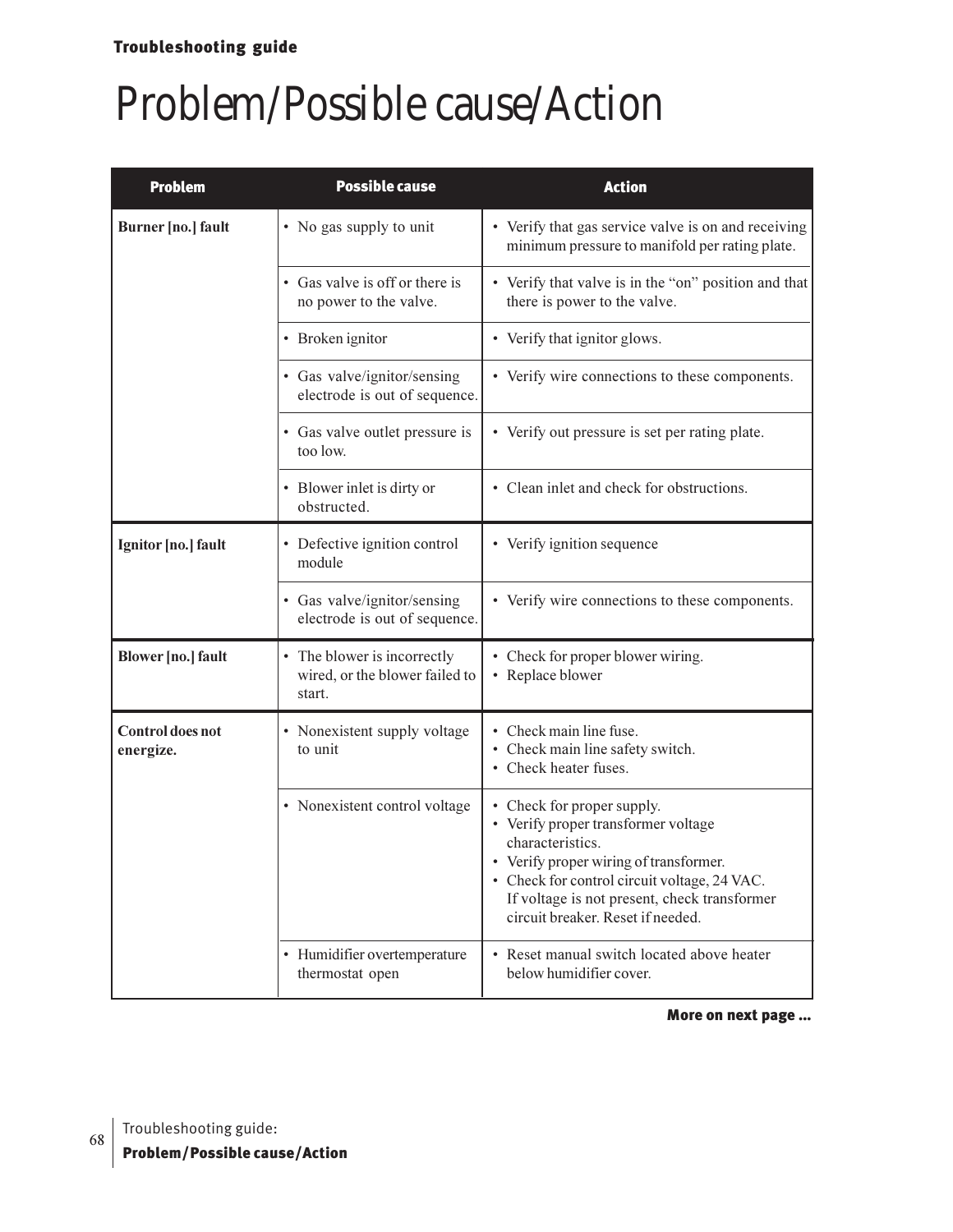| <b>Problem</b>                    | <b>Possible cause</b>                                                         | <b>Action</b>                                                                                                                                                                                                                                                                                       |
|-----------------------------------|-------------------------------------------------------------------------------|-----------------------------------------------------------------------------------------------------------------------------------------------------------------------------------------------------------------------------------------------------------------------------------------------------|
| Unit does not fill with<br>water. | • Malfunctioning fill<br>valve                                                | • Unplug probe head. Fill valve should open.<br>• If fill valve does not open, verify proper 24 VAC<br>(terminals 1 and 2) to fill valve. If voltage is present and<br>valve does not open, replace valve or valve coil.<br>• Verify that coil is 24 VAC.<br>• Verify that valve stem moves freely. |
|                                   | • No water supply to fill<br>valve                                            | • Check if water supply line strainer is plugged.<br>• Verify that manual water line shut-off valve is open and<br>that pressure exists.<br>• Check that in-line needle valve is open.                                                                                                              |
|                                   | • Unit is not in auto<br>mode.                                                | • Go to Control Modes screen and select Auto.                                                                                                                                                                                                                                                       |
|                                   | • VAPOR-LOGIC <sup>®</sup><br>control is in<br>"end-of-season" drain<br>mode. | • Check for humidification demand signal at control board<br>terminals 21, 22, and 23 of terminal block J26 (see<br>page 8.)                                                                                                                                                                        |
|                                   | • Malfunctioning level<br>control system                                      | • Check terminals 30, 31, 32, and 33 on VAPOR-LOGIC <sub>3</sub><br>control board terminal block J8 for correct voltage:<br>$-$ 32 to 33, no water present $>$ 2 VAC<br>$-$ 32 to 33, water present < 2.5 VAC<br>$-31$ to 33, same readings as above<br>$-30$ to 33, same readings as above         |
|                                   | • Inlet water needle<br>valve is closed.                                      | • Check needle valve.                                                                                                                                                                                                                                                                               |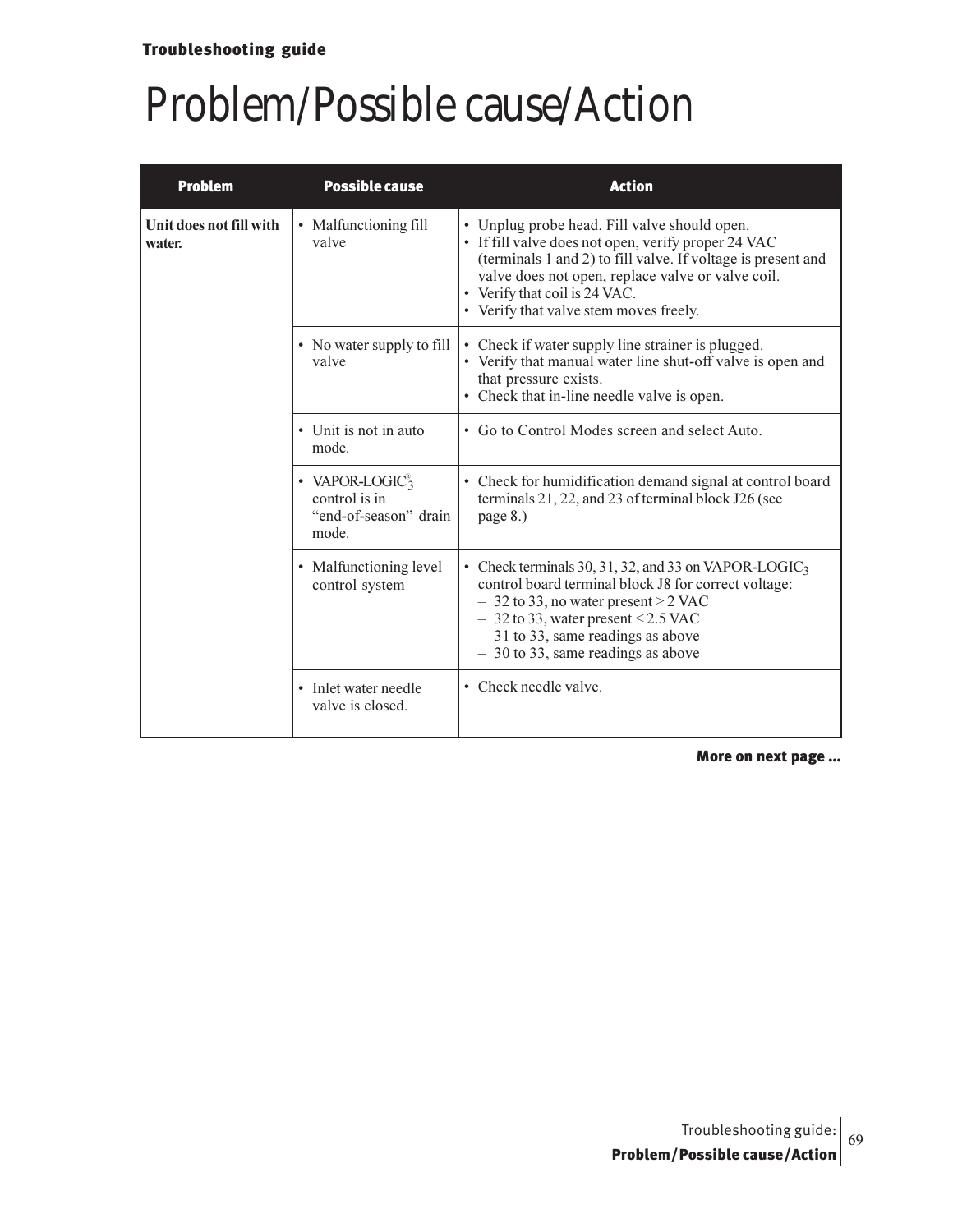## Troubleshooting guide

# Problem/Possible cause/Action

| <b>Problem</b>                       | <b>Possible cause</b>                    | <b>Action</b>                                                                                                                                                                                                                                                                                                                                                                                                                                                                                                                                                                                                                                                                                                                                                                                                                             |
|--------------------------------------|------------------------------------------|-------------------------------------------------------------------------------------------------------------------------------------------------------------------------------------------------------------------------------------------------------------------------------------------------------------------------------------------------------------------------------------------------------------------------------------------------------------------------------------------------------------------------------------------------------------------------------------------------------------------------------------------------------------------------------------------------------------------------------------------------------------------------------------------------------------------------------------------|
| <b>Fill valve does not</b><br>close. | • Open drain valve                       | • If automatic drain valve is locked in manual open position,<br>reset to automatic.<br>• Replace valve if there is a broken return spring on the<br>drain valve.<br>• Clean or replace drain valve if an obstruction in the valve<br>does not allow complete closure.<br>• Close manual drain valve, if it is open.<br>• If VAPOR-LOGIC <sup>®</sup> shorted output to fill valve coil, replace<br>board.                                                                                                                                                                                                                                                                                                                                                                                                                                |
|                                      | • Malfunctioning level<br>control system | • Check that probe head is plugged in fully.<br>• If needed, clean probe rods.<br>• Verify whether VAPOR-LOGIC <sub>3</sub> control board with nylon<br>mounting standoffs terminal 33 needs to be grounded.<br>• If there is low water conductivity, add salt to tank water.<br>(If this solves the problem, you have low-conductivity<br>water; consult DRI-STEEM for further advice.)<br>• Replace board if VAPOR-LOGIC3 control board is<br>defective.<br>• Verify that system is in auto mode.<br>• Verify that probe is wired correctly.<br>• Check terminals 30, 31, 32, and 33 on VAPOR-LOGIC <sub>3</sub><br>control board terminal block J8 for correct voltage:<br>$-32$ to 33, no water present > 2 VAC<br>$-32$ to 33, water present < 2.5 VAC<br>$-31$ to 33, same readings as above<br>$-30$ to 33, same readings as above |
|                                      | • Fill valve is stuck                    | • Check if fill valve is installed backwards. If yes, repipe.<br>• If there is a faulty internal spring or diaphragm in the fill<br>valve, replace valve.<br>• Check if there is an obstruction that does not allow valve<br>to seat properly. Clean or replace valve as needed.<br>• Check for control voltage across fill valve coil. (Check<br>wiring and controls.)                                                                                                                                                                                                                                                                                                                                                                                                                                                                   |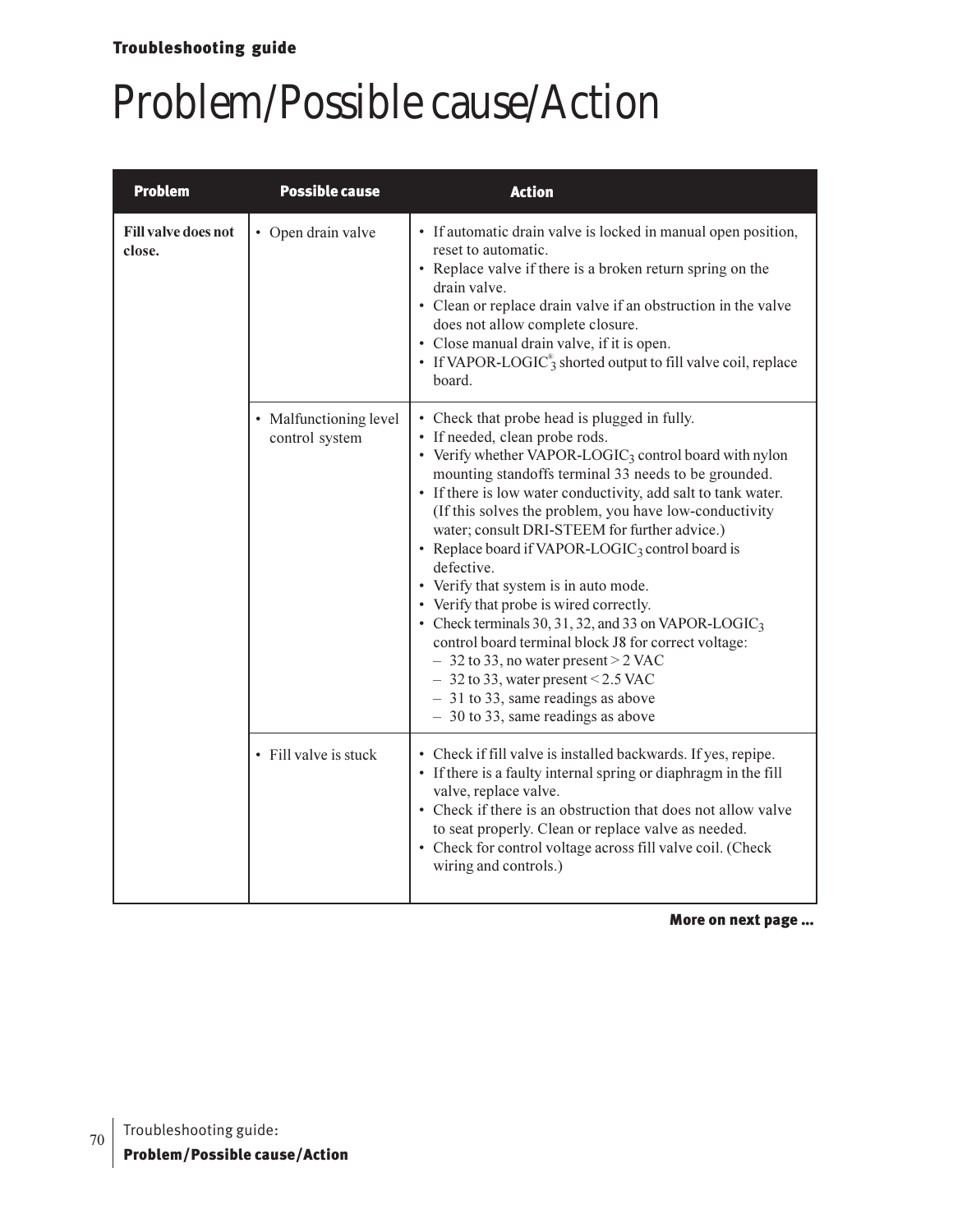| <b>Problem</b>                                                            | <b>Possible cause</b>                                                                                                             | <b>Action</b>                                                                                                                                                                                                                                                                                                                                                                                                                                                                |
|---------------------------------------------------------------------------|-----------------------------------------------------------------------------------------------------------------------------------|------------------------------------------------------------------------------------------------------------------------------------------------------------------------------------------------------------------------------------------------------------------------------------------------------------------------------------------------------------------------------------------------------------------------------------------------------------------------------|
| Reduced or no output<br>(even though water<br>level is correct)           | <b>Electric units</b><br>• Heater<br>malfunctioning                                                                               | • Verify that proper voltage is being applied to heaters.<br>• Check heater amperage.<br>• If heater contactor is not functioning, replace.                                                                                                                                                                                                                                                                                                                                  |
|                                                                           | • Malfunctioning<br>control system                                                                                                | • Check if heater fuses are blown and replace if required.<br>• Check if auxiliary limit controls are not allowing system<br>to operate, e.g., duct humidistats, airflow proving<br>switch, etc.). Reset, replace, or calibrate as needed.<br>(Airflow switch, terminals 12 and 13, measures 24 VAC<br>if open. On-off high limit, terminals 25 and 26, measures<br>21 VDC if open.)<br>• Check if the heater overtemperature thermostat has<br>tripped. Reset if necessary. |
|                                                                           | $\overline{\text{GTS}}^{\text{B}}/\text{STS}^{\text{B}}$ units<br>• Dirty heat exchanger<br>• Dirty burners<br>• Low gas pressure | • Fix as appropriate.                                                                                                                                                                                                                                                                                                                                                                                                                                                        |
| Fill valve cycles on and<br>off frequently (several<br>times per minute). | • Malfunctioning level<br>control system                                                                                          | If needed, clean probes.<br>• Check water conductivity. (Minimum conductivity for<br>proper operation of level control system is<br>100 microSiemens/cm or 2 grains per gallon.)<br>• Verify that probe wiring is correct.                                                                                                                                                                                                                                                   |
|                                                                           | • Drain valve not fully<br>closed                                                                                                 | • If an obstruction does not allow drain valve to fully<br>close, clean valve.<br>• If there is a broken or weak return spring on drain<br>valve, replace the valve.<br>• Check if 24 VAC is present at valve. If so, check wiring<br>of VAPOR-LOGIC <sup>®</sup> control board terminals 3 and 4.                                                                                                                                                                           |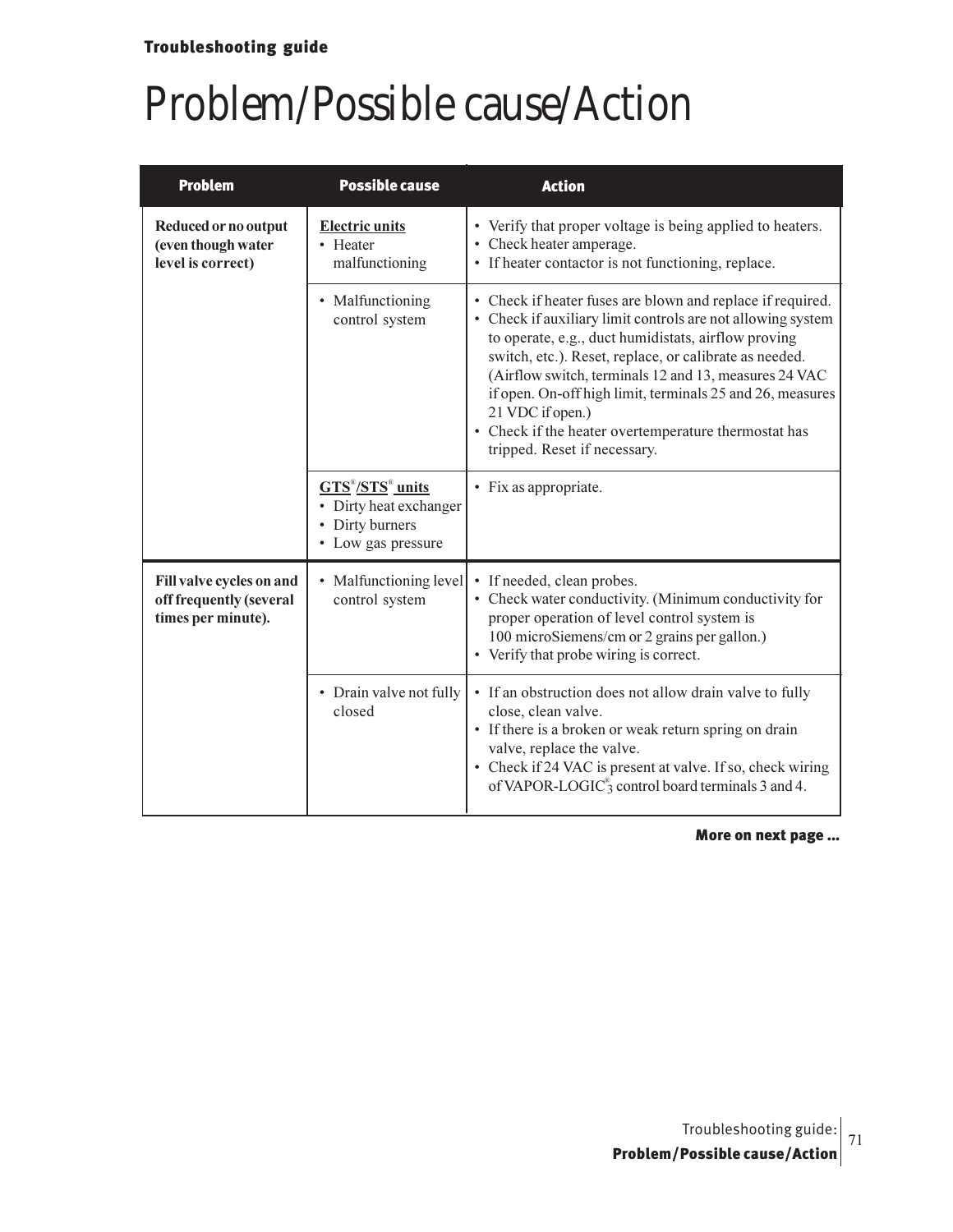## Troubleshooting guide

# Problem/Possible cause/Action

| <b>Problem</b>                     | <b>Possible cause</b>                                     | <b>Action</b>                                                                                                                                                                                                                                                                                          |
|------------------------------------|-----------------------------------------------------------|--------------------------------------------------------------------------------------------------------------------------------------------------------------------------------------------------------------------------------------------------------------------------------------------------------|
| <b>Heater burnout</b>              | • Water level is too low.                                 | • Replace probes                                                                                                                                                                                                                                                                                       |
|                                    | • Improper wiring                                         | • Verify proper voltage applied to heater.<br>• Verify proper electrical connections.                                                                                                                                                                                                                  |
|                                    | • Mineral buildup on<br>heaters                           | • The humidifier may be undersized.<br>• Inspect tank for severe mineral buildup on or around<br>heater. Increase skim duration, frequency of drain cycle,<br>and/or frequency of cleaning. Use softened makeup<br>water.                                                                              |
|                                    | • Heater corrosion                                        | • Inspect heater for surface corrosion or pitting.                                                                                                                                                                                                                                                     |
| Noisy operation                    | • Thunder-type noise<br>coming from tank during<br>refill | • Normal on larger units. Caused by the cold fill water<br>collapsing steam in the tank. Reduce psi (minimum of<br>25 psi [172 kPa]) if inlet water pressure is too high or<br>adjust the needle valve.                                                                                                |
|                                    | • Contactor noise                                         | • Contactor normally makes a "clunk" as it pulls in. A<br>continuous chattering noise is not normal and is<br>symptomatic of a failing contactor or malfunctioning<br>controls. Replace contactor or troubleshoot the control<br>system.                                                               |
|                                    | • Fill valve noise                                        | • A clicking sound as fill valve opens or closes and a<br>hissing sound during fill are normal. A slamming sound<br>as fill valve closes is "water hammer" and can be<br>minimized by installing a shock arrester.<br>• A loud buzzing sound indicates poor alignment of valve<br>stem. Replace valve. |
| <b>Display</b><br>completely black | • Keypad overheated                                       | • Cool off the keypad.                                                                                                                                                                                                                                                                                 |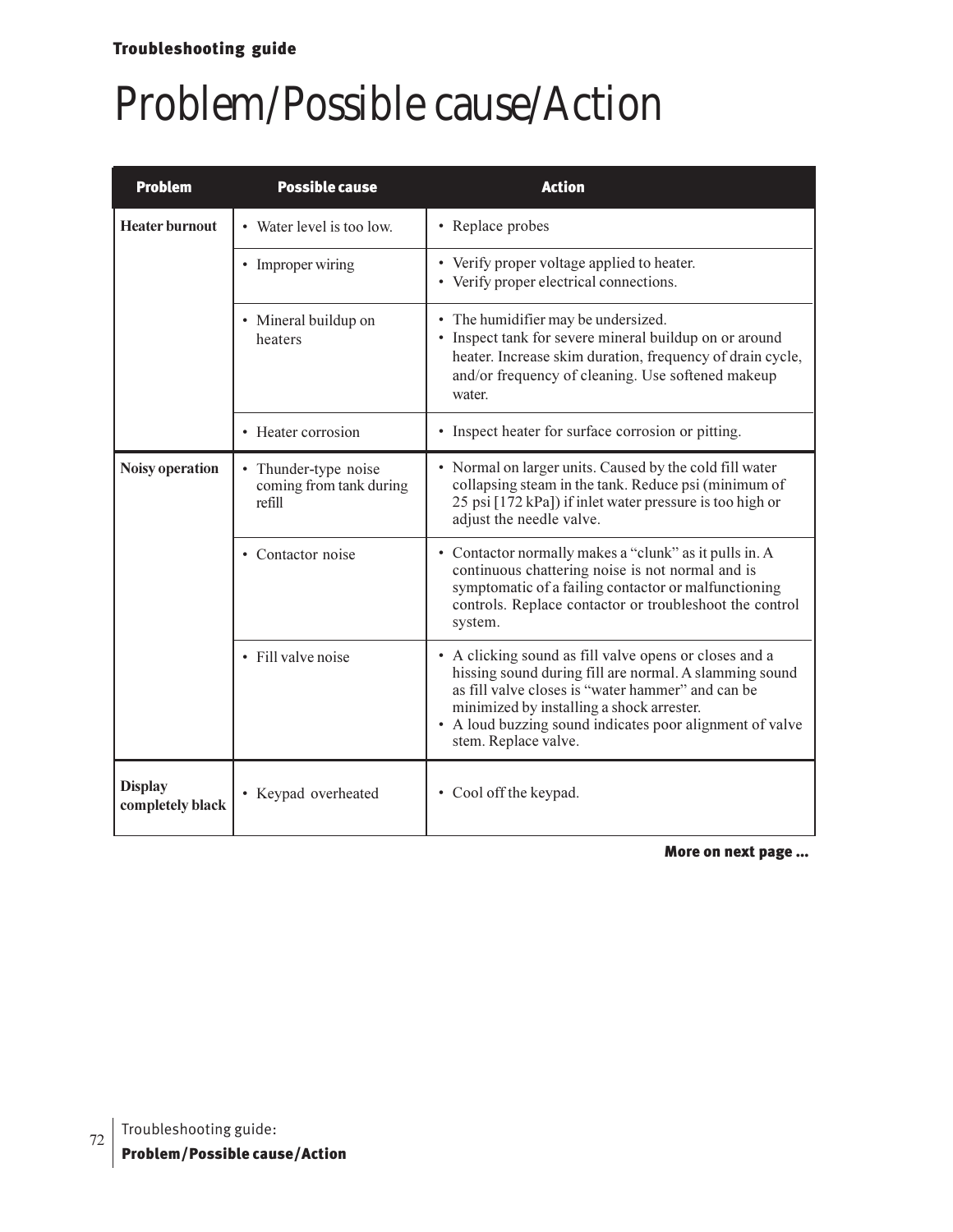### Problem/Possible cause/Action

| <b>Problem</b>                         | <b>Possible cause</b>                                                                                   | <b>Action</b>                                                                                                                                                                                                                                                                                                                                                                                                                                                                                                                                                                                                                                                                                                                                                                                                                                                                            |  |  |
|----------------------------------------|---------------------------------------------------------------------------------------------------------|------------------------------------------------------------------------------------------------------------------------------------------------------------------------------------------------------------------------------------------------------------------------------------------------------------------------------------------------------------------------------------------------------------------------------------------------------------------------------------------------------------------------------------------------------------------------------------------------------------------------------------------------------------------------------------------------------------------------------------------------------------------------------------------------------------------------------------------------------------------------------------------|--|--|
| <b>Humidity below desired</b><br>level | • Unit operating but<br>fails to meet required<br>humidity output                                       | • Unit undersized; replace with a larger unit or add<br>additional humidifier.<br>• Skim duration is too high.<br>• If drain valve does not close fully, determine the<br>cause and clean, repair, or replace as needed.<br>• If drain pipe water seal is allowing steam to go down<br>the drain, repair as needed.<br>• If there is an improper water seal height, increase to<br>recommended height. (See humidifier tank manual.)<br>• If there is excessive internal steam pressure,<br>determine the cause of the high pressure (e.g., high<br>duct static pressure, undersized orifices in dispersion<br>tubes, water, or crushed vapor hose) and repair as<br>required.<br>• Replace leaking gasket or vapor hose.<br>• Recalibrate if controls are out of calibration.<br>• If fill valve is stuck open, repair or replace.<br>• If zone valve will not open, repair or replace. |  |  |
|                                        | • No call for humidity<br>from humidistat or<br>from control and high<br>limit humidity<br>transmitters | • Low or no signal strength from humidistat. Check for<br>proper wiring.<br>• Check humidity transmitters (4 to 20 mA output).<br>• Adjust set point if VAPOR-LOGIC <sup>®</sup> set point is too<br>low.                                                                                                                                                                                                                                                                                                                                                                                                                                                                                                                                                                                                                                                                                |  |  |
|                                        | • Excessive outside air<br>volume                                                                       | • Verify proper operation of fans, dampers, VAV<br>systems, etc.                                                                                                                                                                                                                                                                                                                                                                                                                                                                                                                                                                                                                                                                                                                                                                                                                         |  |  |
|                                        | • Heating elements not<br>operating                                                                     | • If heaters are burned out, refer to "Heater burnout"<br>problem on page 72.<br>• Verify that humidistat is calling for humidity.<br>• Check for control voltage if limit controls (airflow<br>proving switch, zone valves, etc.) are not allowing<br>unit to operate.<br>• Check fuses and replace if they are blown.<br>• Check if the heater overtemperature has been tripped.<br>Reset if necessary.                                                                                                                                                                                                                                                                                                                                                                                                                                                                                |  |  |
|                                        | • Humidity control input<br>type not the same as<br>VAPOR-LOGIC <sub>3</sub><br>software                | • Check VAPOR-LOGIC <sub>3</sub> control board connections<br>J26, J27, and J28 (see page 8). Consult DRI-STEEM®.                                                                                                                                                                                                                                                                                                                                                                                                                                                                                                                                                                                                                                                                                                                                                                        |  |  |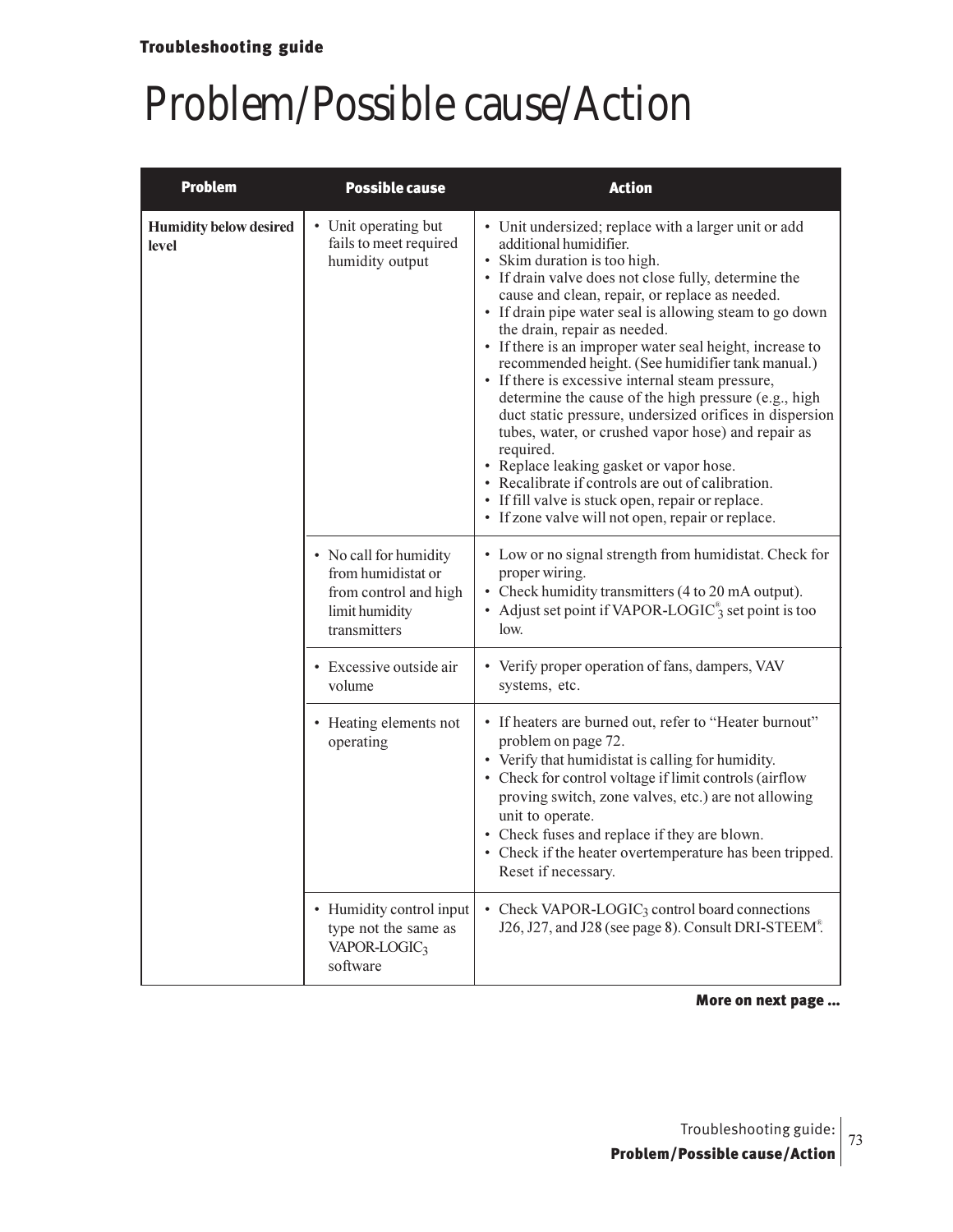## Problem/Possible cause/Action

| <b>Problem</b><br><b>Possible cause</b>                                     |                                                                | <b>Action</b>                                                                                                                                                                                                                                                                                                                                                                                                                                                                                                                                                                                                                                   |  |  |
|-----------------------------------------------------------------------------|----------------------------------------------------------------|-------------------------------------------------------------------------------------------------------------------------------------------------------------------------------------------------------------------------------------------------------------------------------------------------------------------------------------------------------------------------------------------------------------------------------------------------------------------------------------------------------------------------------------------------------------------------------------------------------------------------------------------------|--|--|
| <b>Humidity above set</b><br>point                                          | • High entering relative<br>humidity                           | • Dehumidify.                                                                                                                                                                                                                                                                                                                                                                                                                                                                                                                                                                                                                                   |  |  |
|                                                                             | • Unit oversized                                               | • Consult DRI-STEEM®.                                                                                                                                                                                                                                                                                                                                                                                                                                                                                                                                                                                                                           |  |  |
|                                                                             | • Reduced airflow                                              | • Check fans, dampers, VAV systems, etc.                                                                                                                                                                                                                                                                                                                                                                                                                                                                                                                                                                                                        |  |  |
|                                                                             | • Improperly located<br>humidistat or humidity<br>transmitters | • Relocate, using guidelines established in this manual (see<br>pages 21-27).                                                                                                                                                                                                                                                                                                                                                                                                                                                                                                                                                                   |  |  |
|                                                                             | • Malfunctioning<br>controls                                   | • Check for incorrect supply voltage.<br>• Check for incorrect control signal.<br>• Check for improper wiring hookup.<br>• If humidity controller or transmitter are out of calibration or<br>malfunctioning, repair or recalibrate.<br>• Check if SSR/contactor shorted. Repair or replace as<br>needed.                                                                                                                                                                                                                                                                                                                                       |  |  |
| <b>Hunting</b><br>(humidity swings<br>above and below<br>desired set point) | • Malfunctioning<br>control system                             | • If there is a faulty or inaccurate humidity controller or<br>transmitter, repair or replace.<br>• Check for proper VAPOR-LOGIC <sup>®</sup> , control settings: RH set<br>point, HL set point, cycle rate, PID tuning, etc.<br>• Relocate poorly located control components. See humidity<br>control placement information on page 22 for<br>recommendations.<br>• On SSR units: Control wire and power wires must be<br>physically separated from each other. If they are not, an<br>induced control voltage can occur, causing erratic<br>operation.<br>• Verify that 6-wire keypad/display modular cable is isolated<br>from power wiring. |  |  |
|                                                                             | • Air volume varies<br>rapidly.                                | · Stabilize.                                                                                                                                                                                                                                                                                                                                                                                                                                                                                                                                                                                                                                    |  |  |
|                                                                             | • Air temperature is<br>varying rapidly.                       | • Stabilize to $\pm 1$ °F ( $\pm 1$ °C).                                                                                                                                                                                                                                                                                                                                                                                                                                                                                                                                                                                                        |  |  |
|                                                                             | Band is too small and<br>/or Integral gain (Ki) is<br>to large | • If RH swings outside PID band, increase PID band from<br>Set Up menu.<br>• Decrease Integral gain (Ki) from Set Up menu.                                                                                                                                                                                                                                                                                                                                                                                                                                                                                                                      |  |  |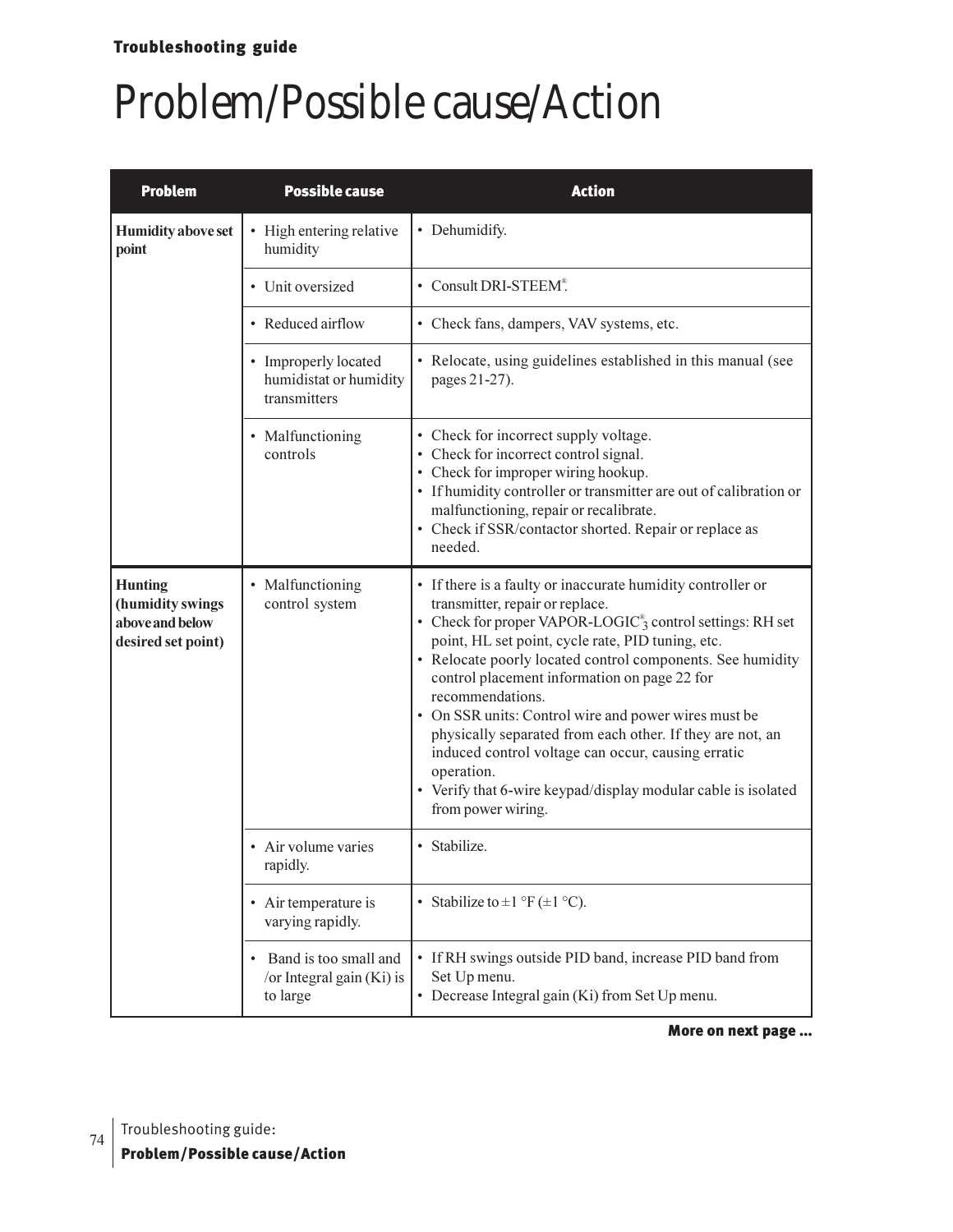## Problem/Possible cause/Action

| <b>Problem</b>                                    | <b>Possible cause</b>                                                                    | <b>Action</b>                                                                                                                                                                                                                                                                                                                |  |  |
|---------------------------------------------------|------------------------------------------------------------------------------------------|------------------------------------------------------------------------------------------------------------------------------------------------------------------------------------------------------------------------------------------------------------------------------------------------------------------------------|--|--|
| <b>Tank does not</b><br>heat up                   | • Overtemperature<br>thermostat switch<br>located under heater<br>wiring cover tripped   | • Reset thermostat switch.                                                                                                                                                                                                                                                                                                   |  |  |
|                                                   | • Humidifier cover<br>interlock switch                                                   | • Humidifier cover (VLC®, VLDI) not wired; adjust interlock<br>switch.                                                                                                                                                                                                                                                       |  |  |
|                                                   | • Incorrect or<br>nonexistent control<br>voltage                                         | • Check for proper supply voltage on electrical diagram.<br>• Verify proper transformer voltage characteristics.<br>• Verify proper wiring of transformer.<br>• Check for control circuit voltage on electrical diagram.<br>If voltage is not present, troubleshoot boards and wiring<br>system for potential short circuit. |  |  |
|                                                   | • Incorrect or<br>nonexistent supply<br>voltage to the unit                              | • Check main line fuse.<br>• Check main line safety switch.<br>• Check heater fuses, electrical diagram.                                                                                                                                                                                                                     |  |  |
| Unit does not<br>perform<br>autodrain<br>sequence | • System may not have<br>automatic drain<br>system.                                      | • Inspect unit to verify that automatic drain valve was<br>furnished.<br>• Check configuration string (see page 12).                                                                                                                                                                                                         |  |  |
|                                                   | • Drain fault, plugged<br>drain valve, or<br>plugged drain pipe                          | • Clean drain valve piping.                                                                                                                                                                                                                                                                                                  |  |  |
|                                                   | • Malfunctioning<br>autodrain sequence                                                   | • Check VAPOR-LOGIC <sup>®</sup> ADS settings from the Set Up<br>menu and reset if necessary.                                                                                                                                                                                                                                |  |  |
|                                                   | • No power to<br>automatic drain valve                                                   | • Check if 24 VAC is present at VAPOR-LOGIC <sub>3</sub> terminals 3<br>and 4 and drain valve.                                                                                                                                                                                                                               |  |  |
|                                                   | • Defective automatic<br>drain valve                                                     | • If voltage is present at valve and it still does not open,<br>replace valve                                                                                                                                                                                                                                                |  |  |
|                                                   | • VAPOR-LOGIC <sub>3</sub><br>configuration: the unit<br>may be set for manual<br>drain. | • Initiate a test cycle to see if drain valve cycles open and<br>then closes. If not, system needs to be reprogrammed.                                                                                                                                                                                                       |  |  |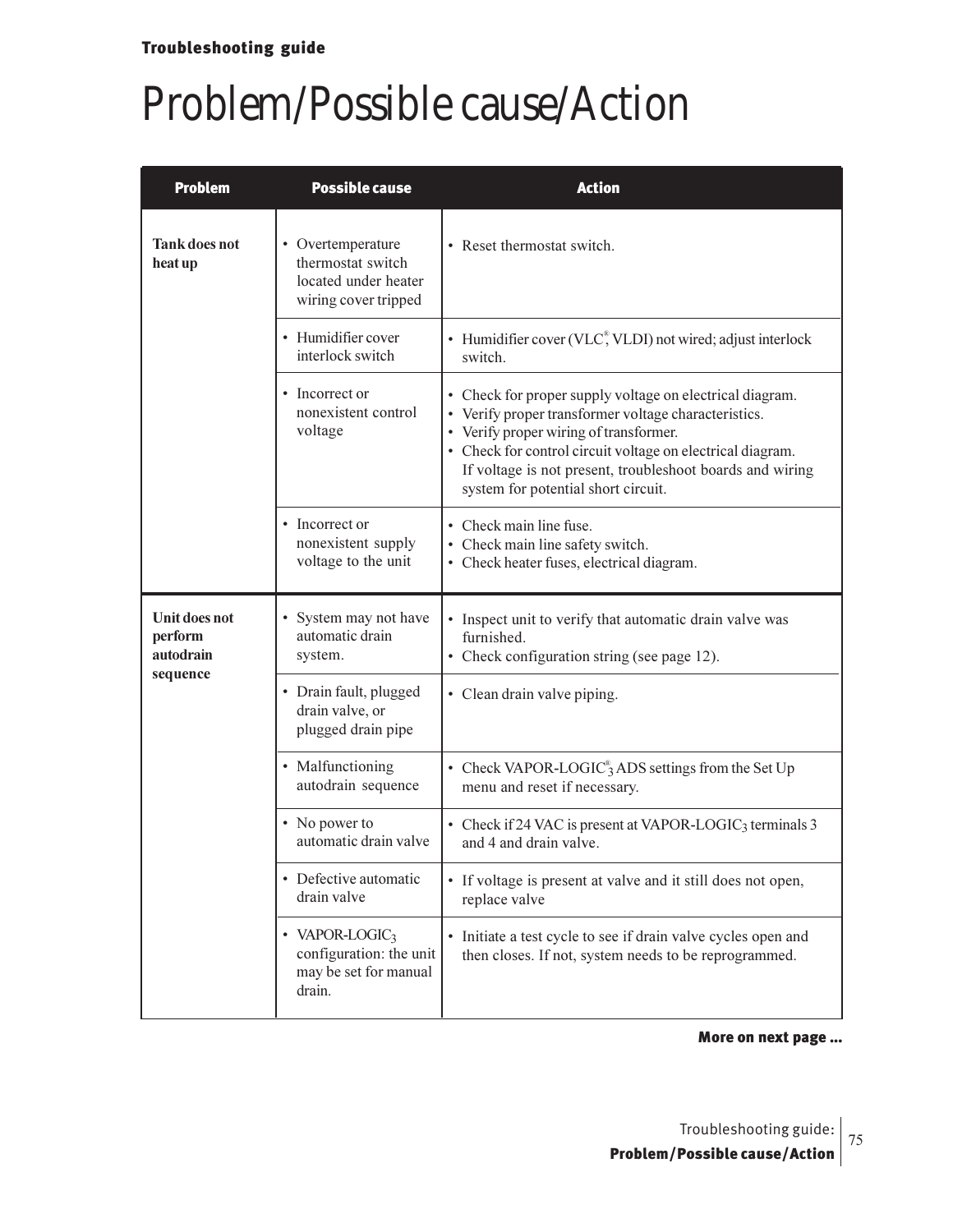### Troubleshooting guide

### Problem/Possible cause/Action

| <b>Problem</b>                                                                     | <b>Possible cause</b>                     | <b>Action</b>                                                                                                                                                                        |  |  |
|------------------------------------------------------------------------------------|-------------------------------------------|--------------------------------------------------------------------------------------------------------------------------------------------------------------------------------------|--|--|
| Unit does not perform<br>end-of-season drain                                       | • Input signal always<br>has a demand.    | • Reduce demand signal.                                                                                                                                                              |  |  |
|                                                                                    | • VAPOR-LOGIC <sup>®</sup> 3<br>program   | • Program may be arranged for manual drain. Run a<br>test cycle to see if system operates drain valve.                                                                               |  |  |
|                                                                                    | • Drain valve<br>Drain valve<br>$\bullet$ | • Valve not wired, or incorrectly wired, to control<br>hoard.<br>• Check 24 VAC across valve coil during test cycle.                                                                 |  |  |
| <b>Humidifier tank has</b><br>Aquastat<br>proper water level and is<br>always warm |                                           | • Normal, aquastat is maintaining a certain water<br>temperature in tank range 40 °F to 180 °F (4 °C to<br>$82^{\circ}$ C).<br>• Readjust Aquastat temperature to a lower set point. |  |  |
|                                                                                    | • SSR Power Controller                    | • SSR control devices shorted closed; check/replace.<br>• Phase-to-phase wiring crossed.                                                                                             |  |  |
|                                                                                    | Contactor<br>$\bullet$                    | • Contactor shorted closed; check/replace                                                                                                                                            |  |  |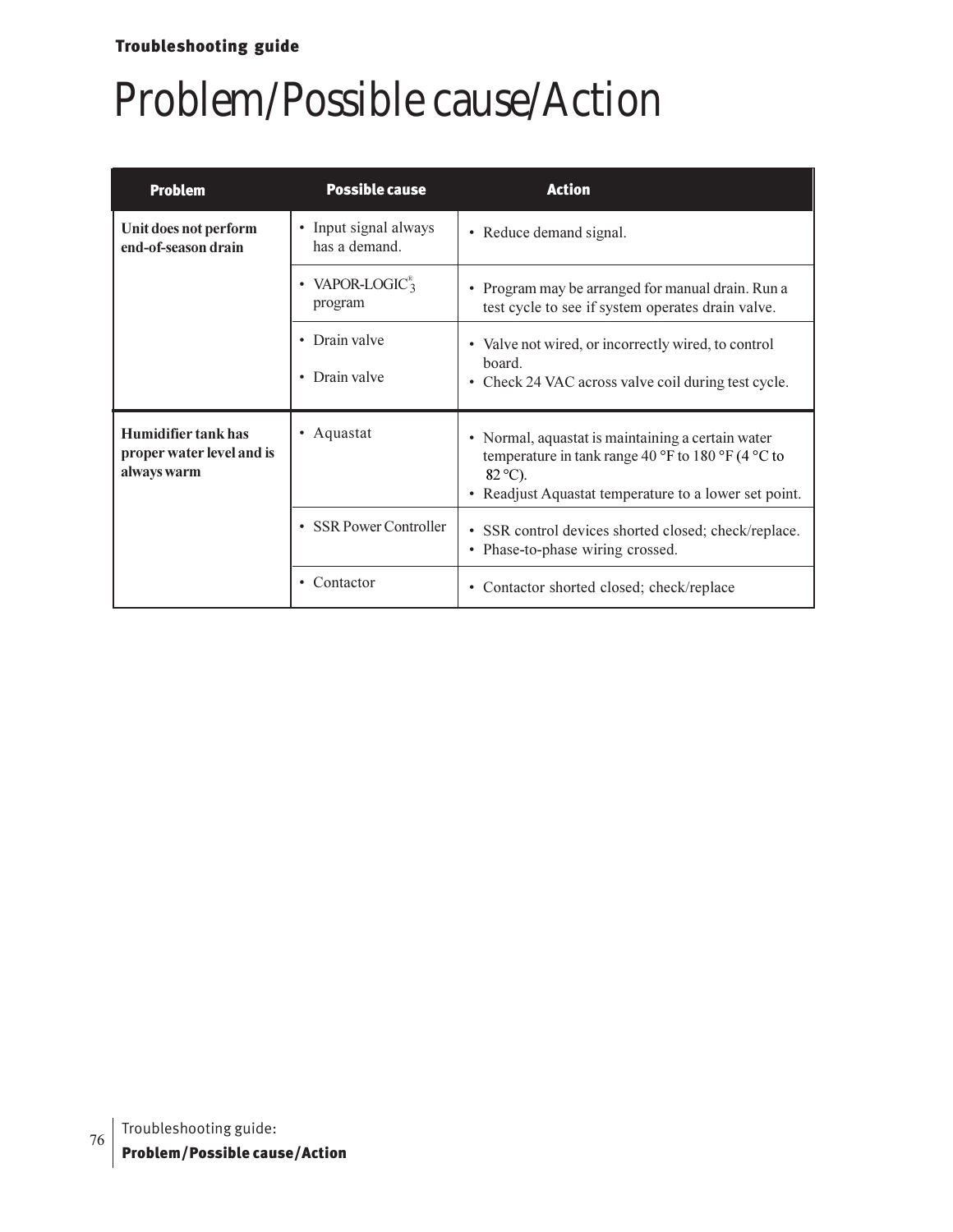# Replacement parts

| No.            | Description                         | Qty.   | Part no. $(v2.x)$ | Part no. $(v3.x)$ |
|----------------|-------------------------------------|--------|-------------------|-------------------|
|                | Display board                       |        | 408490-002        | 408491-002        |
|                | Cable                               |        | 408490-*          | 408490-*          |
| 3              | Main board                          |        | 408490-001        | 408491-001        |
| $\overline{4}$ | Expansion board (GTS <sup>®</sup> ) | 1 or 2 | 408490-004        | 408490-004        |
| 5              | Expansion board (VAPORSTREAM®)      |        | 408490-003        | 408490-003        |

\*Part number varies with cable length. Specify humidifier model and serial number when ordering.

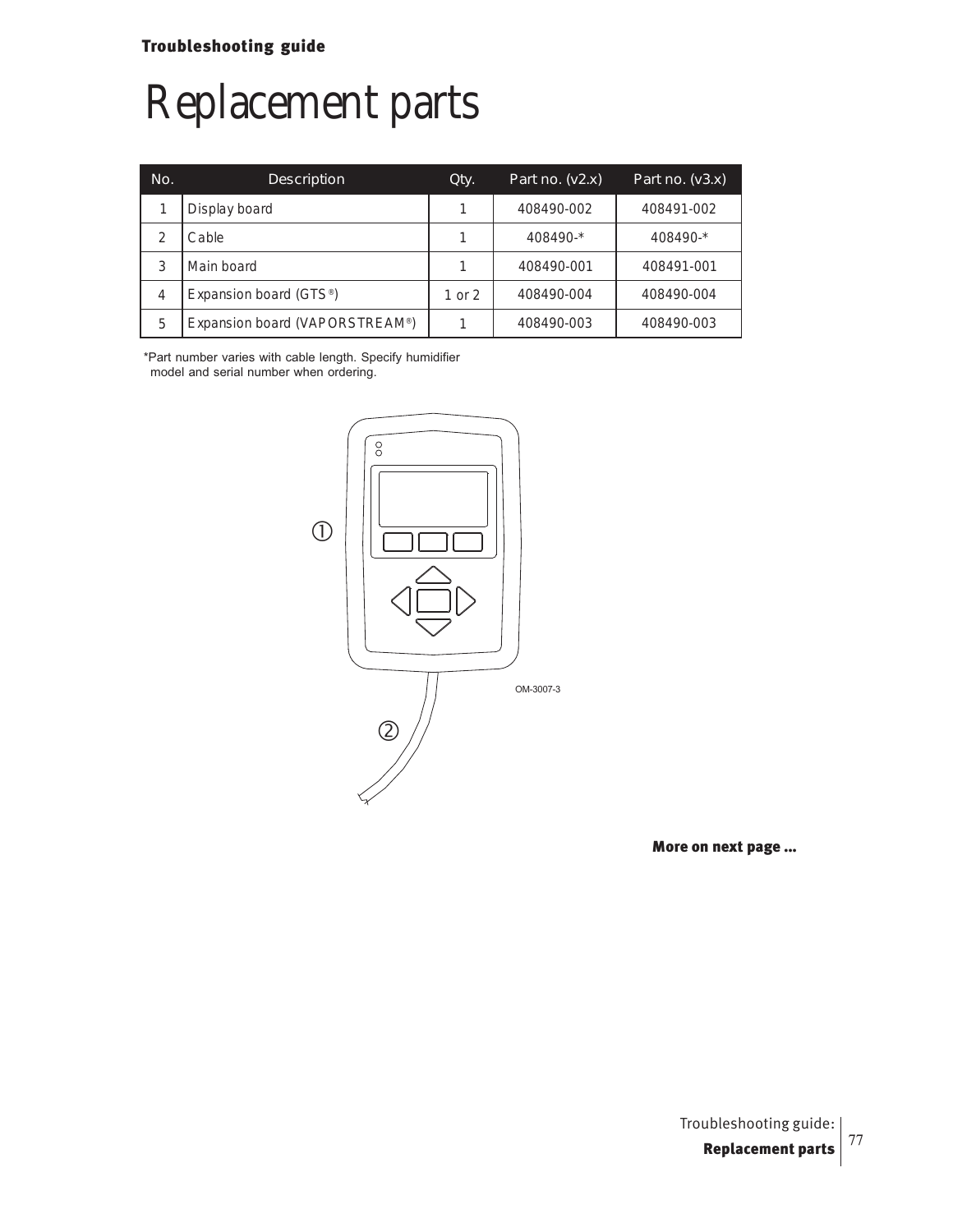Troubleshooting guide

## Replacement parts, continued

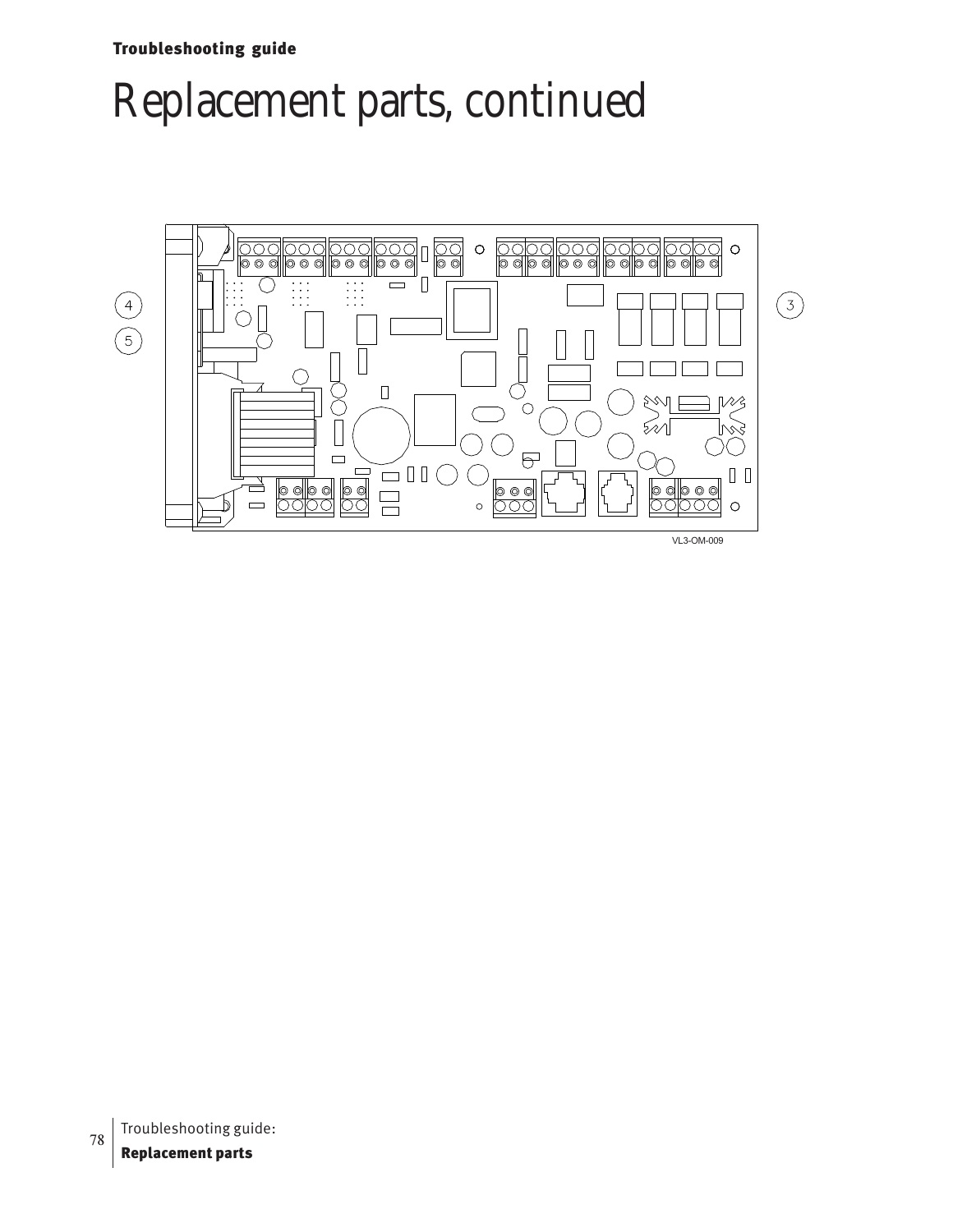### Troubleshooting guide

## Two-year limited warranty

DRI-STEEM® Humidifier Company ("DRI-STEEM") warrants to the original user that its products will be free from defects in materials and workmanship for a period of two (2) years after installation or twentyseven (27) months from the date DRI-STEEM ships such product, whichever date is the earlier.

If any DRI-STEEM product is found to be defective in material or workmanship during the applicable warranty period, DRI-STEEM's entire liability, and the purchaser's sole and exclusive remedy, shall be the repair or replacement of the defective product, or the refund of the purchase price, at DRI-STEEM's election. DRI-STEEM shall not be liable for any costs or expenses, whether direct or indirect, associated with the installation, removal, or reinstallation of any defective product.

DRI-STEEM's limited warranty shall not be effective or actionable unless there is compliance with all installation and operating instructions furnished by DRI-STEEM, or if the products have been modified or altered without the written consent of DRI-STEEM, or if such products have been subject to accident, misuse, mishandling, tampering, negligence or improper maintenance. Any warranty claim must be submitted to DRI-STEEM in writing within the stated warranty period.

DRI-STEEM's limited warranty is made in lieu of, and DRI-STEEM disclaims all other warranties, whether express or implied, including but not limited to any IMPLIED WARRANTY OF MERCHANTABILITY, ANY IMPLIED WARRANTY OF FITNESS FOR A PARTICULAR PURPOSE, any implied warranty arising out of a course of dealing or of performance, custom, or usage of trade.

DRI-STEEM SHALL NOT, UNDER ANY CIRCUMSTANCES, BE LIABLE FOR ANY DIRECT, INDIRECT, INCIDENTAL, SPECIAL OR CONSEQUENTIAL DAMAGES (INCLUDING, BUT NOT LIMITED TO, LOSS OF PROFITS, REVENUE OR BUSINESS) OR DAMAGE OR INJURY TO PERSONS OR PROPERTY IN ANY WAY RELATED TO THE MANUFACTURE OR THE USE OF ITS PRODUCTS. The exclusion applies regardless of whether such damages are sought based on breach of warranty, breach of contract, negligence, strict liability in tort, or any other legal theory, even if DRI-STEEM has notice of the possibility of such damages.

By purchasing DRI-STEEM's products, the purchaser agrees to the terms and conditions of this limited warranty.